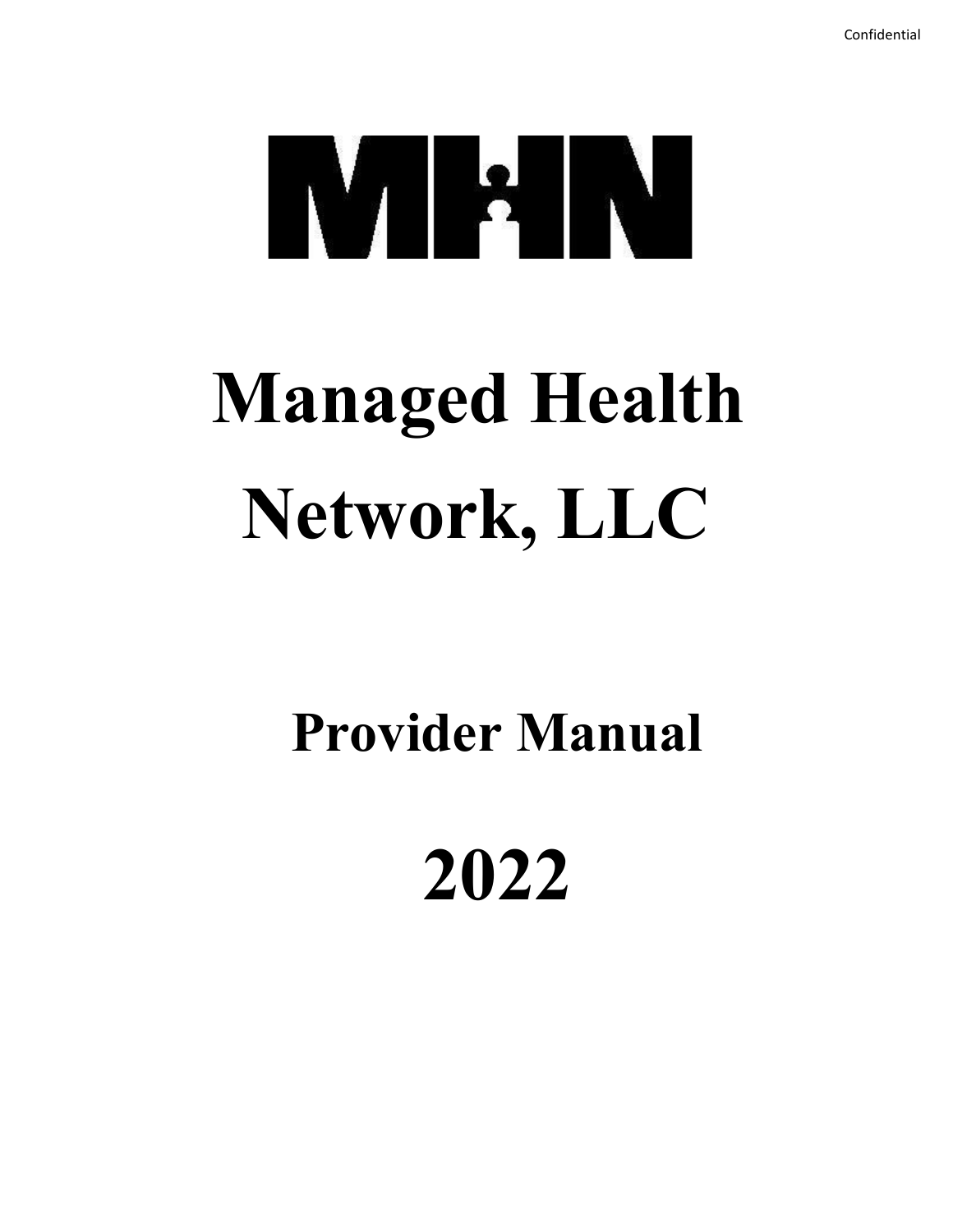Practitioner Manual 2022

### **Practitioner Manual**

### **Table of Contents**

| 3.4 REFERRAL TO                                  |  |
|--------------------------------------------------|--|
|                                                  |  |
| <b>3.5 COMPLIANCE WITH CREDENTIALING</b>         |  |
|                                                  |  |
| 3.6 CREDENTIALING: ADMINISTRATIVE GUIDELINES  11 |  |
|                                                  |  |
| C. Delegated Credentialing                       |  |
|                                                  |  |
|                                                  |  |
|                                                  |  |
|                                                  |  |
| 3.7                                              |  |
|                                                  |  |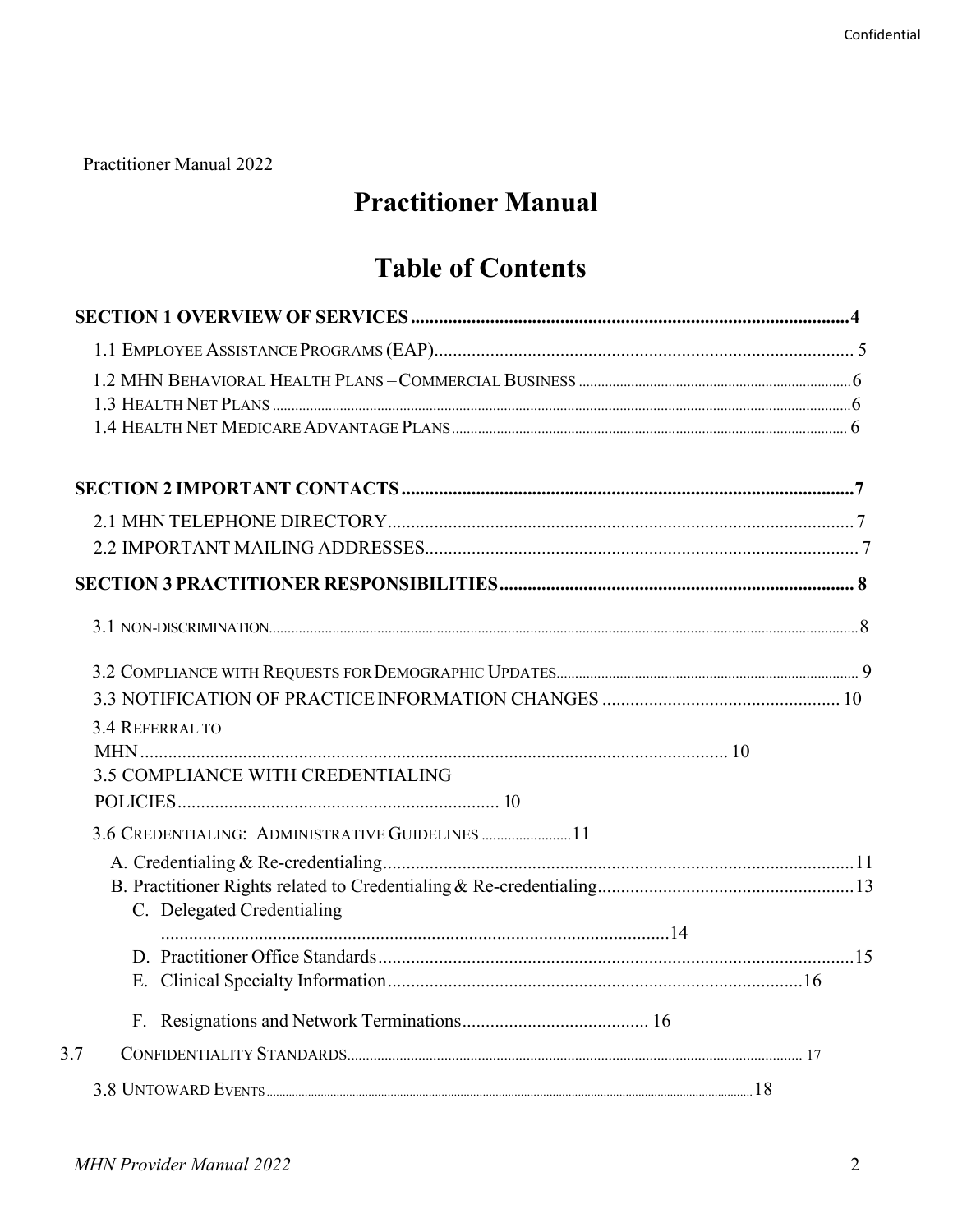| <b>SECTION 4 MHN MEMBER RIGHTS &amp; RESPONSIBILITIES STATEMENT</b><br>19<br>SECTION 5 NETWORK ADEQUACY & PRACTITIONERAVAILABILITY STANDARDS21<br>9.2 CONCURRENT REVIEW.<br>SECTION 10 UTILIZATION MANAGEMENT - HIGHER LEVELSOF CARE  27<br>В. |  |
|------------------------------------------------------------------------------------------------------------------------------------------------------------------------------------------------------------------------------------------------|--|
|                                                                                                                                                                                                                                                |  |
|                                                                                                                                                                                                                                                |  |
|                                                                                                                                                                                                                                                |  |
|                                                                                                                                                                                                                                                |  |
|                                                                                                                                                                                                                                                |  |
|                                                                                                                                                                                                                                                |  |
|                                                                                                                                                                                                                                                |  |
|                                                                                                                                                                                                                                                |  |
|                                                                                                                                                                                                                                                |  |
|                                                                                                                                                                                                                                                |  |
|                                                                                                                                                                                                                                                |  |
|                                                                                                                                                                                                                                                |  |
|                                                                                                                                                                                                                                                |  |
|                                                                                                                                                                                                                                                |  |
|                                                                                                                                                                                                                                                |  |
|                                                                                                                                                                                                                                                |  |
|                                                                                                                                                                                                                                                |  |
|                                                                                                                                                                                                                                                |  |
|                                                                                                                                                                                                                                                |  |
|                                                                                                                                                                                                                                                |  |
|                                                                                                                                                                                                                                                |  |
|                                                                                                                                                                                                                                                |  |
|                                                                                                                                                                                                                                                |  |
|                                                                                                                                                                                                                                                |  |
|                                                                                                                                                                                                                                                |  |
|                                                                                                                                                                                                                                                |  |
|                                                                                                                                                                                                                                                |  |
|                                                                                                                                                                                                                                                |  |
|                                                                                                                                                                                                                                                |  |
|                                                                                                                                                                                                                                                |  |
|                                                                                                                                                                                                                                                |  |
|                                                                                                                                                                                                                                                |  |
|                                                                                                                                                                                                                                                |  |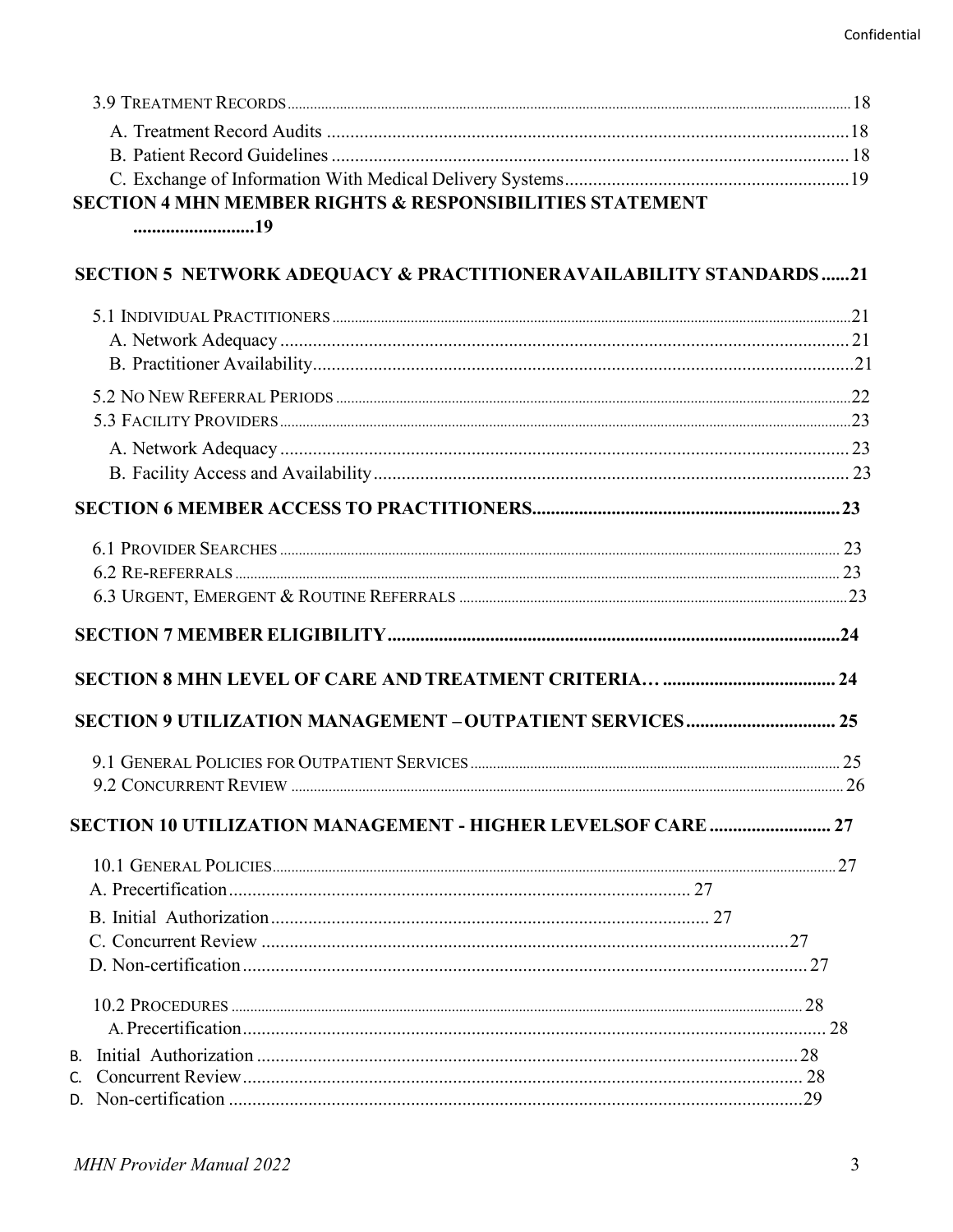#### **SECTION 11 QUALITY**

| <b>SECTION 13 STATE-SPECIFIC INFORMATION &amp; IMPORTANT REGULATIONS  46</b> |  |
|------------------------------------------------------------------------------|--|
|                                                                              |  |
|                                                                              |  |
|                                                                              |  |
|                                                                              |  |
|                                                                              |  |
|                                                                              |  |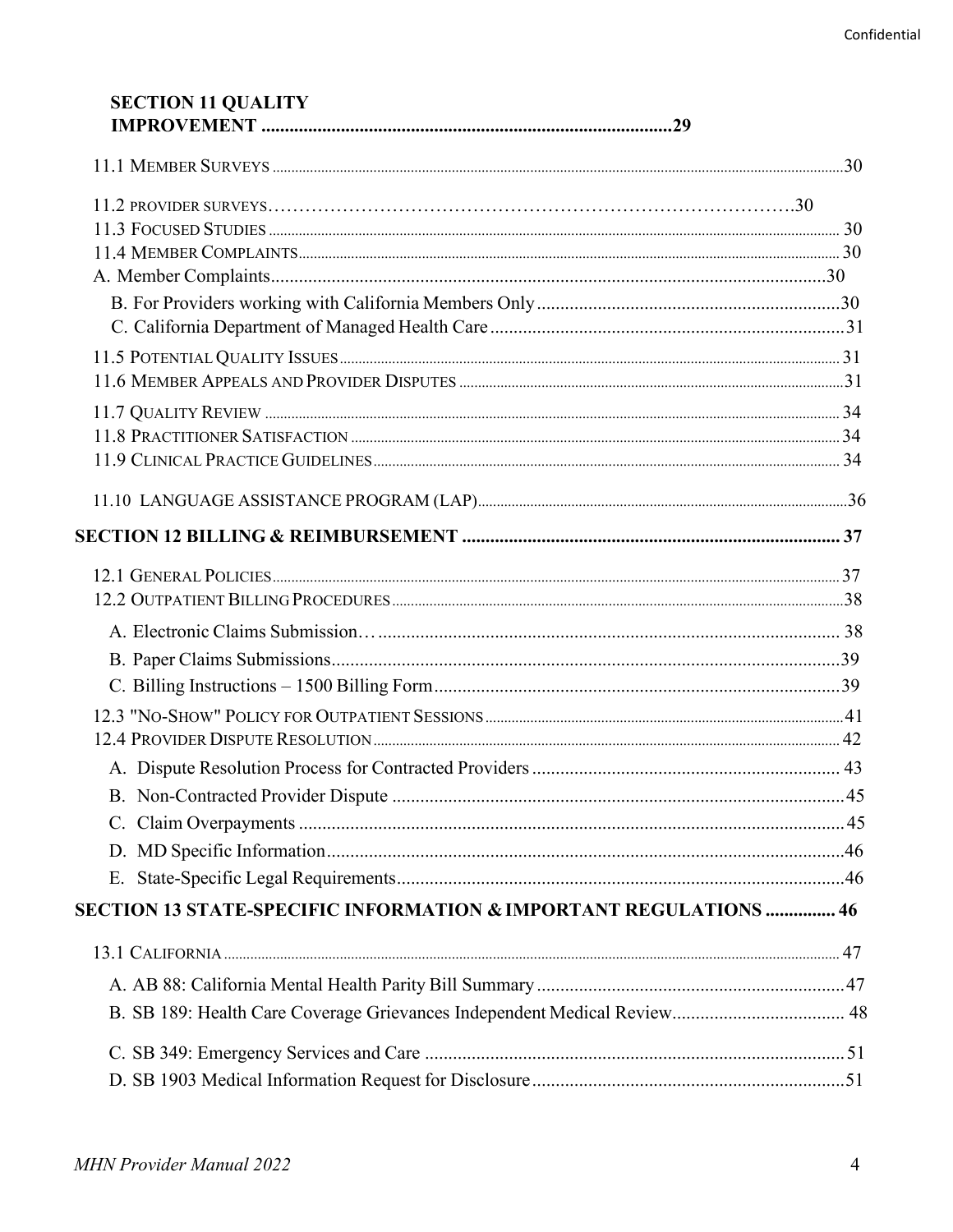#### <span id="page-4-0"></span>**SECTION 1 OVERVIEW OF SERVICES**

The following sections introduce the products and services offered by Managed Health Network, LLC (MHN). Benefits vary by state and plan design. To determine a member's eligibility for services, please call the phone number on the member's ID card to consult with an MHN Customer Service Representative. Our Customer Service Representatives and clinicians are available to providers and members 24/7.

MHN can communicate with members in 170 languages through its own staff and language line. MHN offers language services at no additional cost. (*See Section 11.9)*

#### **1.1 Employee Assistance Programs(EAP)**

#### **Areas Served: All States**

#### **Product Description**

MHN offers Employee Assistance Programs (EAP) throughout the country to more than 700 employer groups and a current enrollment of 3.4 million members through commercial and affiliate accounts. The primary focus of EAP is to provide assessment and referral to appropriate treatment resources covered by the employee's health insurance or to community resources. Many members accessing EAP services are not looking for and/or are not in need of psychotherapy. Members can access services for a range of reasons. The most common presenting problem is marital and/or family concerns. However, people also use EAP for problems in the workplace, stress, anxiety and sadness, alcohol and drug dependency, grief and loss, and other emotional health concerns.

In addition, our EAP offers eligible employees and anyone living in their household an array of nonclinical services. Our experts provide telephonic guidance and referrals to help with financial and legal matters, identity theft recovery, childcare, eldercare and pre-retirement planning. Our daily living experts can even help members find a caterer, pet-sitter or mechanic.

Our member website offers a full library of educational articles, along with searchable directories for childcare and eldercare, legal tools and forms, financial calculators and interactive e-learning programs. The website includes health and wellness tools and self- help programs for stress, smoking cessation, weight management, nutrition and fitness.

Our EAP also provides services to employers. Employers can formally refer employees whose personal or behavioral problems are affecting their performance at work through a Job Performance Referral. This service is designed to help valuable employees face and deal with personal problems that are jeopardizing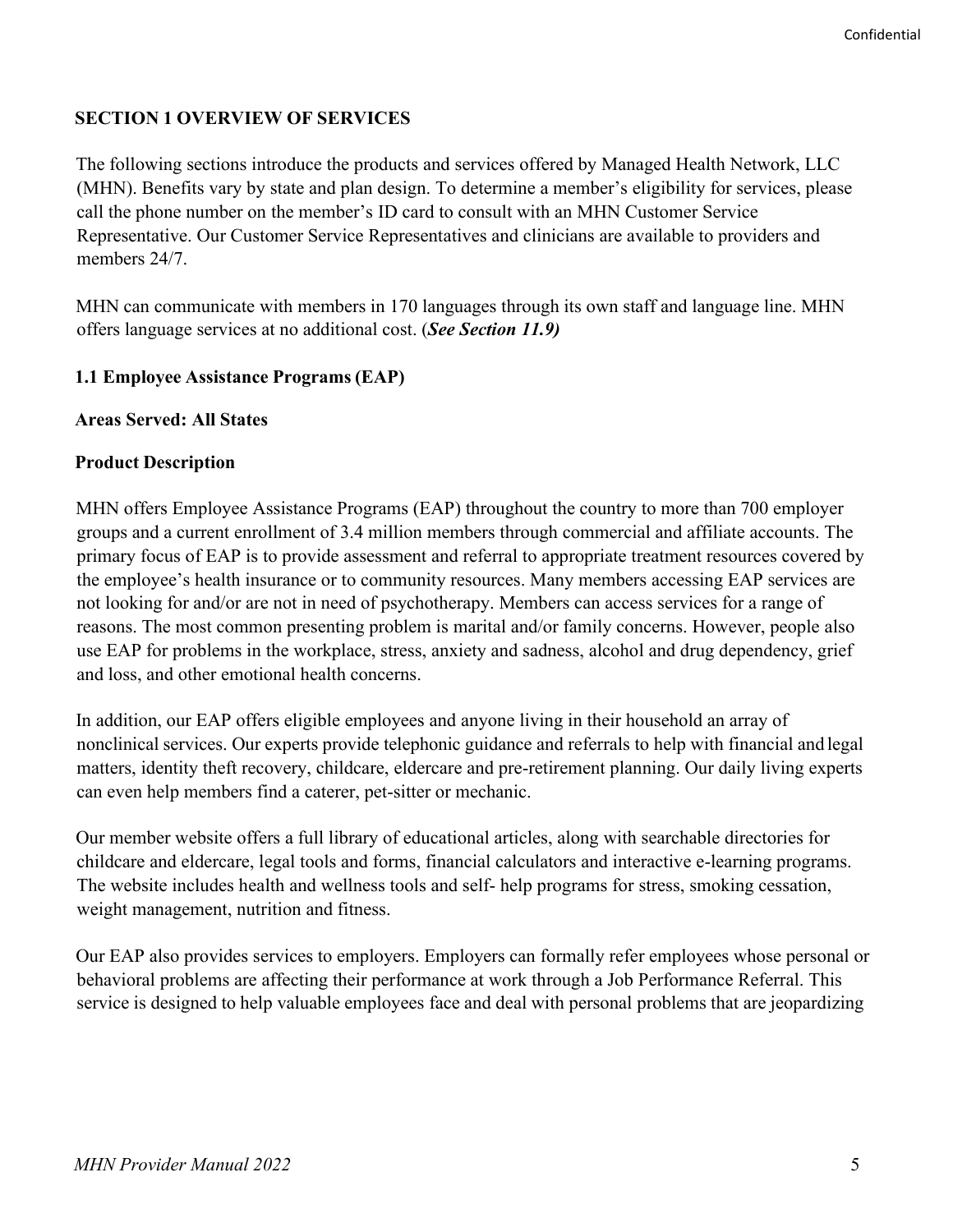their jobs. Other management services available through our EAP are critical incident response services, training and development, Department of Transportation compliance programs, and management consultation for a variety of workplace issues.

#### **1.2 MHN Behavioral Health Plans – Commercial Business**

#### **Areas Served: CA and CT Product Description**

MHN's behavioral health plans, including mental health and substance use disorder services, can be standalone managed care plans or integrated with an EAP. Behavioral health plans always include crisis intervention available 24/7.

Services and benefits can be tailored to meet the specific requirements of our customers. Our behavioral health care plans generally cover:

- Outpatient sessions with a counselor, therapist, psychologist or psychiatrist
- Treatment in a hospital or residential facility, including partial hospitalization and residential treatment programs
- Treatment follow-up and aftercare

#### **1.3 Centene Health Plans**

Health Net of California, Inc., Health Net Community Solutions, California Health & Wellness, Health Net Health Plan of Oregon, and Health Net Life Insurance Company

#### **Areas Served: CA, and OR (including parts of Southern WA)**

#### **Product Description**

MHN Services administers mental health and substance use disorder benefits for several Centene health plan members in California and Oregon (including parts of Southern WA), through fully insured or self-funded Centene health plans. Plan benefits always include crisis intervention available 24 hours a day. Services and benefits vary by state and plan type but our behavioral health care programs generally include:

- Outpatient sessions with a counselor, therapist, psychologist or psychiatrist
- Treatment in a hospital or residential facility, including partial hospitalization and residential treatment programs
- Treatment follow-up and aftercare

#### **1.4 Centene Medicare Advantage Plans Areas Served: AZ, CA, OR (including parts of Southern WA)**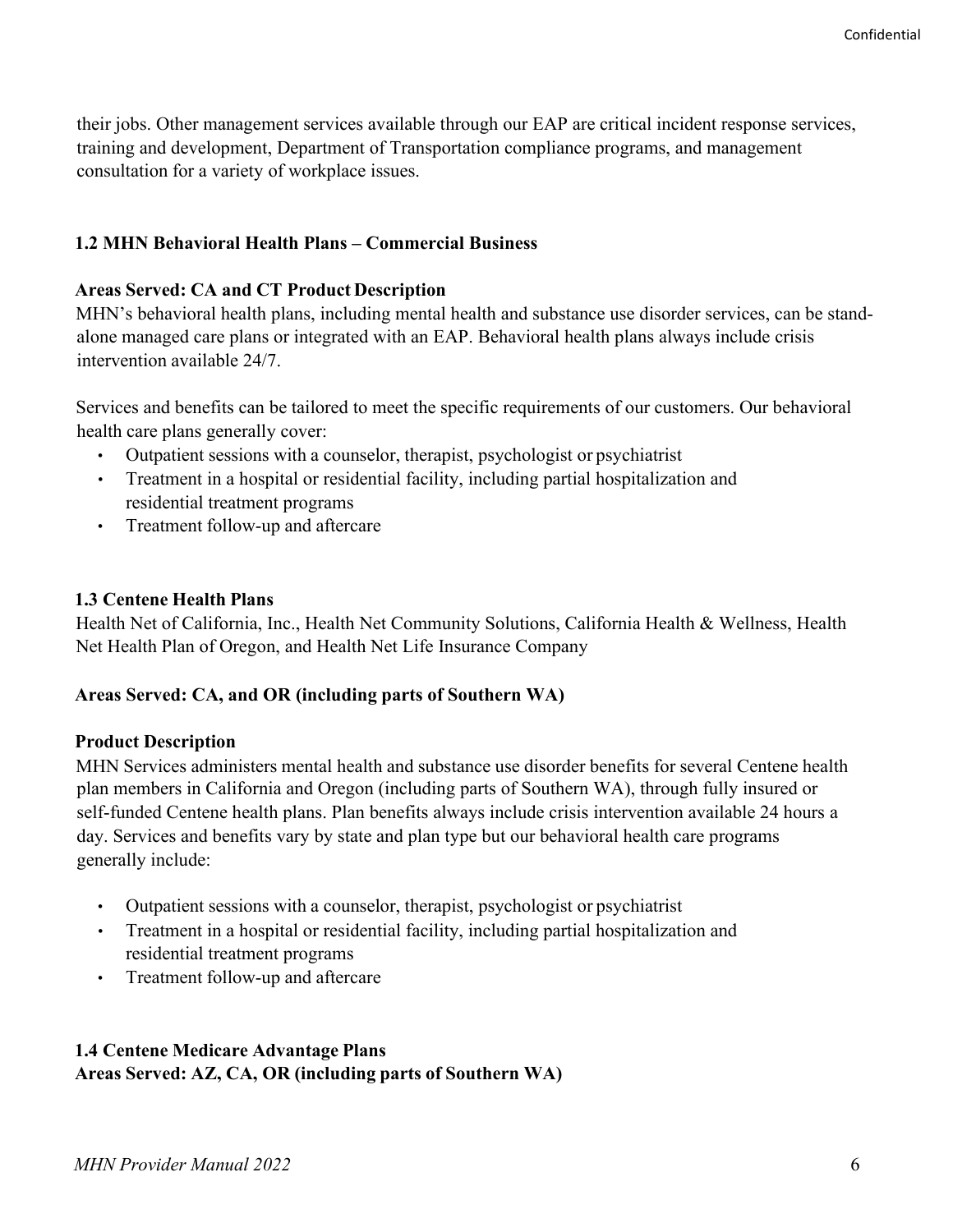#### **Product Description**

MHN Services administers mental health and substance use disorder benefits for several Centene Medicare Advantage plans. Centene Medicare Advantage members have the freedom to choose one of MHN contracted Medicare providers for mental health and substance abuse services. Plan benefits always include crisis intervention available 24 hours a day. Services and benefits may vary by plan type, but typically include:

- Outpatient office-based care, with referrals to practitioners specializing in the needs of Medicare Advantage members
- Inpatient and alternate levels of care (partial hospitalization, intensive outpatient)

#### <span id="page-6-0"></span>**SECTION 2 IMPORTANT CONTACTS**

#### **2.1 MHN TELEPHONE DIRECTORY AND CONTACTS Authorizations-Benefits-Eligibility-Interpreter Services**

(844) 966-0298 (Option 4) 8:00AM-5:00PM PST

#### **Admissions**

(844) 966-0298 (option 2) MHN is available 24/7 for Hospital or Facility Admissions MHN is available 24/7 for crisis support

#### **Contracting-Credentialing-Demographic Updates**

(844) 966-0298 (option 3) Fax: (844) 974-0492

#### **Claims Status**

(844) 966-0298 (option 1) Electronic Payer ID: 22771

#### **Appeals**

Urgent Appeals (Representing Member) – Call (888) 426-0028, option 1 Post-Service Provider Appeals – Written process, submit to address shown below and see Section 12.5 of this Manual

#### **Provider Relations and Practitioner Complaints**

(844) 966-0298 (option 3 for a Representative) 8:00AM-5:00PM PST Email: [mhn.providerservices@healthnet.com](mailto:mhn.providerservices@healthnet.com)

#### <span id="page-6-1"></span>**2.2 IMPORTANT MAILING ADDRESSES**

#### **Send All Claims Forms to:**

*MHN Provider Manual 2022* 7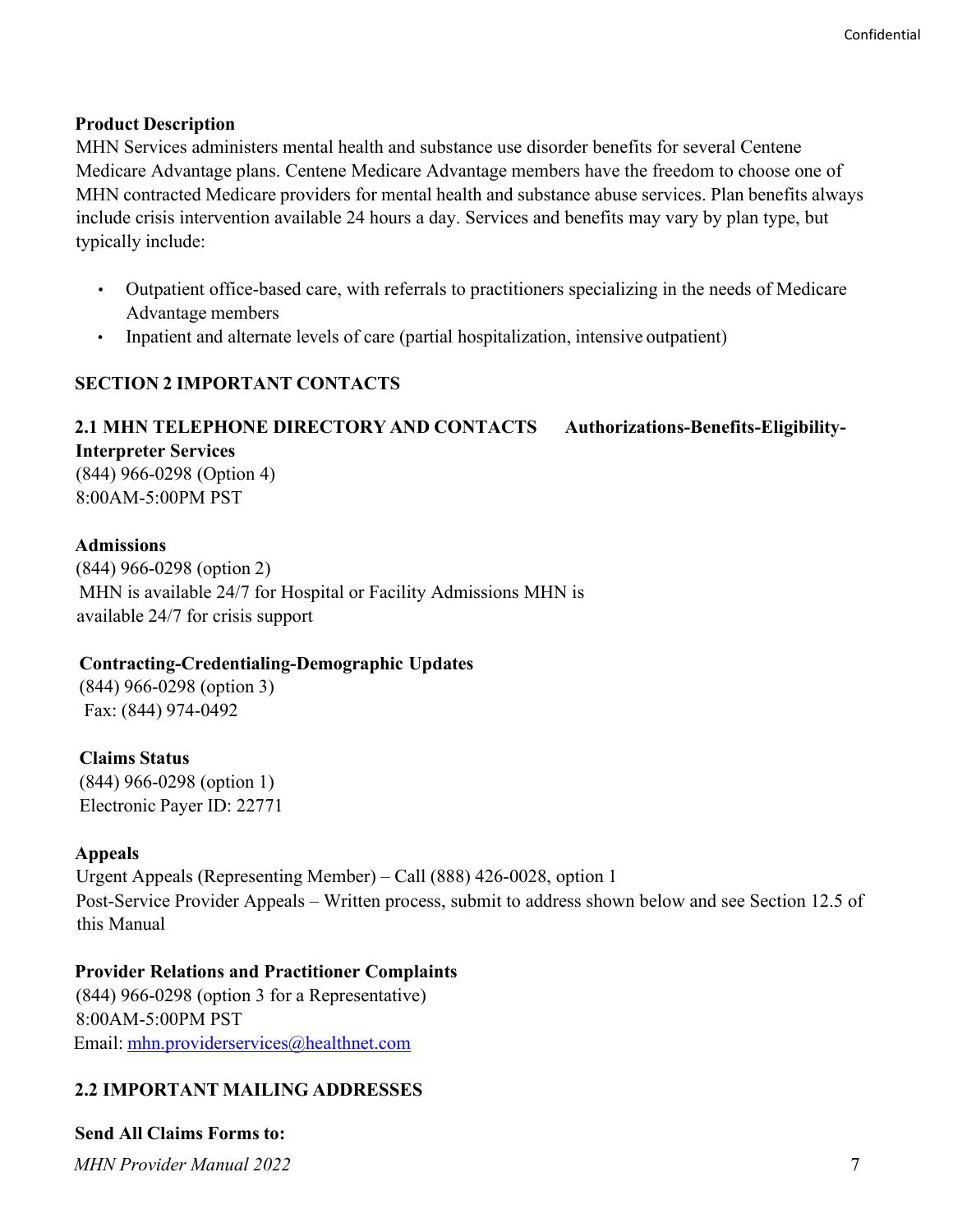MHN P.O. Box 14621 Lexington, KY 40512-4621

**Send All Credentialing Documentation to:** MHN Credentialing P.O. Box 10086 San Rafael, CA 94912

**Provider Dispute Resolutions** MHN Provider Dispute Department PO Box 989882 West Sacramento, CA 95798-9882

**MHN Corporate Office:** MHN P.O. Box 10697 San Rafael, CA 94912

#### **SECTION 3 PRACTITIONER RESPONSIBILITIES**

<span id="page-7-0"></span>**3.1 Non-Discrimination**

#### **In Accordance with Section 1557 of the Affordable Care Act (ACA),**

MHN Participating Providers must provide or arrange for the provision of covered services to MHN members in the same manner as services are provided to or arranged for all other patients of provider. The quality of covered services must be no less than the quality of services provided to other patients. Provider must not discriminate against MHN members on the grounds that the member files a complaint against either provider or MHN, or because of the member's race, color, national origin, ancestry, religion, sex, marital status, sexual orientation, age, income level, physical handicap, medical or mental health condition or on the basis of health maintenance organization membership.

Participating providers must notify MHN immediately of a discrimination grievance submitted by an MHN member and continue to follow MHN's existing issue write-up procedures for detection and remediation of non-compliance.

Participating providers must comply with MHN, regulatory or private litigation research, investigation and remediation requirements.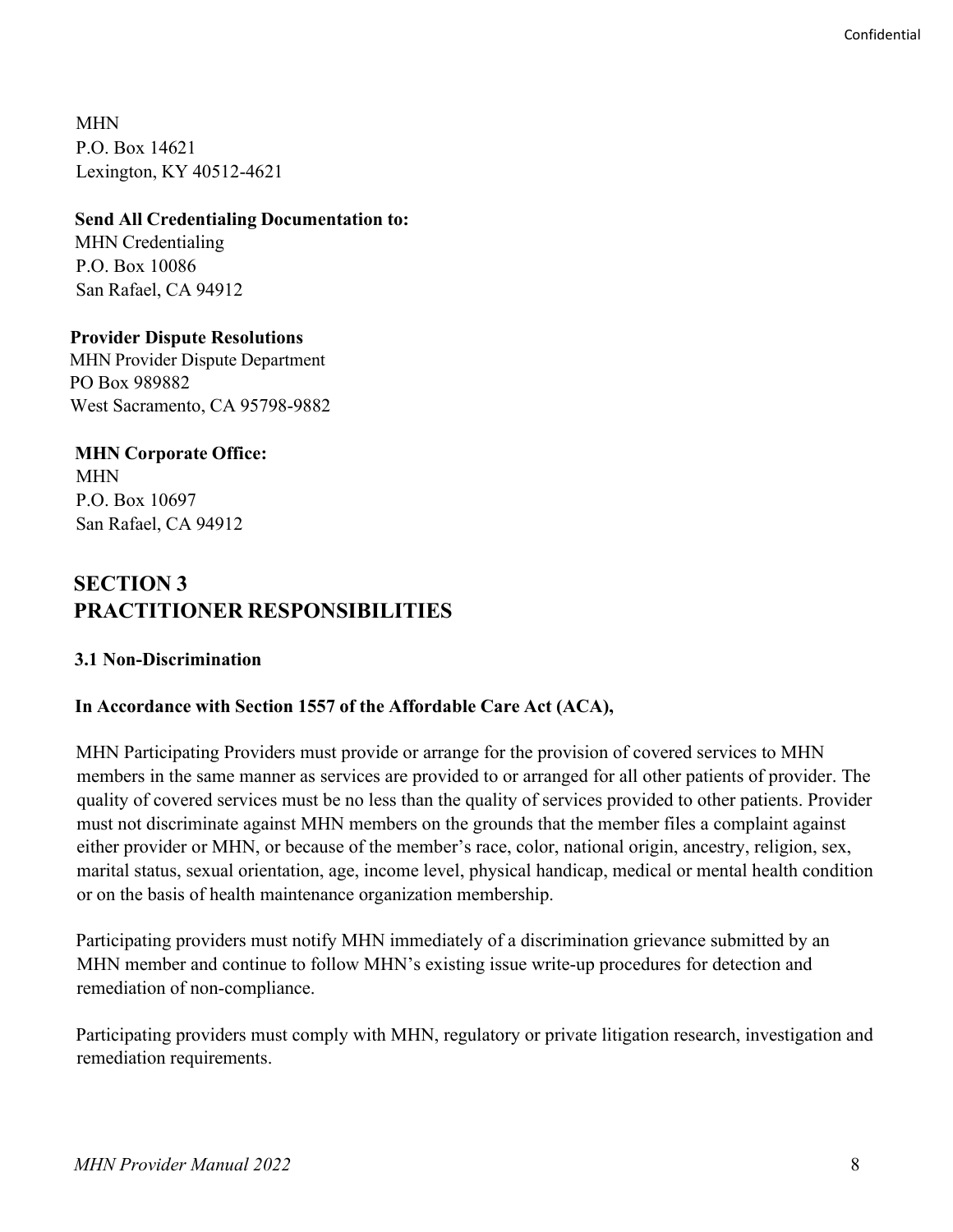Participating providers must implement, enhance and reinforce prohibitions on discrimination on the basis of race, color, national origin, sex, age, or disability. At a minimum, they must implement health program or activity changes to avoid discrimination where necessary.

Participating providers can consider implementing:

- An ability to capture gender identity; Mandatory provider and staff civil rights; or
- Cultural sensitivity training.

#### **Accessibility for Persons with Disabilities**

If necessary, participating providers must assess and enhance existing policy and procedures to ensure effective communication with MHN members, including those with disabilities. Participating providers must ensure their programs or activities provided through electronic or information technology such as Websites or on-line versions of materials are accessible to individuals with disabilities. If necessary, participating providers must assess and enhance Website compliance with Title II of ADA.

#### **3.2 Compliance with Requests for Provider Demographic Updates**

MHN Participating Providers (including individual practitioners, groups and facilities) must cooperate with MHN's efforts to keep current and up-to-date provider directories. Providers must supply information within the timelines requested by MHN, and as specified by Senate Bill SB 137 (California providers only).

Lexis Nexis actively outreaches to individual network providers, individual practitioners, practice groups and facilities quarterly. This outreach includes verification of the following:

- Provider name
- Provider address (mailing, billing and practice)
- Confirmation of contracted networks (ie: products/lines of businesses)
- Group affiliations (if applicable )
- Admitting privileges (MD's only)
- Specialties
- NPI Number
- CA license number
- Board Certification (MDs only)
- Languages spoken by the provider
- Phone number(s)
- Fax number
- Email address
- Whether they are accepting new patients
- Office hours
- Handicap accessibility (handicap accessibility includes parking, exterior building, interior building and restroom)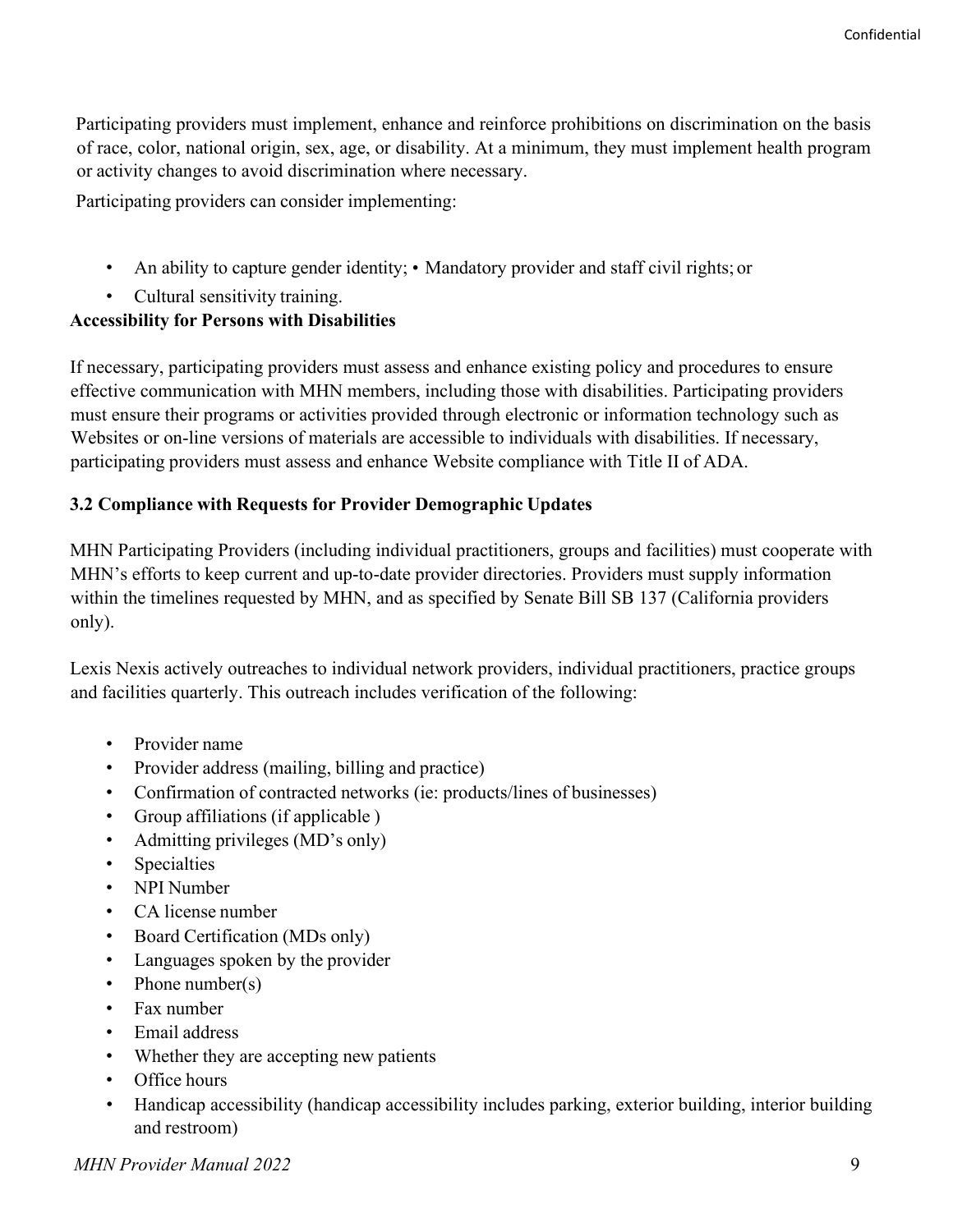#### **3.3 Notification of Practice and Demographic Information Changes:**

All providers must provide MHN with their credentialing information, as well as their specialty, gender, work address, work fax number, work telephone number and work email address for each of their health care delivery sites. Providers must also indicate whether or not they are accepting new patients at each practice site. Providers must notify MHN via phone, in writing, or online through the Provider Portal at [www.mhn.com,](http://www.mhn.com/) at least 30 calendar days prior to any change in their address, business telephone number, office hours, tax identification number, bilingual language abilities, professional license number and, if applicable, DEA or CDS registration number. Providers must also update MHN whether or not they are accepting new patients at each of their practice sites.

Providers must update MHN within five (5) business days when either of the following occurs: 1) The provider is not accepting new patients; 2) If the provider had previously not accepted new patients, they are now accepting new patients.

Providers can update their demographics and/or profile using the Provider Portal on MHN's website or calling the provider line at 844-966-0298, and/or sending an email to: [mhn.providerservices@healthnet.com](mailto:mhn.providerservices@healthnet.com)

#### **3.4 Referral to MHN (California Providers Only).**

If a provider who is not accepting new patients is contacted by a MHN member or potential member seeking to become a new patient, the practitioner must direct the member or potential member to both MHN for additional assistance in finding a provider and, if applicable, to the Department of Managed Health Care (DMHC) and/or California Department of Insurance (CDI), to report any inaccuracies with MHN's directory.

#### **3.5 Compliance with MHN Credentialing Policies:**

MHN's Participating Provider Agreement requires that practitioners comply with MHN's credentialing policies. Under this agreement, practitioners must maintain a clear, unrestricted license to practice and notify MHN within 5 days of any of the following:

- Licensing actions
- Malpractice claims or arbitration
- Felony indictments
- Disciplinary actions before a state agency
- Cancellation or material modification of professional liability insurance
- Actions taken to modify participation in Medicare or Medicaid
- Enrollee complaints against practitioner
- Any situation that would impact the practitioner's ability to carry out the provisions of the contract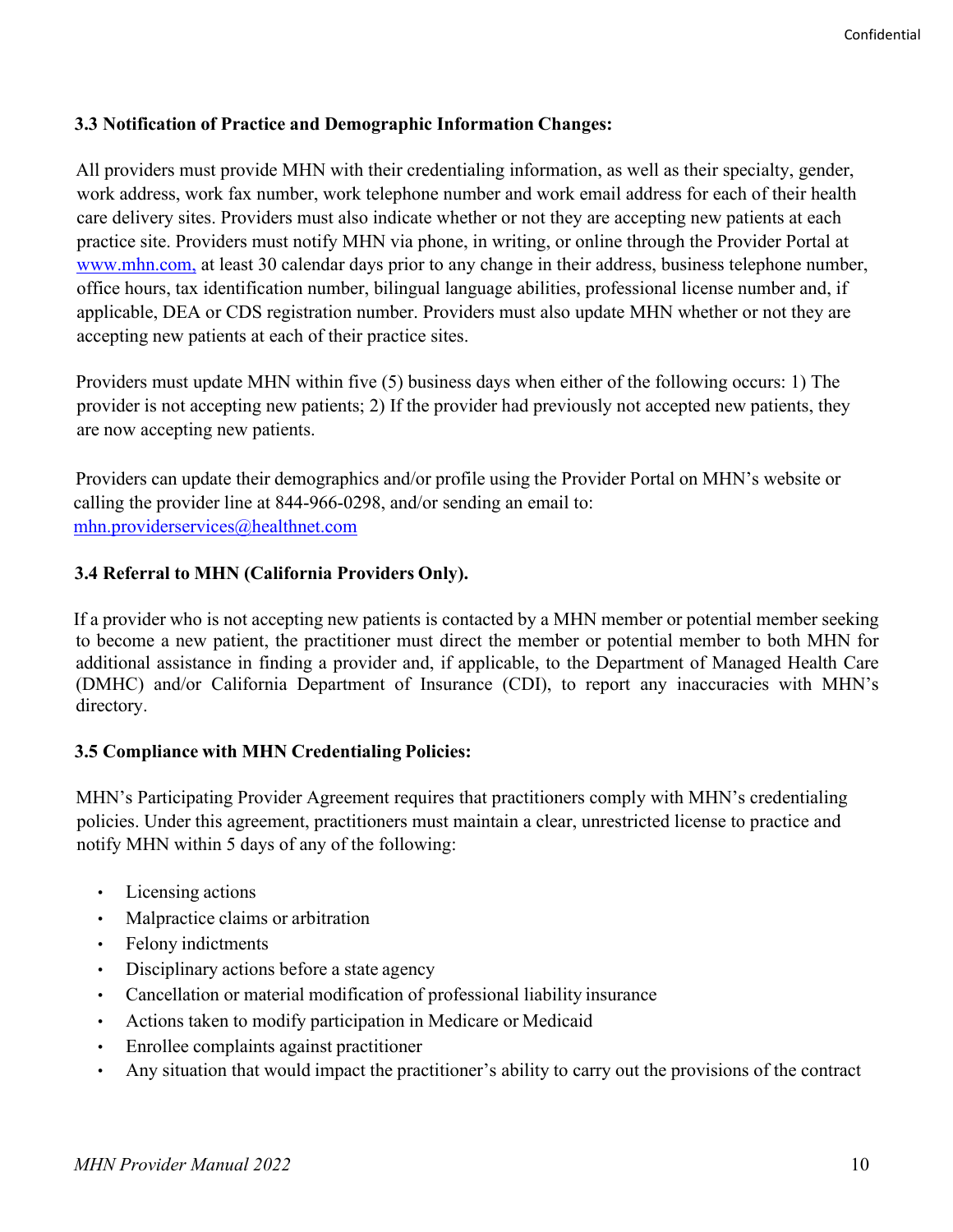#### <span id="page-10-1"></span><span id="page-10-0"></span>**3.6 Credentialing: Administrative Guidelines**

#### **A. Credentialing & Re-credentialing**

Practitioners in the MHN network are selected and credentialed based on established criteria reflecting professional standards for education, training and licensure. Eligible practitioners include psychiatrists, psychologists, clinical social workers, clinical nurse specialists and other Masters-level and independently licensed counselors. Credentials are verified upon initial application to the network and through the recredentialing process thereafter, as required by regulatory and accrediting agencies. Information supplied to comply with credentialing requirements cannot be more than 180 days old at the time of Credentialing Committee review.

#### **Initial Credentialing**

**Physician-Level** practitioners must meet the following selection criteria:

- 1. Graduation from an accredited medical school
- 2. Current, unrestricted\* medical license in the state in which practice is to occur.
- 3. Professional liability insurance coverage in the amount of \$1 million per occurrence/\$3 million aggregate or community standard as approved by MHN
- 4. Psychiatrists must have Board certification in psychiatry or completion of an ACGME-accredited residency in psychiatry
- 5. Current controlled substances registration (DEA certificate)
- 6. Addictionologists must have current certification from the American Society of Addiction Medicine
- 7. Current resume or curriculum vitae that details five years of relevant work history and clinical training (work absences must be explained by the applicant)
- 8. Foreign medical school graduates must submit ECFMG certification to demonstrate proficiencyin the English language

#### **Psychologist and Masters level** practitioners must meet the following selection criteria:

- 1. Must hold a degree from a professional school. Graduation from an accredited graduate degree program with a clinically related curriculum
- 2. Independently licensed in the state where practice is to occur, at the highest level in the state where practice is to occur
- 3. Current, unrestricted\* license in the state where practice is to occur
- 4. Professional liability insurance in the amount of \$1 million per occurrence/\$1 million aggregate or community standard as approved by MHN
- 5. Current resume or curriculum vitae that details five years of relevant work history and clinical training (work absences must be explained by the applicant)
- 6. Registered nurses, nurse practitioners and clinical nurse specialists must have a state license that has language or a designation related to a behavioral health specialty. If the state license does not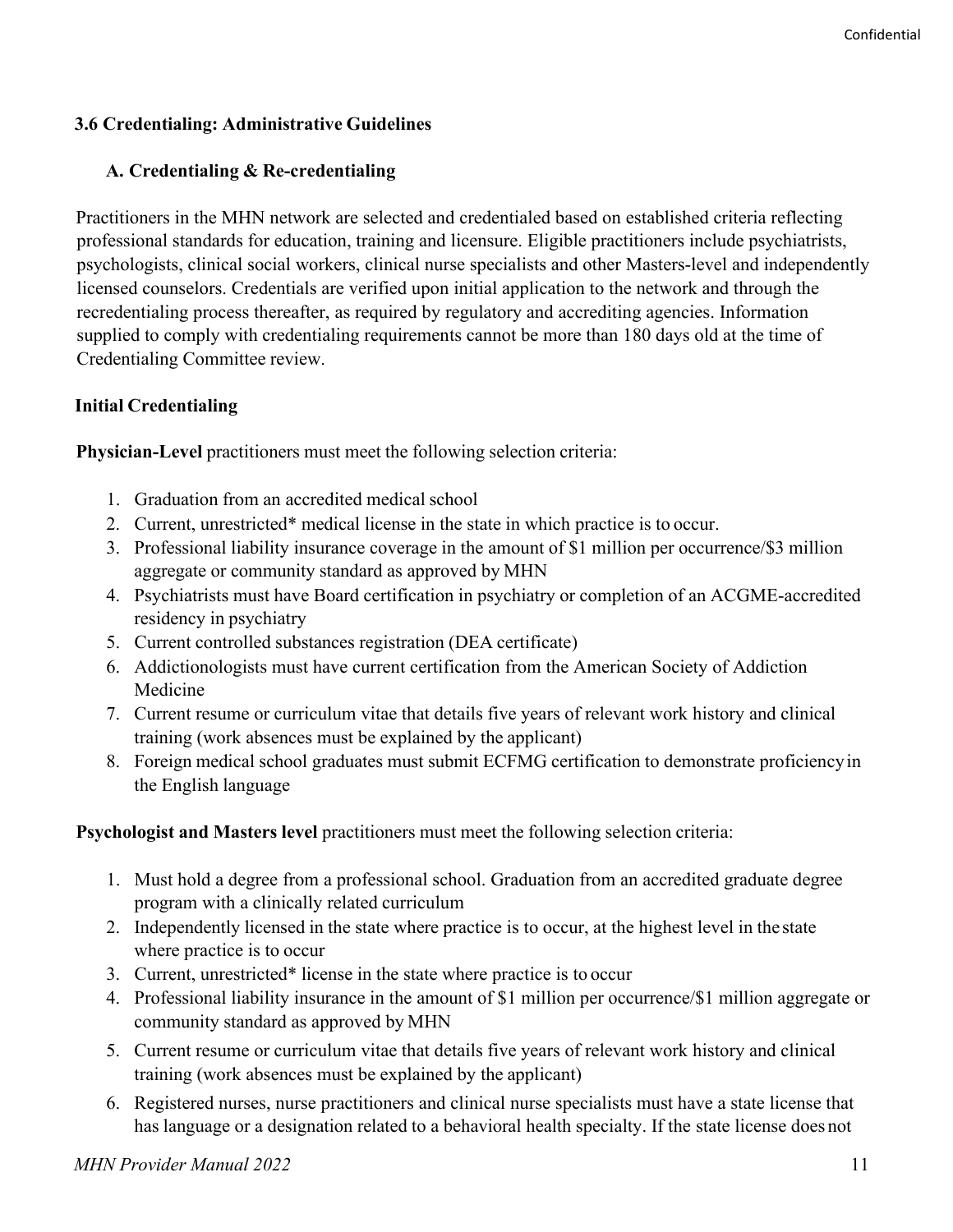have such language, or such language is not available, then a current ANCC Certification in any of the following certification areas will meet these criteria:

- a. Clinical Specialist in Adult Psychiatric and Mental Health Nursing
- b. Clinical Specialist in Child and Adolescent Psychiatric and Mental Health Nursing
- c. Adult Psychiatric and Mental Health Nurse Practitioner
- d. Family Psychiatric and Mental Health Nurse Practitioner

*"Unrestricted" is defined as having no current disciplinary investigations, conditions, or restrictions of any kind, including probation for any reason, imposed by the state licensing or certifying agency. Practitioners cannot be practicing under supervision.*

**Registered Nurses, Nurse Practitioners and Clinical Nurse Specialists:** Must be able to provide psychotherapy and attest to having a minimum of:

- 1. Master's degree in nursing or behavioral health-related area.
- 2. 36 semester hours of graduate level coursework in behavioral health counseling related subjects.
- 3. 1500 hours of supervised behavioral health experience in an outpatient psychotherapy setting.

#### **Additional Practitioners Eligible for Admission into the Network**

#### **Applied Behavioral Analysts (ABA)**

ABA providers must meet the following selection criteria:

- 1. Must hold a Bachelor's Degree (BCaBAs) or a Master's or higher (BCBA/BCBA-D) from an accredited school per requirements of the Behavioral Analyst Certification Board,
- 2. Must hold a clear, unrestricted Board Certification as either a BCaBA, a BCBA, or a BCBA-D through the Behavioral Analyst Certification Board. In states where an ABA license exists, MHN requires an ABA license. All BCaBA's must deliver services under a group practice.
- 3. Must hold professional liability insurance in the amount of \$1 million per occurrence/\$1 million aggregate. A practitioner may have limits below these standards if the limits are consistent with the practitioner's community standard.
- 4. Must provide current resume or curriculum vitae detailing five years of relevant work history and clinical training (Work absences of six months or more must be explained by the applicant). All practitioners must have documented relevant work history since initial licensure, or for five years, whichever is less.

In addition to the above, **all applicants** must report whether any of the following has occurred:

- 1. Felony conviction or misdemeanor conviction
- 2. Pending felony allegation or misdemeanor allegation
- 3. Sanctions by a federal or state payment program (e.g., Medicare, Medicaid)
- 4. Adverse professional review actions reported by any professional review board
- 5. Denial, loss, suspension or limitation of medical license or narcoticslicense
- 6. Malpractice claim, investigation or lawsuit filed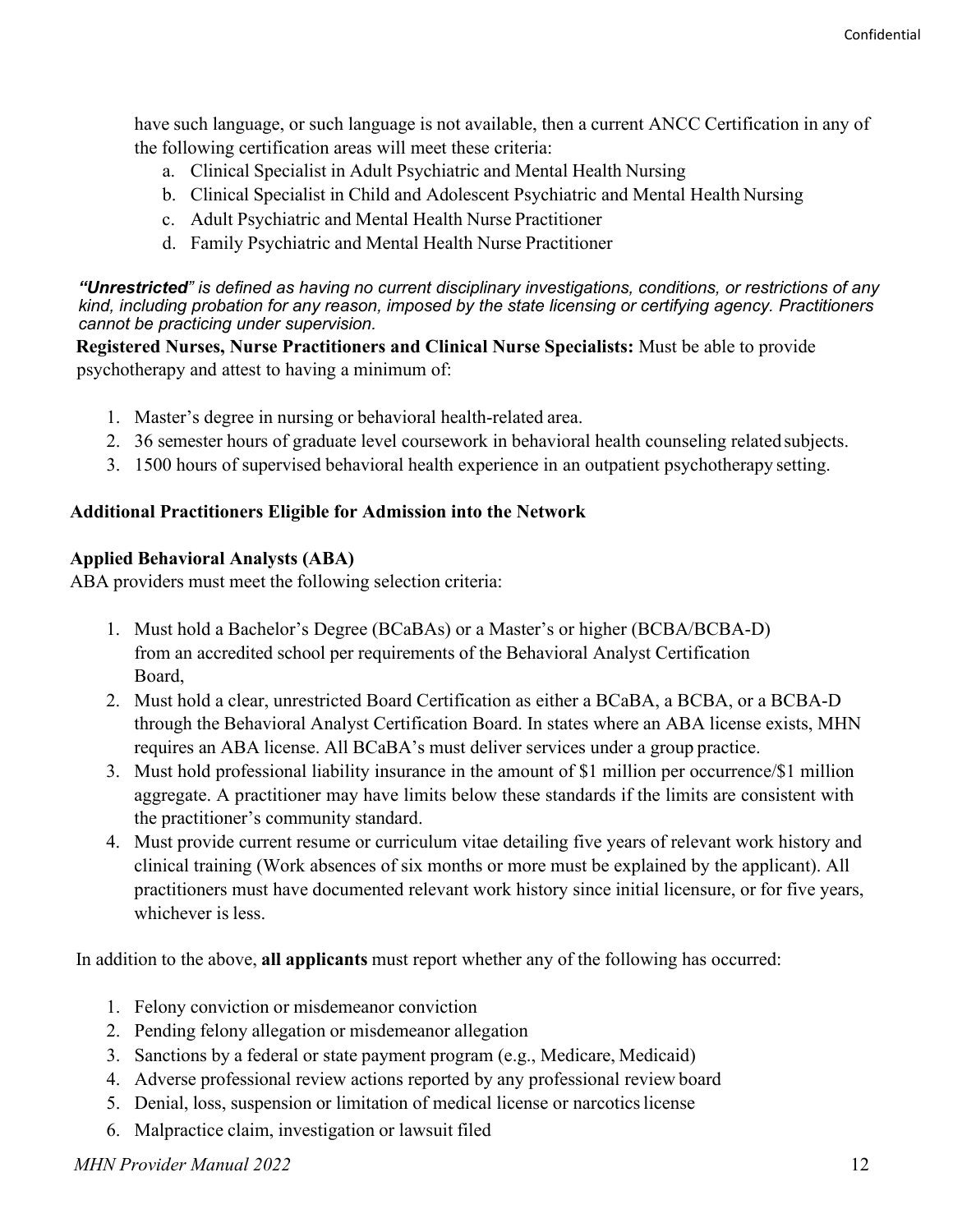- 7. Cancellation or material modifications of professional liability insurance
- 8. Physical or mental condition or substance abuse problem which would impair ability to practice

The following credentials are verified through primary sources:

- 1. Graduation from medical or other professional school appropriate to the State licensing requirement
- 2. Current, valid license to practice independently
- 3. Valid, unrestricted DEA or CDS certification, as applicable
- 4. Board certification, as applicable
- 5. Malpractice claims payment history from the National Practitioner Data Bank 6. DHHS Medicare/Medicaid Sanctions

#### **Re-credentialing**

MHN re-credentials practitioners in its network every 36 months. MHN conducts primary or secondary source verification on all credentials in the re-credentialing process. Documents must not be more than 180 days old at the time of review.

All applicants for re-credentialing must report whether any of the following has occurred:

- 1. A felony conviction or misdemeanor conviction
- 2. A pending felony allegation or misdemeanor allegation
- 3. Sanctions by a federal or state payment program (e.g., Medicare, Medicaid, CMS)
- 4. Adverse professional review actions reported by any professional review board
- 5. Denial, loss, suspension or limitation of professional license or narcoticslicense
- 6. Malpractice claim, investigation or lawsuit filed
- 7. Cancellation or material modifications of professional liability insurance
- **8.** Physical or mental condition or substance abuse problem which would impair ability to practice

Re-credentialing also includes a review of any prior quality issues and member complaint history.

#### **Ongoing Monitoring of Sanctions**

MHN performs ongoing monitoring of Medicare/Medicaid sanctions and exclusions, board sanctions or licensure actions, and member complaint history. When MHN participating practitioners are identified as being subject to these actions, they are presented to MHN's Credentialing Committee for review and appropriate action.

#### **B. Practitioner Rights Related to Credentialing & Re-credentialing**

<span id="page-12-0"></span>Practitioners have a right to review information submitted in support of their Credentialing and Recredentialing applications (not including confidential evaluations or other confidential peer review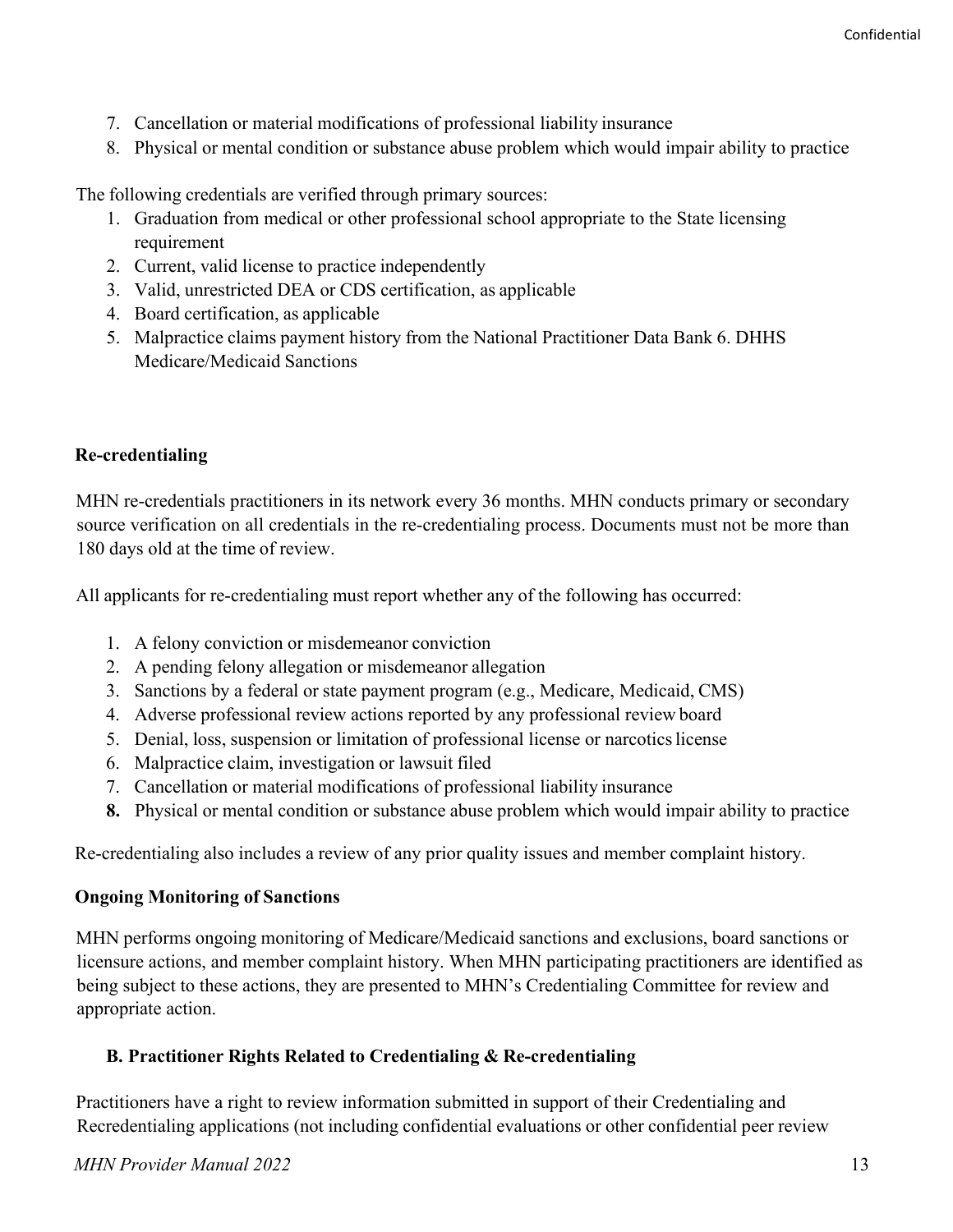documentation). In addition, if information obtained by MHN during the Credentialing or Recredentialing process varies substantially from information provided by the practitioner, MHN will notify the practitioner in writing of any discrepancy. Practitioners have a right to correct erroneous information.

All information gathered by MHN in the credentialing and re-credentialing process is treated confidentially, except as otherwise provided by law. Credentialing and re-credentialing information is available to MHN Credentialing staff, Peer and Quality Reviewers and Credentialing Committee members only on a need-to-know basis.

Practitioners are sent a written notification within 10 business days of the initial credentialing decision. Thereafter, practitioners are considered Re-credentialed, unless otherwise notified by MHN.

#### **C. Delegated Credentialing**

<span id="page-13-0"></span>MHN will delegate credentialing to practitioner organizations that can demonstrate their credentialing program meets all the requirements of MHN, NCQA and URAC.

Provider groups requesting delegation must send MHN the following:

- Practitioner application
- Credentialing policies and procedures
- Practitioner rosters and data on each individual clinician either electronically or paper based

MHN will review the application and policies and procedures for compliance with MHN, NCQA and URAC standards. If there are any identified areas of program non-compliance, the group will be informed and given an opportunity to submit a corrective action plan for approval.

The following requirements must be met:

- 1. The group must have an established credentials committee that reviews the credentials of potential clinicians in conjunction with quality management and utilization review committees. The meeting minutes of all committees involved in practitioner credentialing must be available for review during a site audit.
- 2. MHN's Quality Management and Provider Relations staff must be permitted reasonable access to the credentials files, for the purpose of auditing credentialing activities, which must occur at least annually.
- 3. The group must have the administrative, technical expertise and financial capacity to carry out the delegated credentialing review functions.
- 4. The group is required to take appropriate action, outlined in its policies and procedures, any time a problem with an applicant's or a network clinician's credentials is identified. The practitioner must notify MHN of any concerns regarding the clinician's credentials. In addition, the practitioner must forward to MHN a narrative regarding the conclusions, recommendations, actions and follow-up of all credentialing cases in which disciplinary action, including denial, suspension, restriction, or termination of network participation has been taken.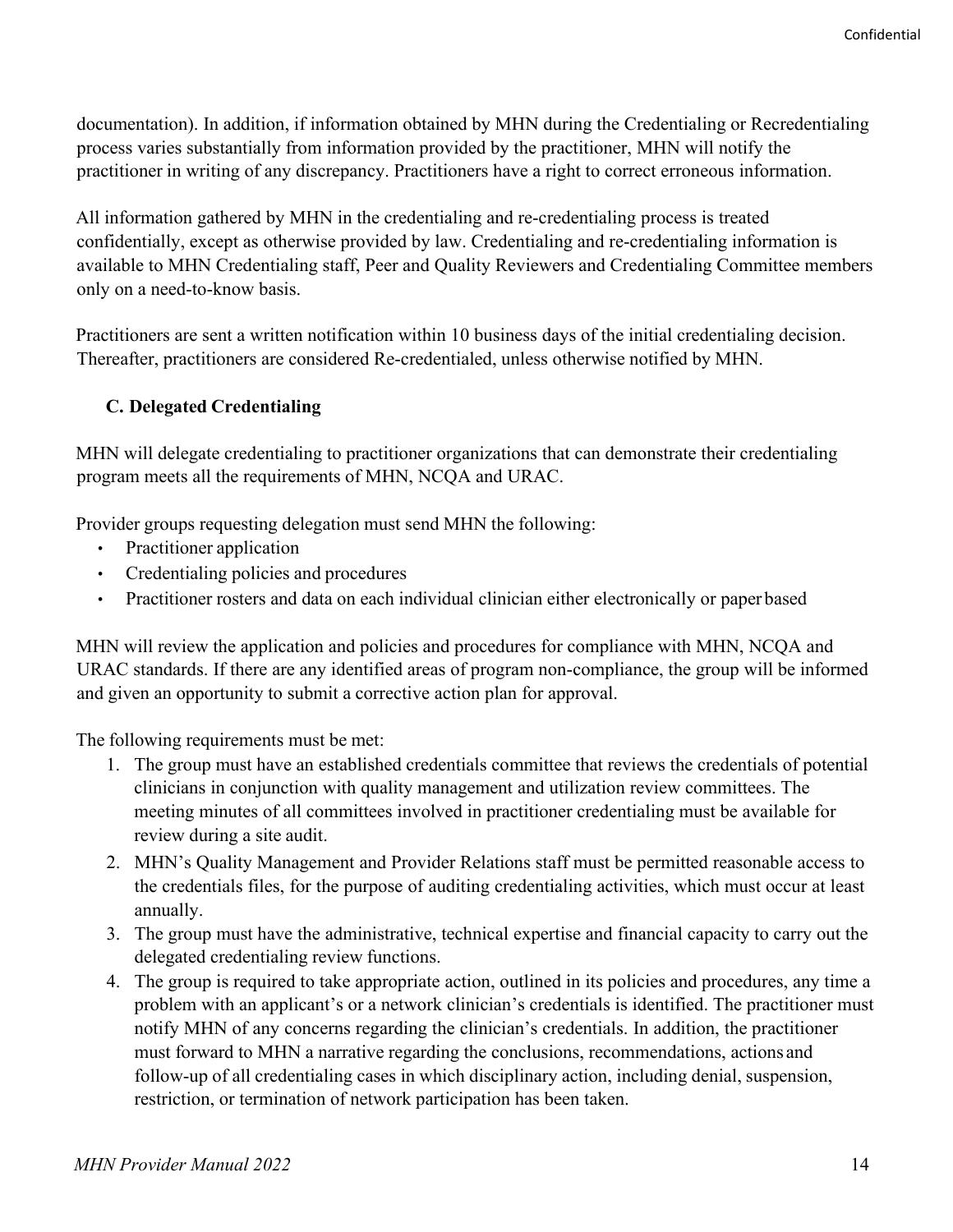If there is an accusation, suspension, restriction, sanction or termination of any license or privilege against a clinician who has been credentialed by a delegated group, MHN will notify the group requesting complete credentialing information on the clinician.

The group will respond to all requests for credentialing information within the specified time in the written inquiry. If the practitioner fails to respond within the specified time frame, MHN retains the right to suspend or terminate the clinician in question at its sole discretion.

MHN shall retain the ultimate responsibility for the approval, termination and/or suspension of clinicians to ensure all clinicians contracting with the plan meets the credentialing requirements specified in MHN's Credentialing Policies and Procedures.

Delegated groups may perform obligations related to primary source verification and other credentialing documentation through an agent, Credentialing Verification Organization (CVO), or subcontractor.

If there is substantial non-compliance with MHN standards, MHN will conduct an audit of the delegated group's credentialing files to ensure adherence to the practitioner's process using MHN's Credentialing Delegation Individual File audit tool; NCQA's file selection rule of 8/30, at a minimum; and URAC's applicable percentage of practitioner credentialing files randomly selected. MHN will review no fewer than 20 files— 10 initial files and 10 re-credentialing files. Delegated groups must pass the audit with a 90% or greater score.

If the files meet MHN standards, the group will enter into a Credentialing Delegation Agreement with MHN.

A group can be offered a provisional delegation agreement with an approved corrective action plan, if the group agrees that the corrective action can be completed within six months. All corrective action plans and delegation agreements must be approved by the MHN Credentialing Committee along with the practitioner's roster identifying those individual clinicians who have successfully completed the practitioner's credentialing program.

Provisionally delegated provider organizations are re-audited within six months by MHN to review the status of the corrective action plan and assure compliance.

The group's clinicians become active in the MHN network **only** after receiving approval from the MHN Credentialing Committee. MHN retains the right to accept, reduce participation, suspend and/or terminate any clinicians who are members of delegated groups.

#### <span id="page-14-0"></span>**D. Practitioner Office Standards**

- 1. General practitioner office standards
	- Office must be professional and secular
	- Signs identifying office must be visible
	- Office must be clean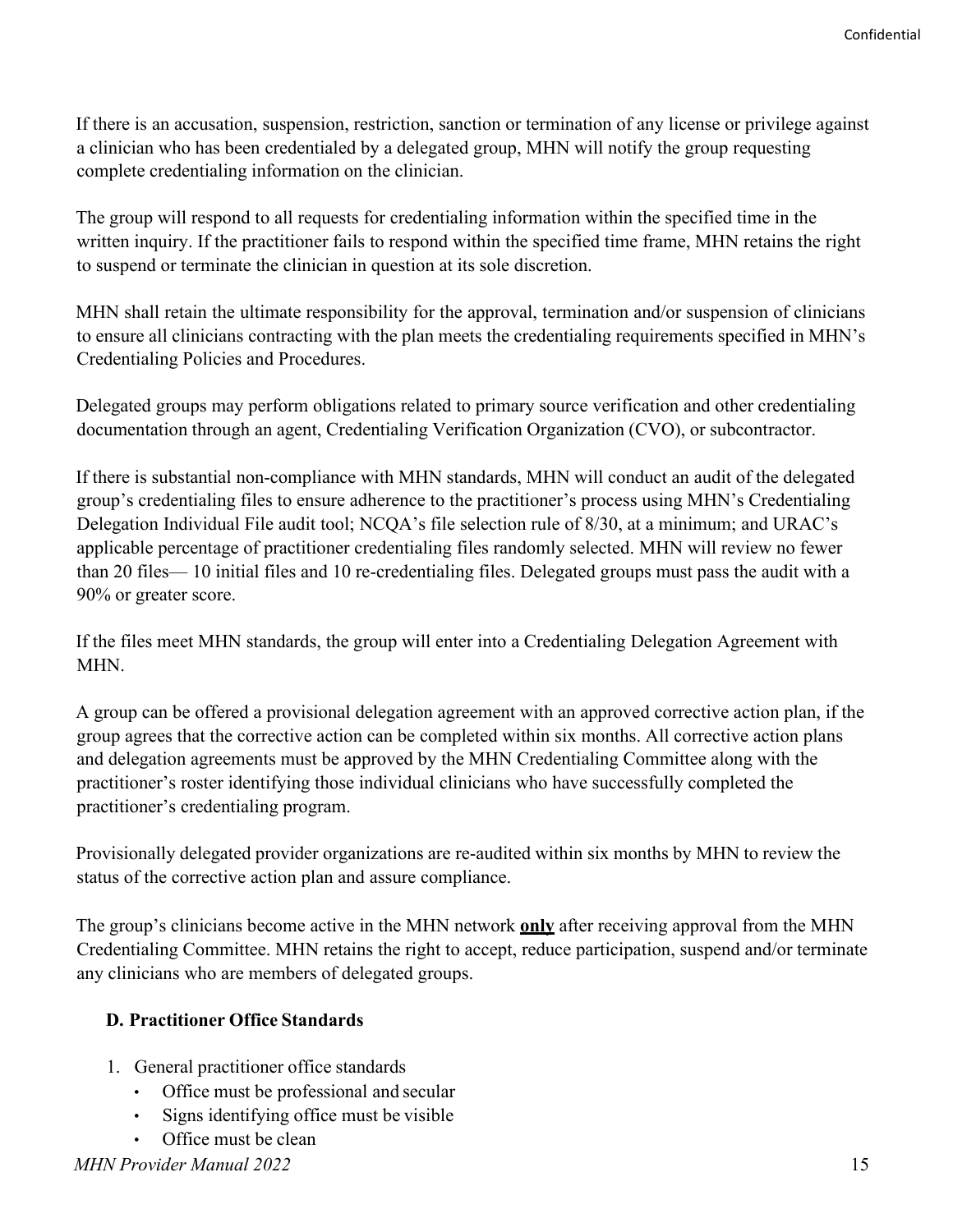- Office must be free of pets
- Office must have a separate waiting area with adequate seating
- Practitioners must see patients within 15 minutes of the scheduled appointment time
- Clean restrooms must be available
- Office environment must be physically safe
- Practitioner must have a professional and fully confidential telephone line and answering machine or voicemail greeting. Practitioners must ensure their voicemail boxes are routinely cleared and able to accept incoming messages.
- 2. Additional standards for practitioner home office:
	- Office must have a separate entrance for clients/patients
	- Office must be used only for business and may not be used as part of living area
	- There must be a waiting area separate from living area
	- There must be a restroom separate from living area
	- Practitioner must have a separate telephone line that is not accessible to other household residents or household staff

#### <span id="page-15-0"></span>**E. Clinical Specialty Information**

Clinical specialty information is collected and used in MHN's referral process. Practitioners may update their clinical specialties online through their Provider Portal profile at [www.mhn.com.](http://www.mhn.com/)

#### <span id="page-15-1"></span>**F. Resignations and Network Terminations**

#### **Resignations**

If a practitioner wishes to resign from MHN's practitioner network, he or she must submit a written notice.

Please note that if you must resign from the MHN network, you must notify MHN within (90) days. It is your responsibility to work with MHN to provide continuity of care for any member you are seeing; and you must be available to work with the member during that transition period. Facilitating an appropriate transition to another practitioner or service is good professional practice. We appreciate your cooperation.

#### **Termination of Network Participation**

MHN can terminate a practitioner's network participation for a variety of reasons, including those specified in the practitioner contract. Network participation will *not* be terminated on the grounds that the practitioner: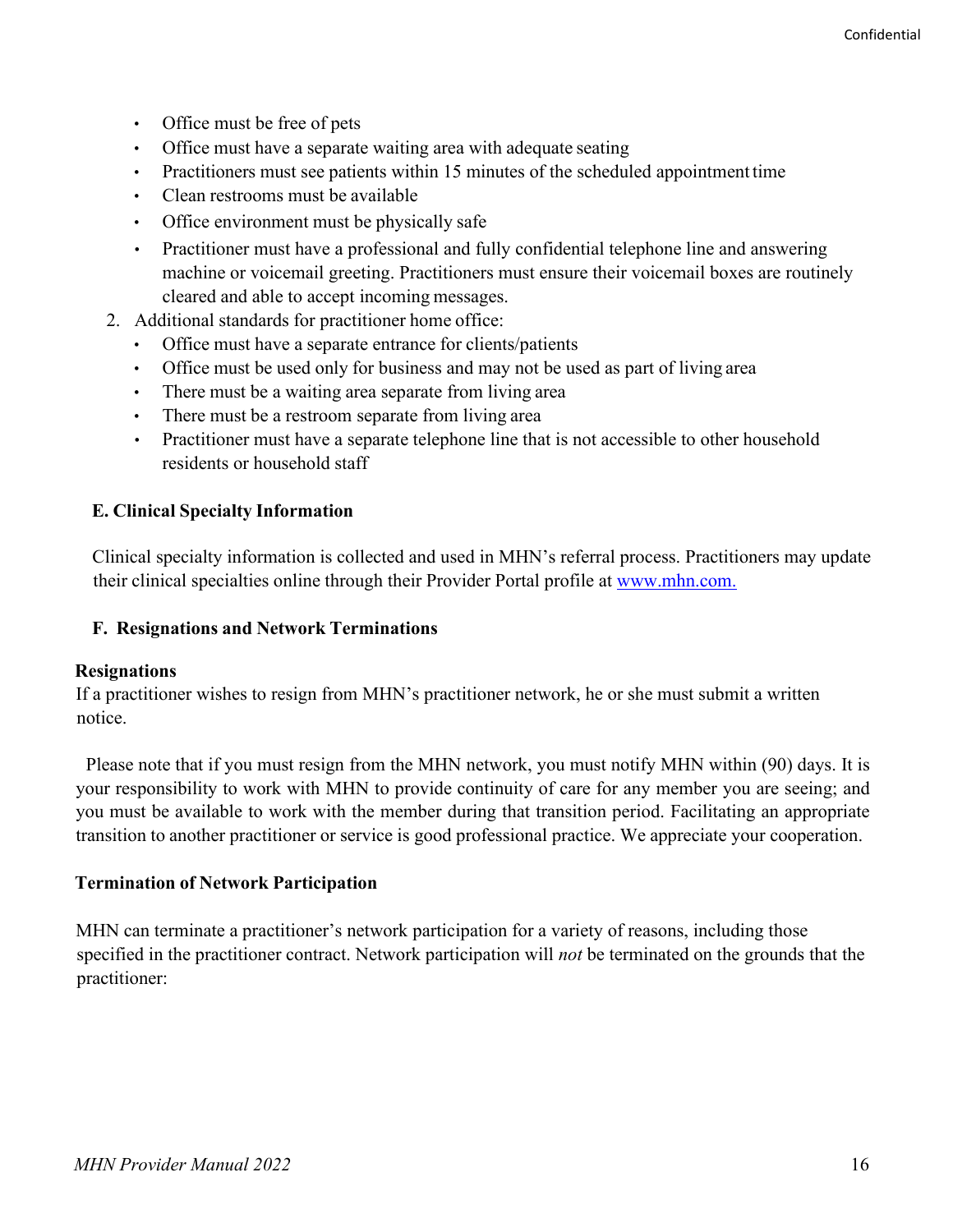- Advocated on behalf of a member
- Filed a complaint against MHN
- Appealed a decision of MHN
- Requested a review or challenged a termination decision

Please refer to the Termination provisions contained in your Participating Provider Agreement for specific details.

#### **Types of Terminations**

#### **Termination with Clinical Cause**

If MHN considers terminating a practitioner from the network for Clinical Cause, MHN will offer that practitioner the opportunity for a reconsideration or a hearing, as required by state regulation. MHN will notify the practitioner of the issues concerned and, where applicable, the reconsideration or hearing process. Practitioner termination will apply to all lines of business.

#### **Termination without Clinical Cause**

MHN may terminate practitioners without clinical cause in accordance with the practitioner contract, based on the recommendation of the Credentialing Committee. Practitioners terminated from the network without clinical cause are offered appeal rights per MHN's Credentialing Policies and applicable state and federal regulations.

#### <span id="page-16-0"></span>**3.7 Confidentiality Standards**

MHN expects mental health practitioners to maintain client confidentiality under applicable state and federal laws as applicable to client/therapist privilege, mandated child and elder abuse reporting requirements, and disclosure of records.

#### **MHN Standards for handling of confidential information at practitioner office sites:**

- Practitioners should release treatment records only in accordance with a court order, subpoena, or statute.
- Practitioners should assure that any such request for records be legally obtained.
- Practitioner office staff should be trained regarding the necessity for signed authorization for release of information prior to any disclosure of confidential information, aside from exceptions specified in state and federal laws.
- Practitioners should limit access to treatment records.
- Practitioners should have a policy/procedure for:
	- o Assuring confidentiality where records are stored electronically o Assuring confidentiality

where records are transmitted electronically  $\circ$  Assuring confidential

#### *MHN Provider Manual 2022* 17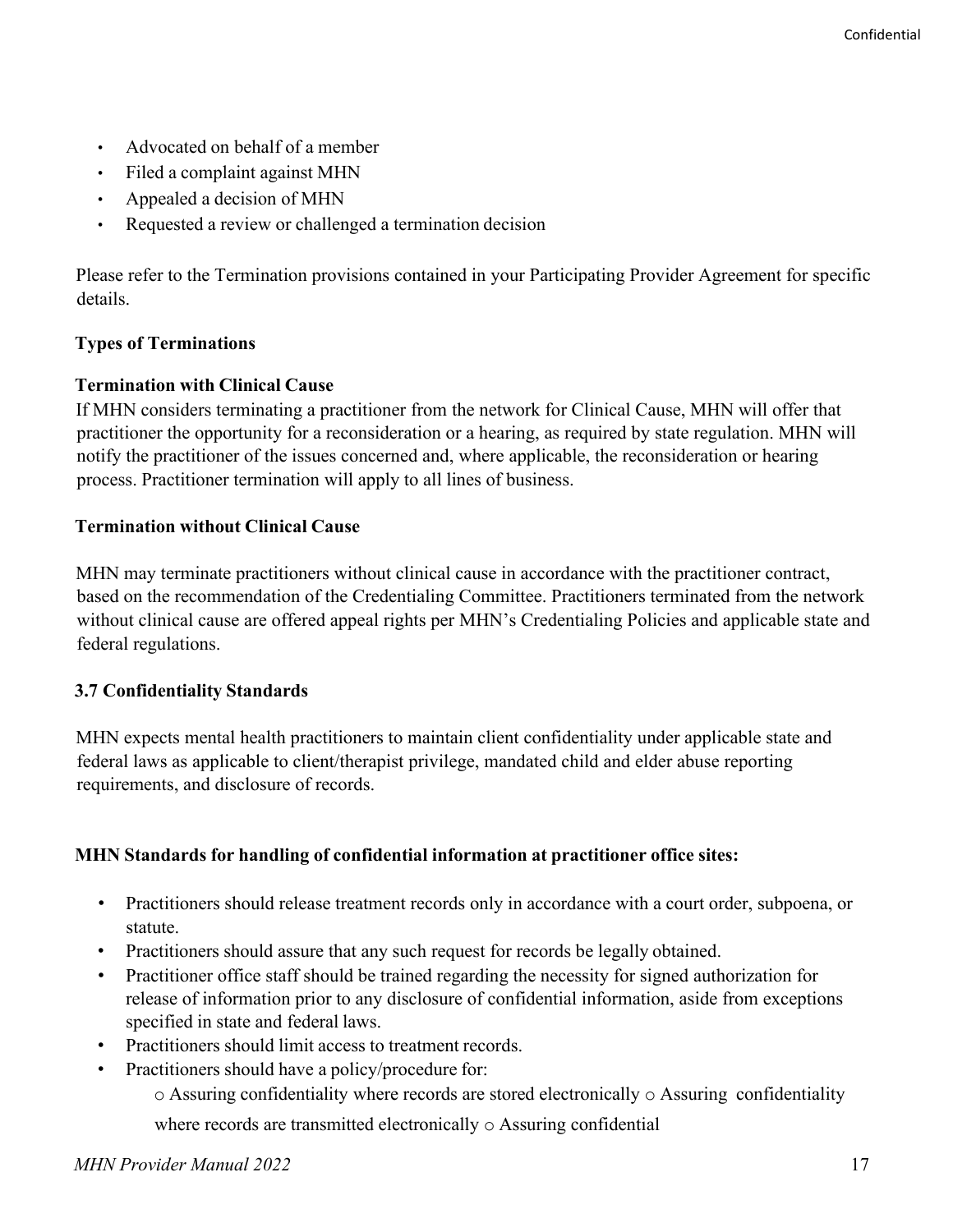transmission of patient information by facsimile oAssuring confidentiality of records delivered through mail or delivery services

- Practitioner office staff should sign a confidentiality agreement, which should be kept on file in the practitioner's office.
- Treatment records must be locked when not in use. Treatment record storage locations must be secure and accessed only by approved personnel.
- Purging of treatment records must be done according to state statute, and in a manner,which maintains client confidentiality.

MHN informs members that information shared with MHN staff or network clinicians is confidential. MHN will not disclose member records or information concerning services and will not disclose the fact that a member accessed MHN services without written consent or unless otherwise required or permitted by law.

#### <span id="page-17-0"></span>**3.8 Untoward Events**

Practitioners are obligated to report to MHN of the occurrence of Untoward Events experienced by a MHN member. Untoward events include but not limited to 1) Completed or nearly lethal suicide or homicide; and 2) Fatal or nearly fatal medication or ECT complications.

MHN will conduct a quality review of all Untoward Events brought to its attention. Practitioners should contact the Service Team or Quality Management staff if they become aware of such an event involving an MHN member.

#### <span id="page-17-1"></span>**3.9 Treatment Records**

#### <span id="page-17-2"></span>**A. Treatment Record Audits**

In accordance with the MHN practitioner contract, MHN practitioners are expected to provide access to patient records for Quality Improvement or Utilization Management peer review activities that are conducted by authorized personnel. These records are to be provided without charge to MHN or MHN members.

MHN has developed a Clinical Record Form (available at [www.mhn.com](http://www.mhn.com/) under "Providers-Working with MHN- Resources- Forms") that is a template for clinical documentation and to assist practitioners with improving outpatient clinical and documentation quality. The Clinical Record Form is a total of eight pages and includes a space for practitioners to enter clinical information, a page to document session notes, and a copy of the MHN Behavioral Health Coordination Form which prompts providers to coordinate care with medical and other behavioral practitioners.

#### <span id="page-17-3"></span>**B. Patient Record Guidelines**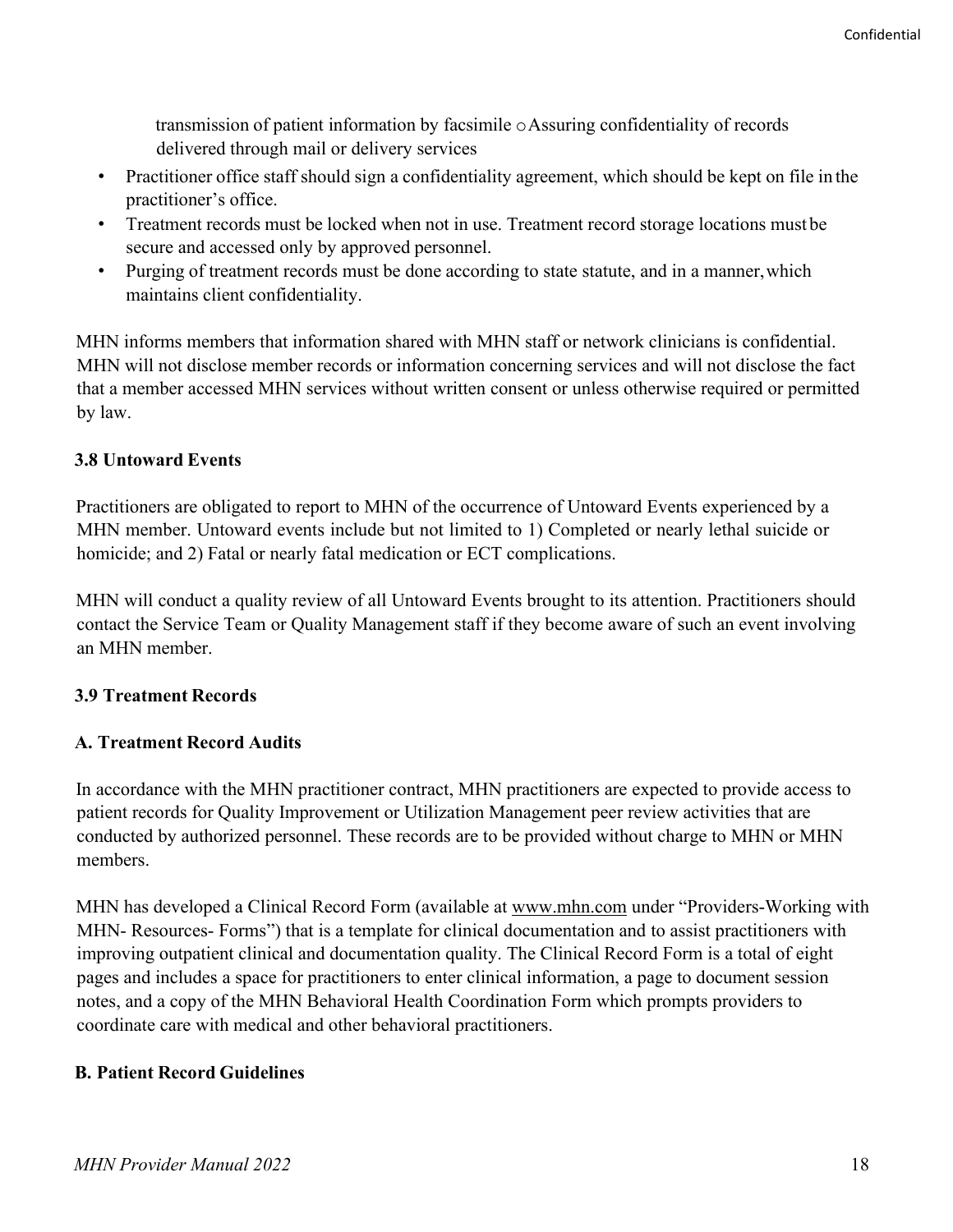MHN believes that the Clinical Record Form will help practitioners meet MHN's Treatment Record Documentation Standards and possibly improve outpatient documentation and clinical quality. We encourage practitioners to consider using it and other forms available at [www.mhn.com](http://www.mhn.com/) under "Working with MHN - Clinical Operations Practices".

#### <span id="page-18-0"></span>**C. Exchange of Information with Medical Delivery Systems**

Behavioral health care occurs in the context of a total healthcare delivery system. MHN expects contracted practitioners to communicate with primary care physicians (PCPs) and other medical practitioners involved in treatment of certain shared patients. Practitioners should obtain authorization from their patients to exchange such information using their own release of information forms that meets state and federal requirements. Coordination of care information can be communicated using the one-page MHN Behavioral Healthcare Coordination Form (available online at [www.MHN.com](http://www.mhn.com/) under "Providers - Forms") or via your own form that contains the same information.

MHN and its health plan affiliates monitors coordination of care in two ways. First, our plan affiliates annually survey Primary Care Practitioners asking whether PCPs found behavioral health coordination information to be timely and useful. Second, health plan members are surveyed and asked whether their behavioral health practitioner discussed with them the need to coordinate care with their PCP.

MHN considers it important to have communication among practitioners when a clinical situation merits such coordination. These clinical situations include:

- 1) A behavioral health practitioner begins prescribing psychotropic medications or makes significant changes to the regimen;
- 2) A new patient reports a concurrent medical condition, a substance use disorder, and/or a major mental illness (i.e., a condition other than an adjustment disorder), or when there is a change in one of these in an established patient;
- 3) A PCP or other medical practitioner refers a patient to a behavioral health practitioner;
- 4) A behavioral health practitioner finds out that a PCP is prescribing psychotropicmedications;
- 5) A behavioral health practitioner terminates with a patient about whom there has previously been communication with a PCP.

#### <span id="page-18-1"></span>**SECTION 4 MHN MEMBER RIGHTS & RESPONSIBILITIES STATEMENT**

MHN is committed to providing easily accessible, high-quality services to our members. This objective is best met by establishing a mutually respectful relationship with our members that promotes privacy, effective treatment and member satisfaction. The Member Rights and Responsibilities Statement is designed to clearly outline member rights and responsibilities in this partnership. We have included a copy of MHN's Member Rights and Responsibilities Statement following this section. Please take a moment to review this statement. MHN requests that you also review the statement with MHN members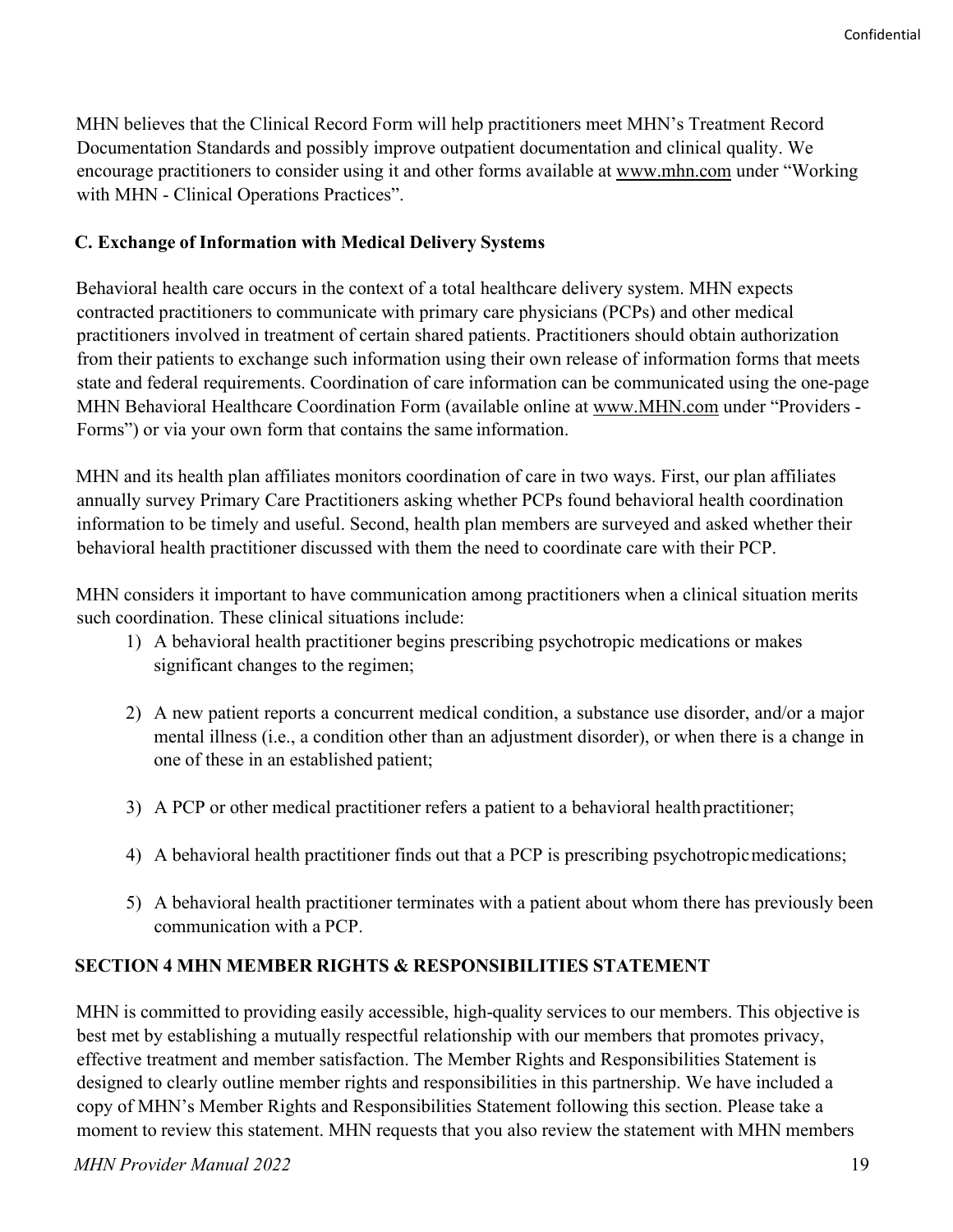who have questions about their rights and responsibilities. Thank you for your assistance in keeping our members informed!

#### **Member Rights & Responsibilities**

As a member of MHN, you have certain rights and responsibilities related to your mental health and substance use disorder benefits. For this reason, we developed several guidelines for you to follow during the access and treatment process.

We recommend that you familiarize yourself with the Rights and Responsibilities below in order to receive optimal care and service.

#### **As a member, you have a right to:**

- Receive information regarding MHN services and clinical guidelines.
- Call MHN for assistance 24 hours a day, 365 days a year.
- Call "911" in an emergency.
- Receive prompt, competent and courteous treatment from all MHN staff and practitioners.
- Ask questions about and see documentation of your practitioner's credentials and experience.
- Discuss appropriate or medically necessary treatment options, regardless of cost or benefit coverage, and obtain a clear explanation of MHN's criteria for determiningmedical necessity.
- Confidentiality of your medical records to the extent protected by state and federal law.
- Obtain an explanation regarding legally required exceptions to confidentiality.
- Receive a clear explanation from your practitioner about the recommended treatment plan and the expected length of treatment.
- Participate in decision-making regarding your treatment.
- Refuse or terminate treatment at any time.
- Be treated with respect and recognition of your dignity and need for privacy.
- Receive an explanation from your practitioner of any consequences that may result from refusing treatment.
- Obtain a clear explanation of MHN's reasons for determining that care is not medically necessary.
- Appeal a denial.
- File complaints with MHN, the State Department of Insurance, the Department of Managed Health Care, the State Department of Health and Human Services or any other applicable regulatory body.
- Suggest ways to improve the MHN Member Rights & Responsibilities Policy and Procedures.
- Receive a complete explanation of your fees and charges.
- Receive a clear explanation of your financial responsibility when you use out-of-network providers.
- Be free from balance billing from your practitioner.

#### **As a member, it is your responsibility to:**

• Furnish information needed by MHN and your practitioner which allows us to provide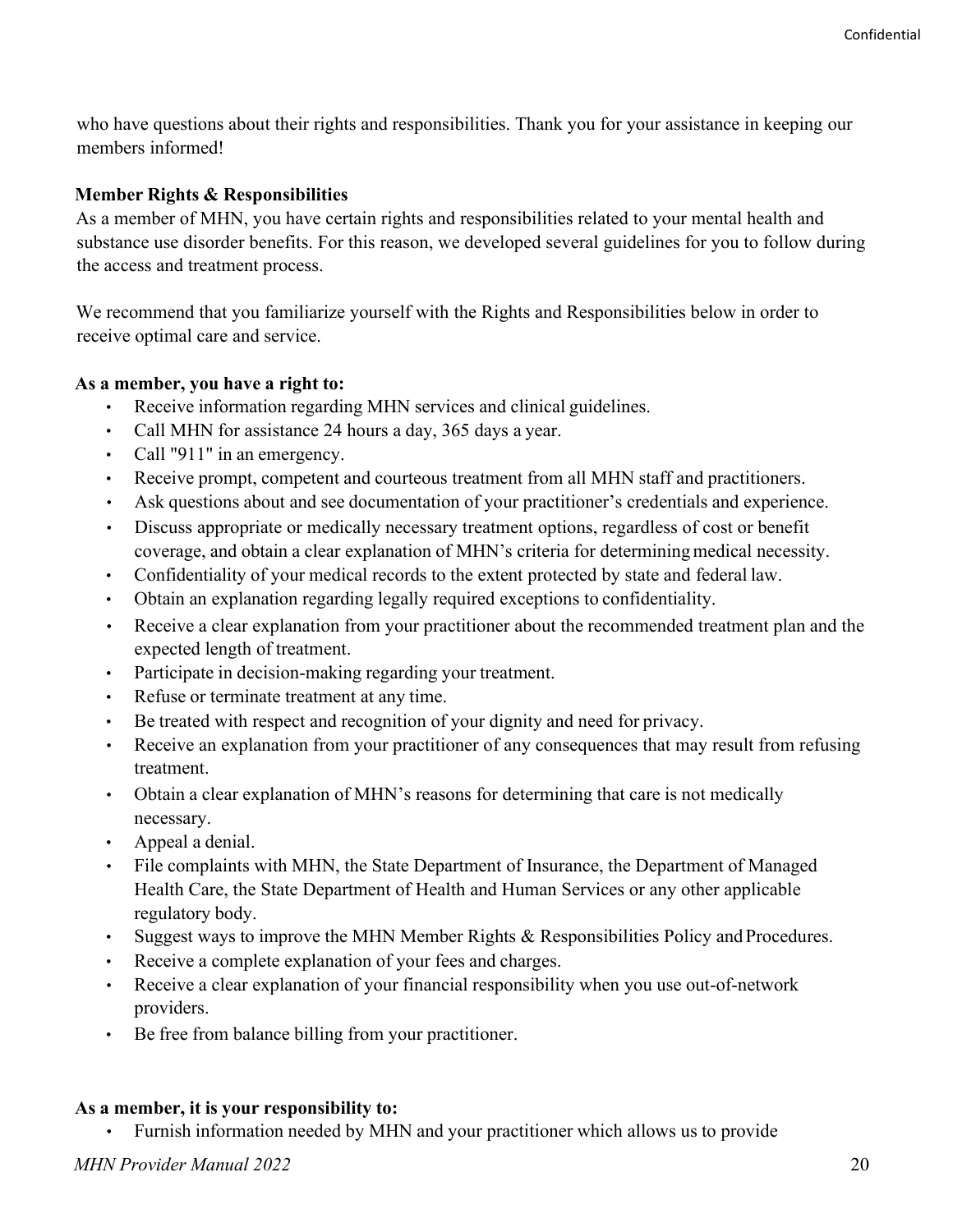proper treatment.

- Actively participate in developing mutually agreed-upon treatment goals and strategies for achieving those goals.
- Follow the plans you have agreed upon with your practitioner.
- Cancel appointments within the guidelines described by MHN or your practitioner.
- Read your Evidence of Coverage or other material outlining your behavioral health benefits.
- Ask questions to ensure your understanding of covered benefits, limitations and any authorization procedures, and comply with the rules and conditions as stated.
- Pay any co-payments at the time of service
- Demonstrate courtesy and respect to your practitioner, the practitioner's staff and MHN's employees, and expect similar treatment in return.

#### <span id="page-20-0"></span>**SECTION 5 NETWORK ADEQUACY & PRACTITIONER AVAILABILITY STANDARDS**

#### <span id="page-20-1"></span>**5.1 Individual Practitioners**

#### <span id="page-20-2"></span>**A. Network Adequacy**

It is MHN's policy to develop and maintain an adequate network in number and type of individual practitioners to ensure access to all needed specialties. The network is considered adequate if all of the following criteria are met:

- There is either .8 or one physician per 5,000 covered lives, .8 or one psychologist per 2,300 covered lives, and .8 or one master's level clinician per 1,150 covered lives, depending upon line of business. This is measured quarterly. Ninety-five percent of members will have at least one practitioner of each type (Psychiatrist, Psychologist, Master Level clinician) within a 10-mile radius in urban locations, 25 miles in suburban locations and 60 miles in rural locations (for CDI regulated PPO/EPO members, the network is considered adequate if 90% have at least one MH provider in 15 miles or 30 minutes and at least one SUD provider in 15 miles or 30 minutes regardless of location).
- Standards for ABA providers are as follows:
	- o 95% of members will have at least one Behavioral Analyst within 30 miles in urban and suburban locations and 60 miles in rural locations;
	- o 95% of members will have at least two Behavioral Technicians within 30 miles in urban and suburban locations and 60 miles in rural locations;
	- o 90% CDI-regulated PPO/EPO members will have at least one Autism provider within 15 miles or 30 minutes.
- The adequacy of the network is assessed and monitored on a quarterly basis, and summaries are reported to MHN's Quality Improvement/Utilization Management Committee every quarter.

#### <span id="page-20-3"></span>**B. Practitioner Availability**

Per contract with MHN, practitioners should be available and accessible to members during reasonable hours of operation, with provision for after-hour services, if applicable. Practitioner information regarding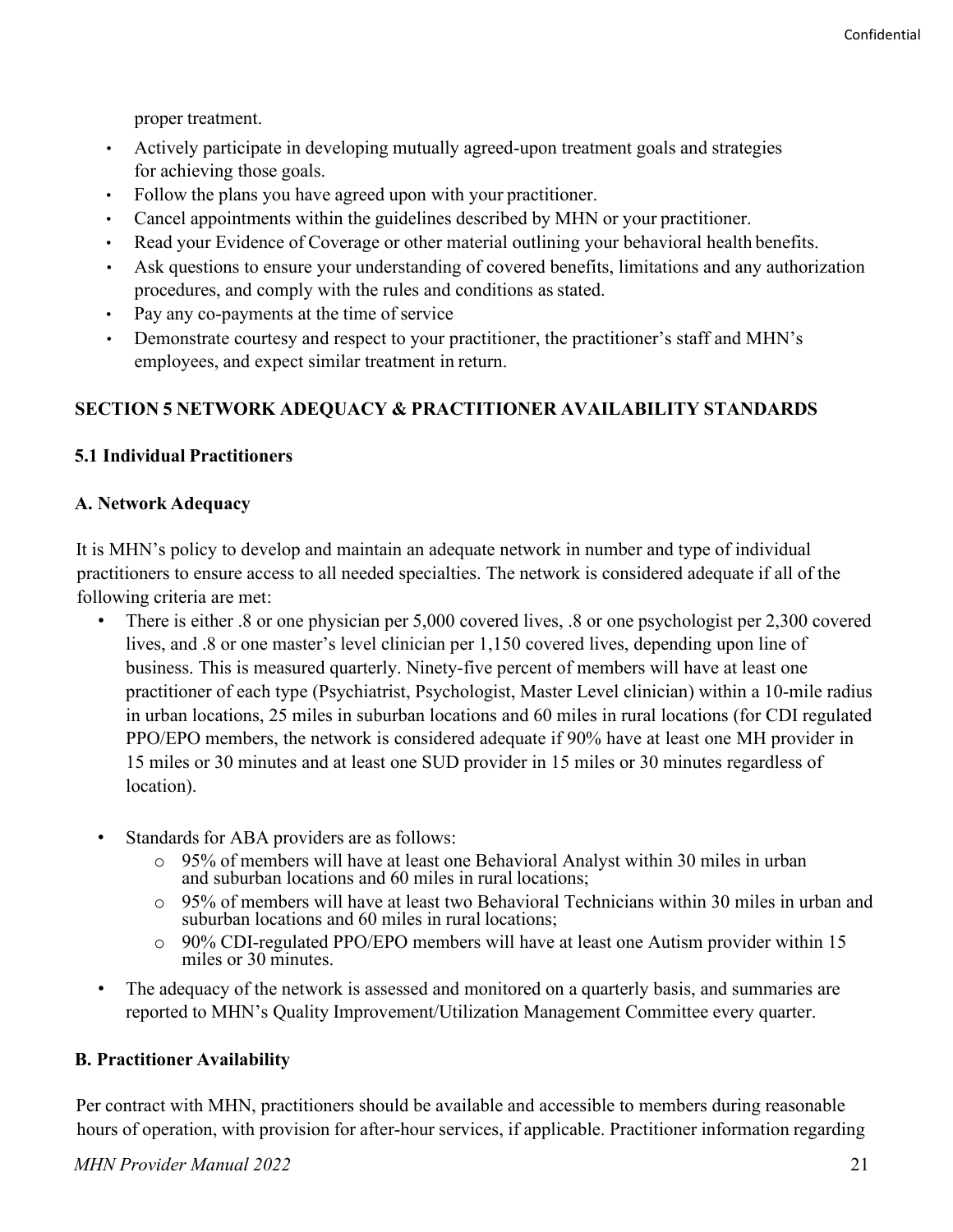hours of operation is collected every three years via MHN's practitioner application for re-credentialing. Practitioners must notify MHN of any changes in their hours of operation or lapses in their availability to see MHN members. MHN expects practitioners to return telephone calls from members referred by MHN (for routine referrals) within 2 business days.

MHN's standards for practitioner appointment accessibility are as follows:

- For *Emergent* appointments\* clients should be seen within 6 hours of referral.
- For *Urgent* situations, members should be seen within 48 hours of referral.
- For *Routine* situations, members should be seen within 10 business days with a Non-Physician Mental Health provider and 15 business days with a Physician/Psychiatrist ofreferral

\*In the event of a non- life-threatening emergency, practitioners are also expected to refer members to the Emergency Department or a Crisis Center if the practitioner cannot see the member within six hours.

Members who cannot schedule a routine appointment within 10 business days are given a re-referral to another practitioner. Please see Section 6.2 of this manual for more information on re-referrals.

#### <span id="page-21-0"></span>**5.2 No New Referral Periods**

Practitioners are required to notify MHN when they are not available for appointments. Practitioners may place themselves in a "no referral" hold status for a set period of time without jeopardizing their overall network status. "No referral" is set up for practitioners for the following reasons:

- **Vacation**
- **Personal Leave**
- **Full Practice**
- **Other Personal Reasons**

Practitioners can contact MHN Provider Relations department via phone or email to set up a "no referral" period. They may also make this change through MHN's Provider Portal. Practitioners must have a start and end date indicating when they will be available again for referrals. A "no referral" period will end automatically on the set end date.

> **MHN Provider Relations Department [mhn.providerservices@healthnet.com](mailto:mhn.providerservices@healthnet.com)** https[://www.mhn.com/provider/start.do](http://www.mhn.com/provider/start.do)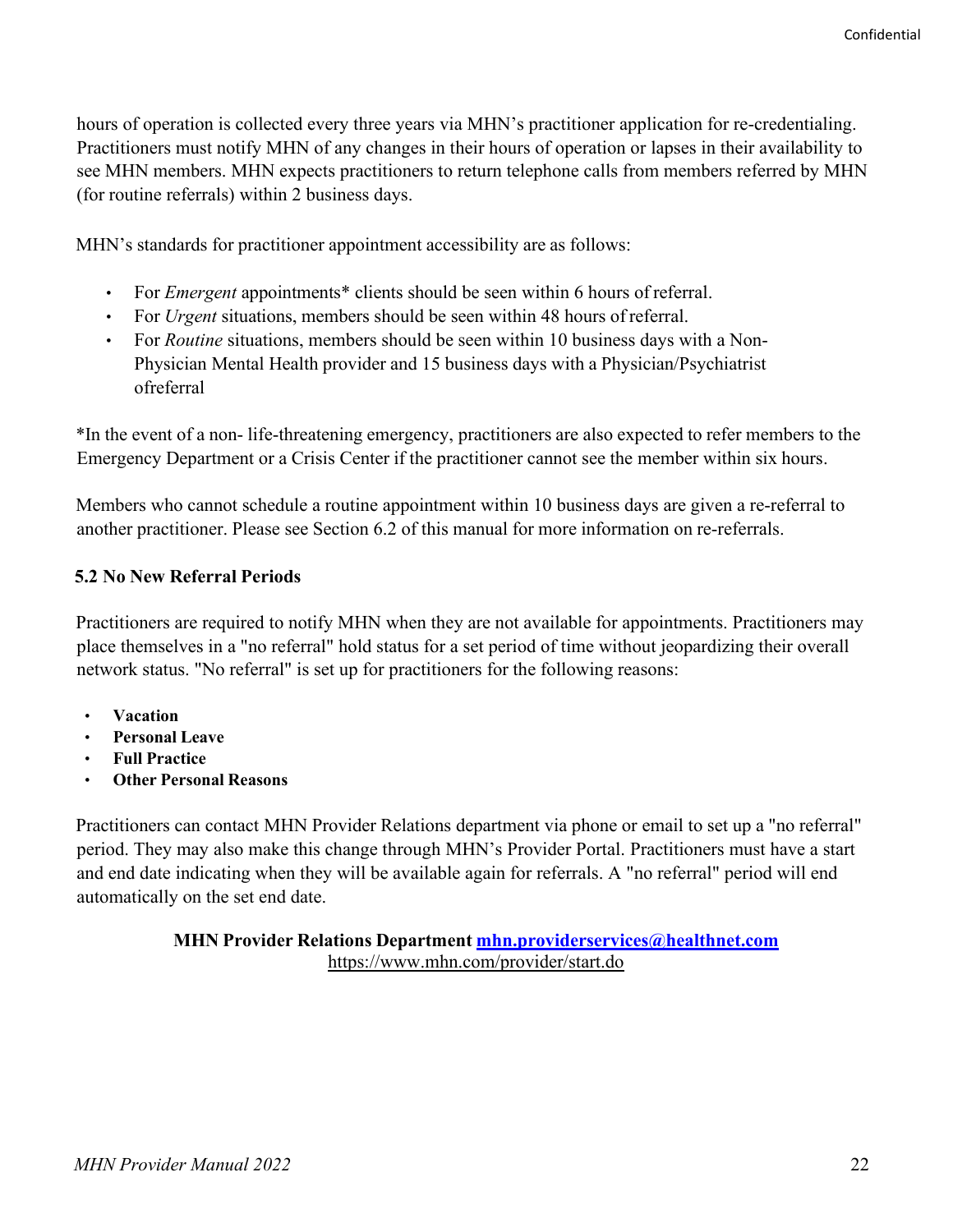#### <span id="page-22-0"></span>**5.3 Facility Providers**

#### <span id="page-22-1"></span>**A. Network Adequacy**

It is MHN's policy to develop and maintain an adequate network of facility providers to ensure access to all needed levels of care. The network is considered adequate if 95% of members have at least one facility providing inpatient levels of care for all age groups within 30 miles of each member in urban locations, 40 miles in suburban locations and 60 miles in rural locations (for CDI-regulated PPO/EPO members, the network is considered adequate if 90% have at least one MH facility in 30 miles or 60 minutes and at least one SUD facility in 30 miles or 60 minutes regardless of location). The adequacy of the network is assessed on a quarterly or bi-annual basis and reviewed by MHN's Quality Improvement/Utilization Management Committee.

#### <span id="page-22-2"></span>**B. Facility Access and Availability**

Per contract with MHN, network facilities should be available and accessible to members during reasonable hours of operation. Emergency care, where applicable, should also be available and accessible 24 hours a day. Facility information regarding hours of operation is collected every two years via MHN's facility application for re-credentialing. Facilities must notify MHN of any changes in their hours of operation or lapses in accessibility availability as needed.

#### <span id="page-22-3"></span>**SECTION 6 MEMBER ACCESS TO PRACTITIONERS**

#### <span id="page-22-4"></span>**6.1 Provider Searches**

MHN members can access a listing of practitioners in their area by using Practitioner Search on [www.mhn.com](http://www.mhn.com/) or calling our 24-hour access line to obtain assistance locating a practitioner. MHN maintains a practitioner database with complete demographic information, licensure, practitioner selfratings on clinical specialties, and geographical areas served. Practitioners may contact the MHN Provider Relations department via phone or email to submit changes of information as needed. Providers can also update their demographics and/or profile via MHN's Provider Portal at [www.mhn.com.](http://www.mhn.com/)

#### <span id="page-22-5"></span>**6.2 Re-referrals**

A "re-referral" is an additional referral given at the request of a member who wishes to change practitioners. MHN can issue a re-referral if service from the initial referral or former referral are not yet completed. Requests for re-referral may be administrative or clinical in nature. Re-referrals will be granted regardlessof whether or not a patient has contacted or seen the formerly referred practitioner.

#### <span id="page-22-6"></span>**6.3 Urgent, Emergent & Routine Referrals**

**Life-threatening Emergent** refers to those referrals for service which require immediate evaluation.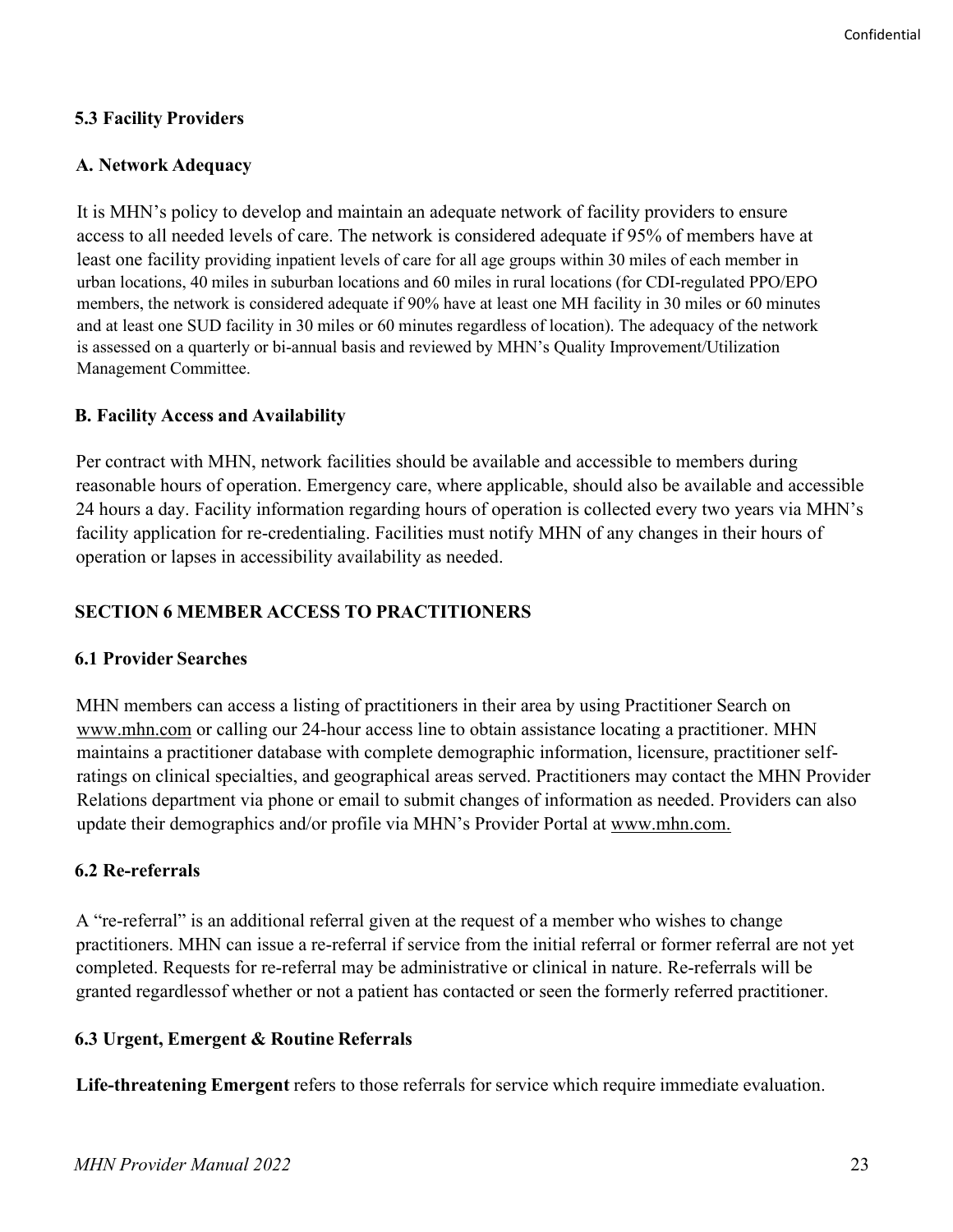**Emergent** refers to those referrals for service which require evaluation within six hours.

**Urgent** refers to those referrals for service which require evaluation by a licensed mental health professional within 48 hours.

**Routine** refers to those referrals for service requiring evaluation by a licensed mental professional within 10 business (14 calendar) days.

#### <span id="page-23-0"></span>**SECTION 7 MEMBER ELIGIBILITY**

Routine outpatient therapy and medication management sessions do not require pre-authorization. EAP is the only service that requires an authorization. If the eligibility status cannot be determined during the initial call, MHN personnel will not approve the service. Clinically emergent or urgent care may be arranged and delivered during the validation process; with the understanding that the member is responsible for all claims should eligibility be absent. MHN will pay for one outpatient emergent or urgent session for patients if MHN arranges the session and the service is delivered within 48 hours from the time of the initial call. MHN will inform the member when his or her eligibility status is determined.

Eligibility status is subject to change for a variety of reasons (i.e., termination of employment, elective change of benefit plan). Practitioners should require that their patients advise them of any eligibility changes and monitor their patients' eligibility as a good business practice. Practitioners can call the Member Service team (listed on the back of the patient's ID card) if they have questions about eligibility status. Practitioners are responsible for reimbursing MHN for payments made for services rendered to ineligible members.

#### <span id="page-23-1"></span>**SECTION 8 MHN LEVEL OF CARE AND TREATMENT CRITERIA**

MHN uses both externally and internally developed criteria for reviewing cases. These criteria sets include Change HealthCare's InterQual, which helps improve consistency in decision making by evaluating patientspecific behaviors and symptoms to help make clinically appropriate decisions.

In accordance with the provisions of California Senate Bill 855and effective 1/1/2021 for California Commercial HMO and PPO plans, MHN has implemented the use of the Level of Care Utilization System and Child and Adolescent Level of Care Utilization System (LOCUS/CALOCUS), and Early Childhood Service Intensity Instrument criteria for all mental health medical necessity determinations and level of care placement decisions. For substance use disorder utilization management for CA Commercial HMO and PPO members, MHN uses American Society of Addiction Medicine (ASAM) criteria. When the requested service is not in scope for LOCUS/CALOCUS, or another nonprofit professional association for the relevant clinical specialty, MHN will utilize InterQual criteria or internal criteria that have been developed according to generally accepted standards of mental health and substance use disorder care.

By using nationally recognized and evidence-based criteria, our Care Managers are applying objective, evidence-based standards to support their decisions regarding procedures, levels of care, and continued stay. Supporting appropriate care decisions can lead to better outcomes for our members.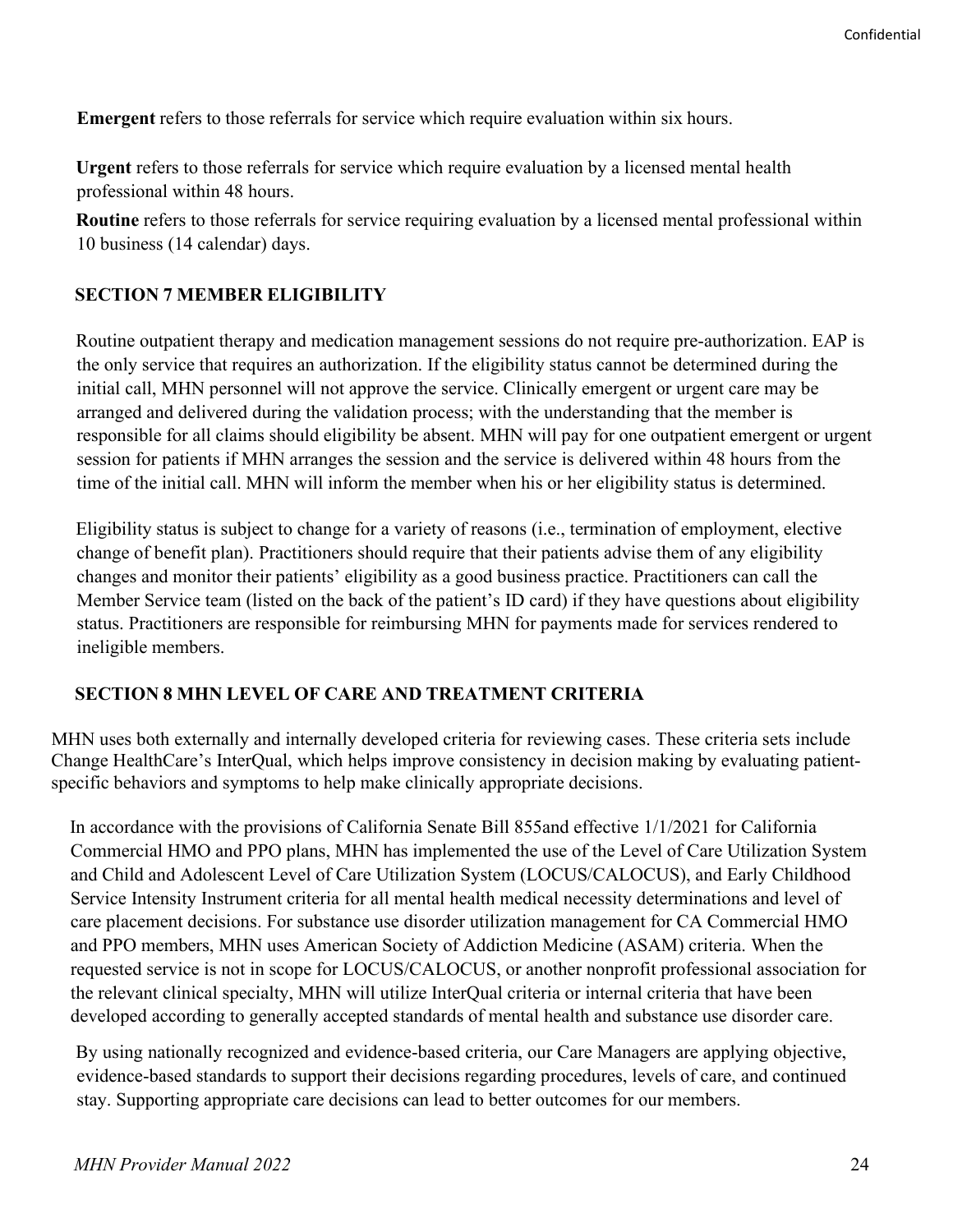MHN evaluates each member's plan of treatment for appropriateness and timeliness. Details on elements used in treatment plan reviews and clinical practice are posted on [www.mhn.com.](http://www.mhn.com/) It is MHN's policy to share specific level of care guidelines and utilization management review procedures in writing with providers, members, customers, and members of the general public who request them. Copies of criteria can be obtained by contacting MHN:

#### For Providers: [MHN.providerservices@healthnet.com](mailto:MHN.providerservices@healthnet.com)

For Members: Call the specific number listed on the back of your ID card.

#### **SECTION 9**

#### **UTILIZATION MANAGEMENT – OUTPATIENT SERVICES**

#### <span id="page-24-0"></span>**9.1 General Policies for Outpatient Services**

Outpatient Treatment as defined by MHN, is limited to office and outpatient clinic visits. Services such as partial programs, day treatment, and intensive outpatient programs are categorized by MHN as Higher Levels of Care (HLOC).

#### **Authorization**

MHN does not require authorization for routine outpatient services. Covered routine outpatient services include, but not limited to:

Psychiatric diagnostic interview Individual Therapy Family Therapy Group Therapy Medication Management

Psychological and neuropsychological testing are covered services in some benefit plans*. Prior authorization is required for psychological and neuropsychological testing.* Authorization requests shouldbe made by telephone; requests are handled by MHN Care Managers.

*Prior authorization is also required for Applied Behavioral Analyst (ABA) Services.*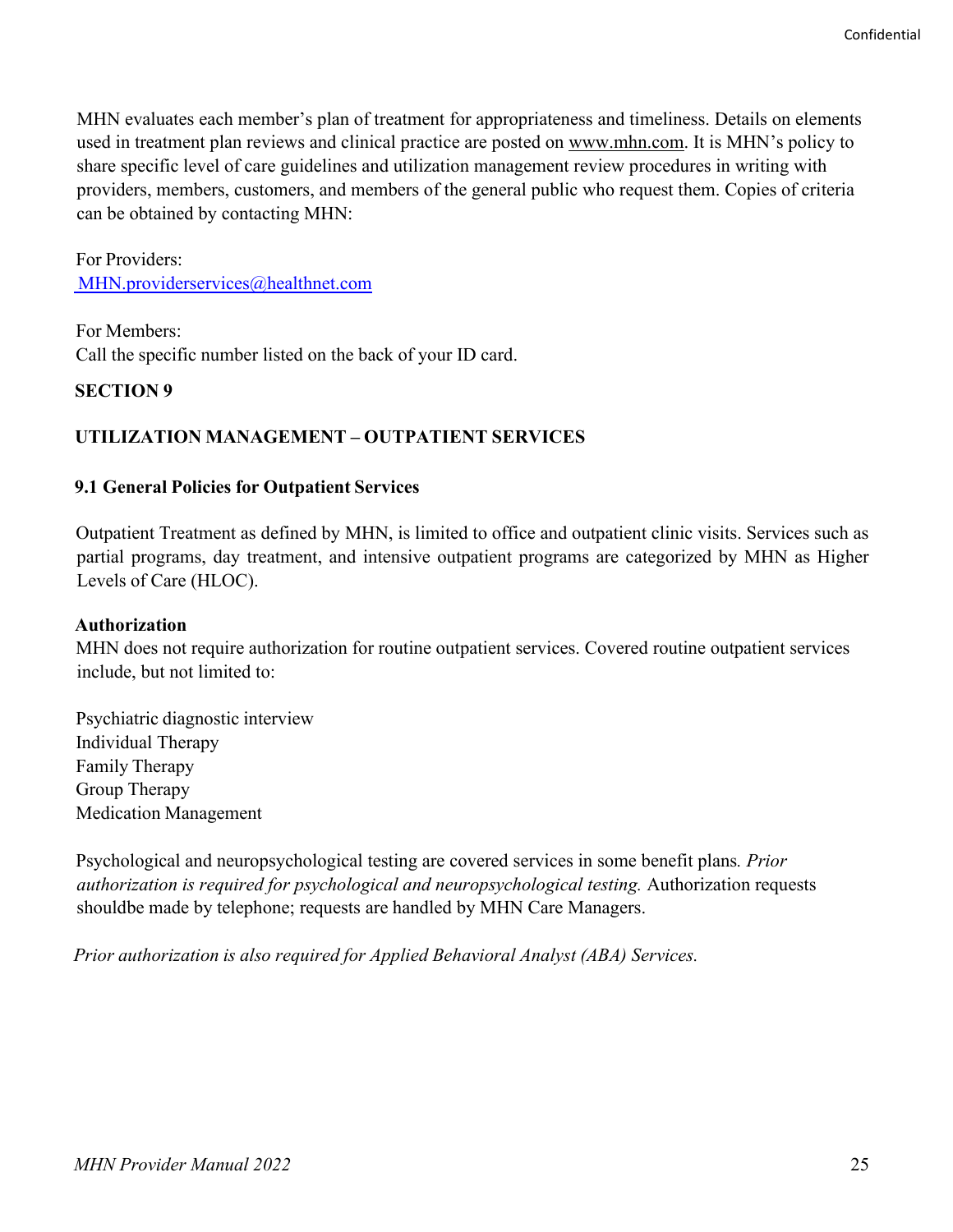#### <span id="page-25-0"></span>**9.2 Concurrent Review**

MHN does concurrent review on less than 1% of outpatient cases. MHN uses analytics to identify providers who may have practice patterns that are at significant variance to MHN expected treatment norms.

"Exception" reports are regularly generated for MHN Supervisor review. If the Supervisor identifies practice patterns that suggest variance from clinically accepted guidelines, these practitioner/member combinations are assigned to a licensed Clinical Care Manager for clinical review. The Care Manager does a full review of case notes and member history in order to better understand the clinical situation and history of treatment. If, based on the clinical aspects of the case, the Care Manager decides that no further intervention is required, they will consider the review complete. If further discussion is indicated, they will contact the practitioner for a discussion of the member's clinical status, current signs and symptoms, the practitioner's goals and milestones of treatment, and how the current treatment plan is designed to meet these goals.

MHN has found that in most cases, the practitioners are very open to a collegial, collaborative discussion and often will accept the Care Manager's offer of assistance; for instance, to arrange for a medication evaluation, or an adjustment in the treatment plan with an agreement to review again at a later, mutually established time. In those infrequent cases, where the Care Manager feels that a denial of care may be warranted or the case is of an unusual nature, the Care Manager will consult with a MHN Medical Director to determine the next steps. MHN has found that due to this collaborative process with practitioners, very few of these result in denials. Overall, this process has been very well received by the provider community.

#### **Minors and/or Adults Unable To Give Consent and Consent for Treatment; Consent For Release Of Information**

MHN and its contracted practitioners have a responsibility to recognize and help protect the rights of minors and adults unable to give consent. When consent for "Release of Information" or treatment are necessary for members who are minors or adults unable to give consent, the practitioner should obtain written consent from a parent, legal guardian, or other appropriate individual or agency.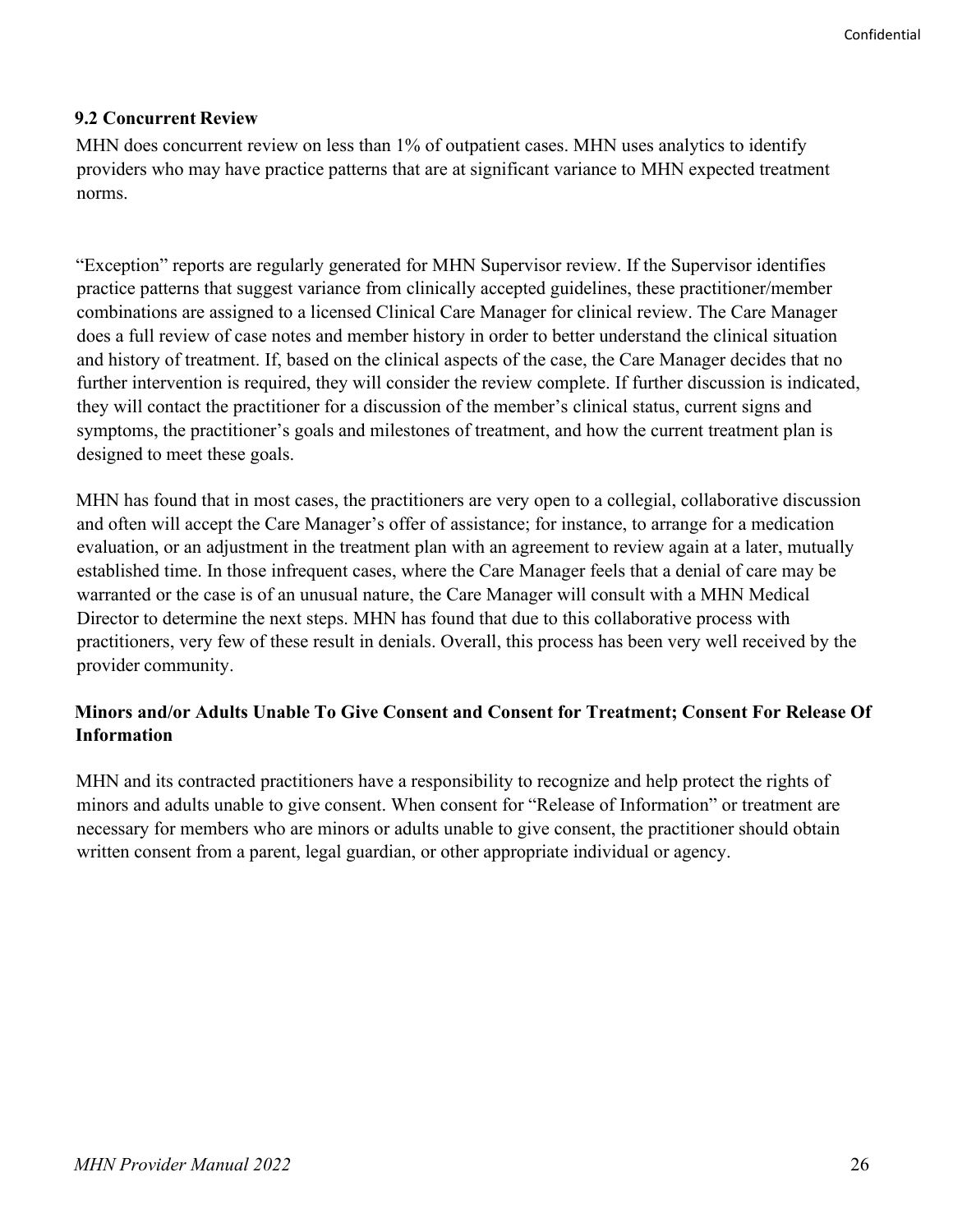The completed consent for treatment or "Release of Information" form should be in the practitioner's treatment record. When practitioner treatment records are audited against treatment record standards, consents should be present when records pertain to members who are minors or adults unable to give consent.

#### **SECTION 10**

#### **UTILIZATION MANAGEMENT - HIGHER LEVELS OF CARE**

#### <span id="page-26-0"></span>**10.1 General Policies**

This section describes authorization for higher levels of care (inpatient psychiatric, residential treatment, partial hospitalization, structured outpatient, inpatient detoxification, substance abuse rehabilitation) using the MHN Level of Care Criteria and Medical Necessity Guidelines for admissions outlined in this manual.

#### <span id="page-26-1"></span>**A. Precertification**

MHN has licensed clinical staff available 24 hours a day, seven days a week for precertification of patient care. Patient care is pre-certified when a treating practitioner or facility provides initial clinical information and requests authorization PRIOR to admission. If authorization prior to admission cannot be obtained, MHN requires that facilities submit requests for authorization to MHN within 24 hours of admission to anyhigher level of care treatment service. These include mental health and substance use disorder inpatient/acutedetox, residential treatment, partial hospitalization and intensive outpatient programs. Barring extenuating circumstances, failure to request authorization within 24 hours of admission will result in denial of authorization.

#### <span id="page-26-2"></span>**B. Initial Authorization**

MHN will authorize admission to higher levels of care based on medical necessity, appropriateness of treatment plan, and whether requested services are a covered benefit.

#### <span id="page-26-3"></span>**C. Concurrent Review**

Concurrent review of Higher Levels of Care is conducted by a Care Manager to determine if the proposed continued treatment or services are: (1) medically necessary, (2) appropriate to the particular patient, and (3) covered under the health plan.

#### <span id="page-26-4"></span>**D. Noncertification**

All requests for services that do not meet *MHN Level of Care Criteria and Medical Necessity Guidelines*, as described herein, or where medical necessity is questionable or unclear, must be reviewed by an MHN Medical Director.

*MHN Provider Manual 2022* 27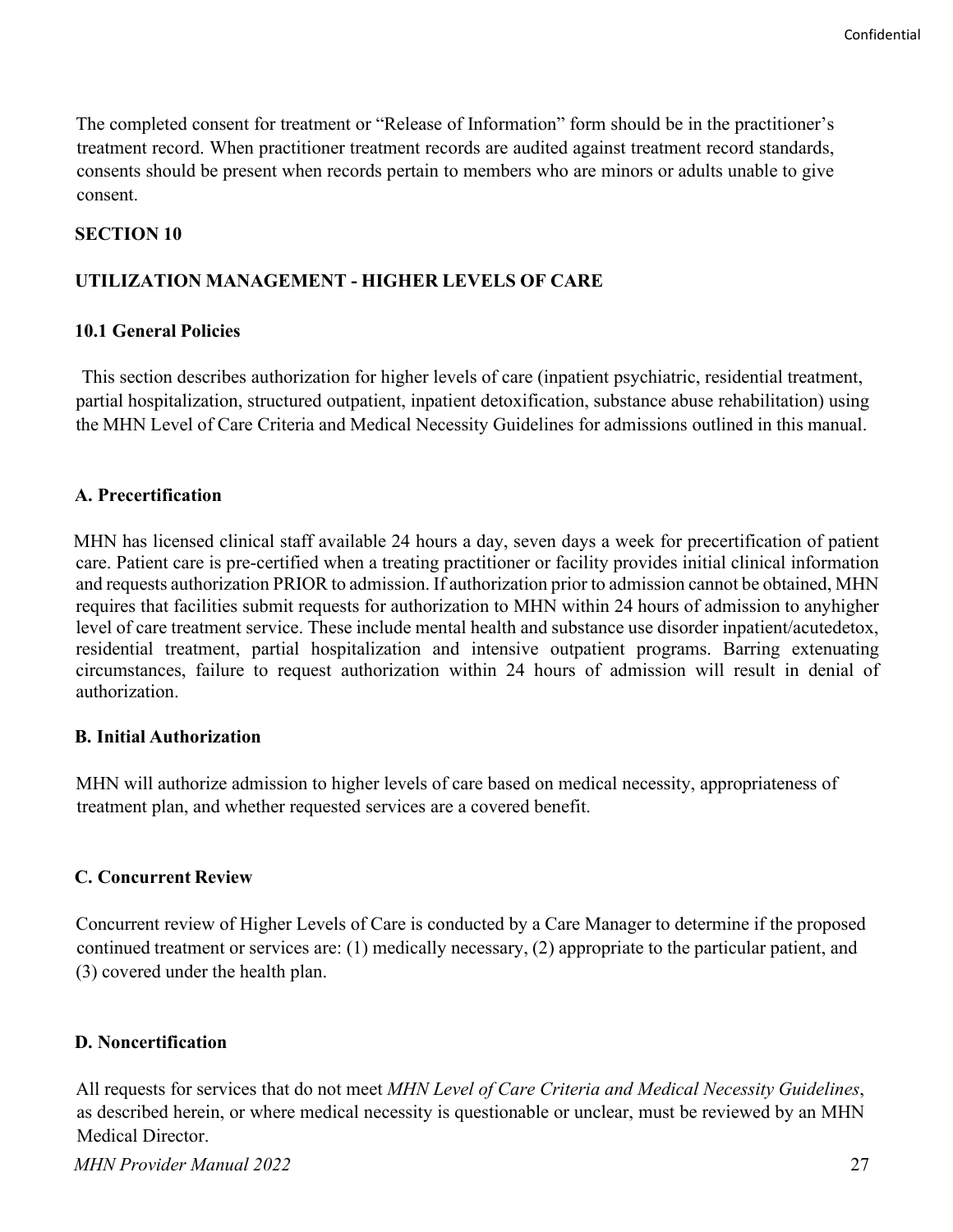#### <span id="page-27-0"></span>**10.2 Procedures**

#### <span id="page-27-1"></span>**A. Precertification**

- 1. Facility provider must call the MHN 24-hour access number and request precertification.
- 2. MHN Care Managers conduct precertification reviews according to the following guidelines:
	- 1. The Care Managers assess the patient's clinical presentation according to the medical necessity guidelines for the specific care setting, plan type, and intensity of service that is being proposed. This assessment includes the patient's presenting problem, mental status, current diagnosis, previous psychiatric/substance abuse treatment and relevant psychosocial factors.
	- 2. If medical necessity criteria for that level of care are met, then the facility provider of care is given the appropriate verbal authorization. If the precertification occurs during nonregular business hours, the authorization is given "pending eligibility verification" and the facility provider is instructed to admit the patient to the proposed care setting, but to then contact MHN during regular business hours for eligibility verification.
	- 3. If the *MHN Level of Care Criteria and Medical Necessity Guidelines* are not met, then the facility provider is notified verbally and an alternative care plan or setting is discussed. If agreement is reached on an alternative care plan or setting, written confirmation of this agreement is provided. If the plan or setting cannot be agreed upon, the Care Manager explains the denial process to the provider and refers the case to an MHN Medical Director for review.

#### <span id="page-27-2"></span>**B. Initial Authorization**

- 1. Facility providers initiate request for authorization for all higher levels of care by telephone.
- 2. MHN Care Managers review requests for medical necessity and decide upon the most appropriate level of care based on medical necessity criteria.
- 3. If the case does not appear to meet medical necessity criteria for the level of care requested, the Care Manager will refer the case for MHN Medical Directorreview.
- 4. If the MHN Medical Director denies authorization, refer to the non-certification procedure.
- 5. Once authorization is established, the Care Manager notifies the requesting facility of the decision and sets a date for the concurrent review.
- 6. The Care Manager generates an authorization verification letter to be mailed to provider and patient.

#### <span id="page-27-3"></span>**C. Concurrent Review**

- 1. The attending physician or facility utilization review staff calls the MHN Care Manager on the agreed upon review date and provides and verifies the concurrent review information.
- 2. The Care Manager obtains all the following information required for concurrent review via telephone with the utilization review staff or attending psychiatrist at the facility:
	- Diagnosis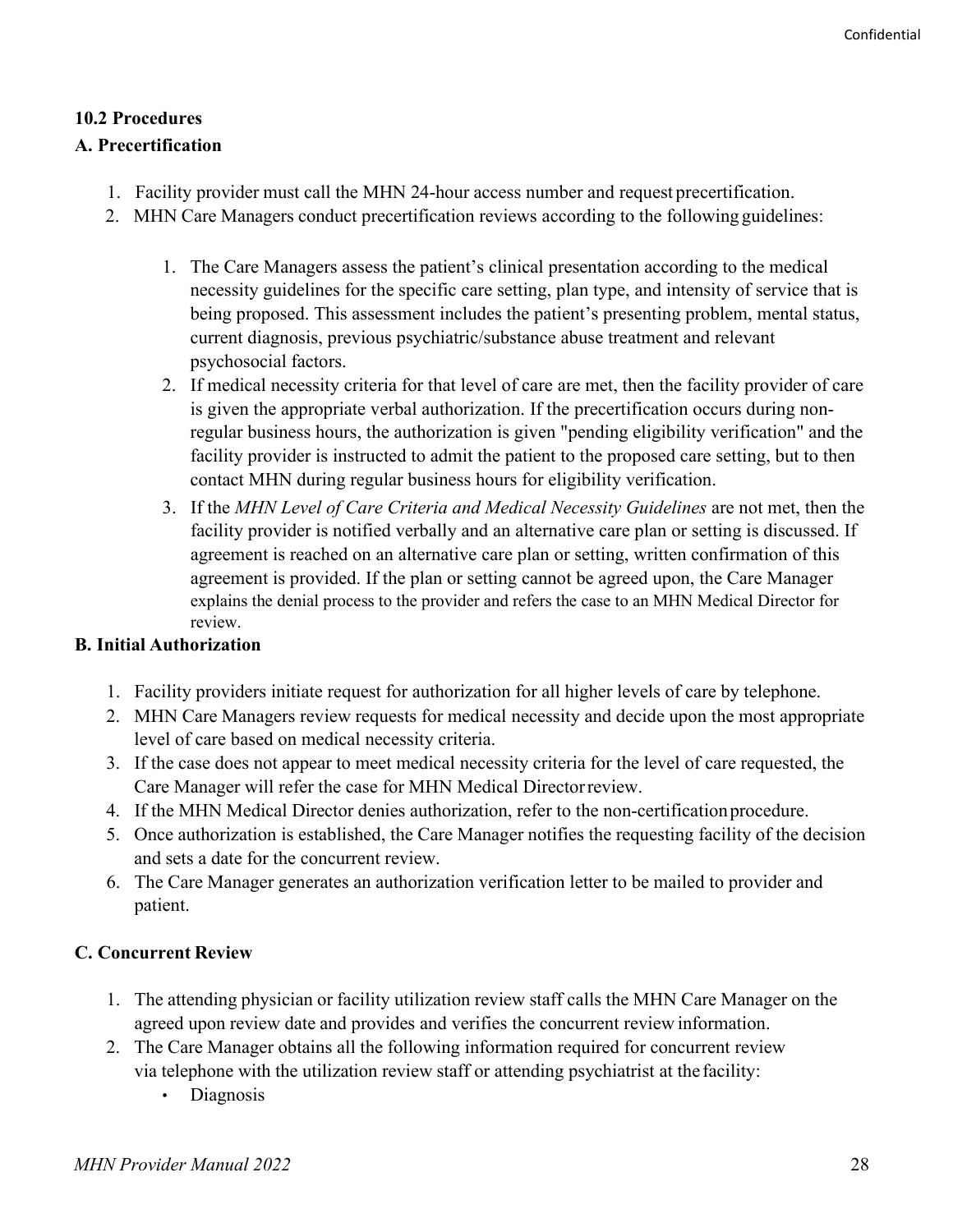- Symptom progress/change in severity
- Risk areas
- Treatment goals/interventions
- **Medications**
- Indicators for continued treatment
- Discharge planning (to begin at the time of admission)
- Target discharge date
- 3. The Care Manager reviews clinical data and authorizes additional days if medical necessity criteria for continued stay are met.
	- If medical necessity criteria for continuing stay are not met for the level of care requested, the Care Manager will review the request with an MHN Medical Director.
	- If the MHN Medical Director denies authorization, refer to the non-certification procedure.
	- The Care Manager documents clinical appropriateness.
	- The Care Manager reviews with a clinical manager and/or MHN Medical Director when any aspect of the treatment plan is unclear and/or is in question.

#### <span id="page-28-0"></span>**D. Noncertification**

For most health plans, requesting facilities are notified by telephone immediately of the review decision.

- 1. The MHN Care Manager receives requests for authorization by telephone from the clinical contact at the facility or program.
- 2. Administrative denials (based on exhaustion of benefits, lack of pre-authorization, etc.) do not require MHN Medical Director review.
- 3. When medical necessity criteria do not appear to be met, the Care Manager presents the case to the MHN Medical Director for review. In the case of clinical denials, the facility is notified by the Care Manager that they can request a peer-to-peer discussion with the Peer Reviewer who originally denied the authorization. If the decision then remains unacceptable, the patient or patient's representative (often the facility) can request an expedited telephonic appeal by a different Peer Reviewer if the patient is still in treatment.
- 4. Notification of denial of authorization is made by telephone immediately. For UrgentConcurrent requests, written confirmation is sent within 24 hours of receipt of request.
- 5. The original denial letter is sent to the patient and copies are sent to the facility, parent and/or guardian (if applicable) and attending physician. The denial letter will always include the rationale for the denial decision and a full description of the appeals procedure.

In the case of inpatient treatment services where the member is still hospitalized, a practitioner who would like to appeal a denial immediately on behalf of the member is verbally notified of the urgent appeals process in which the facility representative (e.g., attending physician) can speak with another Peer Reviewer to present the case.

#### **SECTION 11**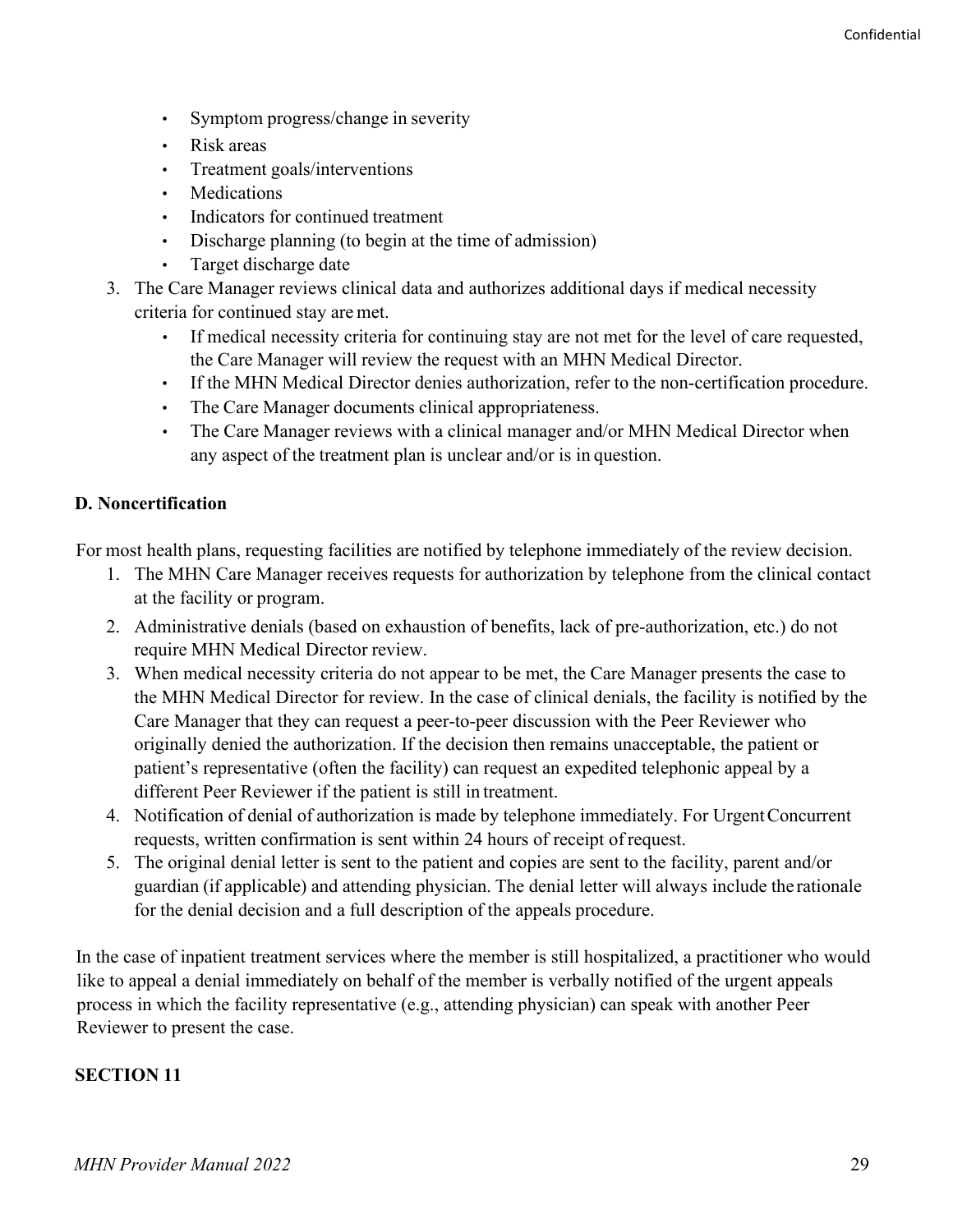#### **QUALITY IMPROVEMENT**

#### <span id="page-29-0"></span>**11.1 Member Surveys**

To ensure understanding of members' ability to access services, efficiently navigate MHN processes, and receive effective behavioral health service, MHN administers a member survey instrument. This instrument also assesses members' level of satisfaction with MHN, as well as identifying their perceived value of services and any improvements they identify from services they have obtained. The results from these survey are is used to both inform interventions to improve MHN's processes and systems, as well as assess the MHN network of providers to ensure optimal practitioner performance.

#### **11.2 Provider Surveys**

Provider shall participate in and assist MHN with any review conducted by a regulatory agency or any accreditation survey or study.

#### <span id="page-29-1"></span>**11.3 Focused Studies**

MHN has comprehensive programs for engaging in quality improvement projects. These projects use baseline performance data to identify opportunities for improvement that in turn undergo interventions to improve the area being studied. Re-measurement of performance data then occurs to ensure improvements have been made. When improvement is not readily detected, additional interventions and investigation into underlying causes of the lack of progress are then undertaken. The projects can target specific conditions (such as ADHD or depression) or service events that a multitude of different members may undergo (such as discharge or transition to/from practitioners). Each year, we include a number of focused studies in our work plan. Practitioners are invited to submit ideas for topics for focused studies; please direct suggestions to MHN's Quality Management Department at our corporate office.

#### <span id="page-29-2"></span>**11.4 Member Complaints**

#### <span id="page-29-3"></span>**A. Member Complaints**

A member may file a complaint about MHN either verbally or in writing. Member complaints may be filed with any MHN staff member. Complaints are taken very seriously, and all are investigated by MHN. Investigation includes discussing the complaint with the member and with the practitioner. The outcome of complaint investigation varies, depending on the nature of the complaint. Our standard is that all formal complaints be resolved within 30 days.

#### <span id="page-29-4"></span>**B. For Providers working with California Members Only**

If members should wish to submit a grievance and prefer to use either Spanish, Korean, Vietnamese, or Chinese, a link to on- line grievance forms, as well as a full description of MHN's grievance process can be found at [www.members.mhn.com](http://www.members.mhn.com/) > For Members > Behavioral Health > Appeals and Grievances. If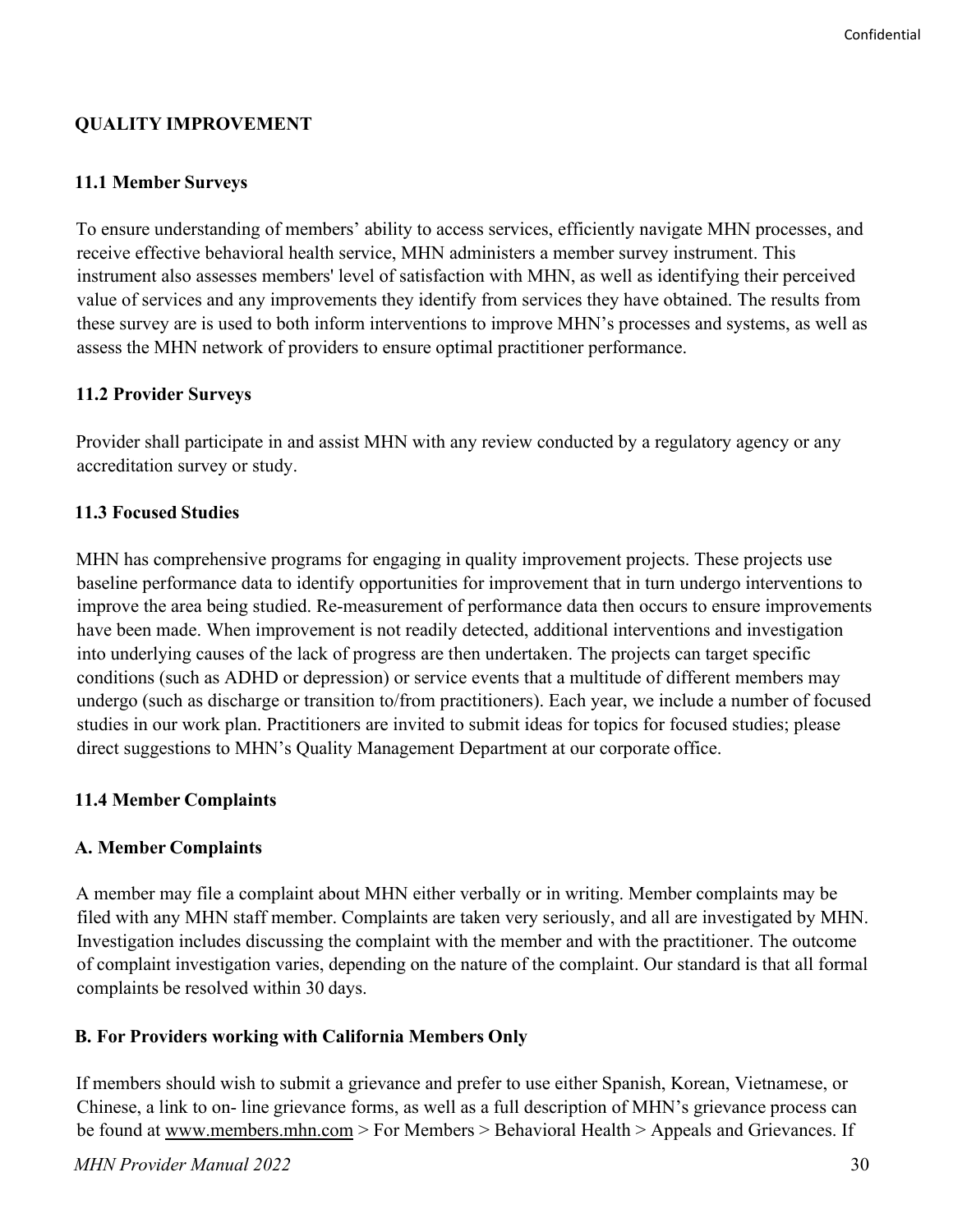the member prefers to submit their complaint in writing, the above site also contains links to printable versions of the grievance information and complaint form. In addition, a member may find information and an Independent Medical Review (IMR) form in various languages on the website of the California Department of Managed Health Care (DMHC) at [http://www.hmohelp.ca.gov.](http://www.hmohelp.ca.gov/)

#### <span id="page-30-0"></span>**C. California Department of Managed Health Care**

The following is the DMHC notification to members that accompanies any adverse determination or complaint response:

The California Department of Managed Health Care is responsible for regulating health care service plans. If you have a grievance against your health plan, you should first telephone your health plan at **1- (888)426-0028** and use your health plan's grievance process before contacting the department. Utilizing this grievance procedure does not prohibit any potential legal rights or remedies that may be available to you. If you need help with a grievance involving an emergency, a grievance that has not been satisfactorilyresolved by your health plan, or a grievance that has remained unresolved for more than 30 days, you maycall the department for assistance. You may also be eligible for an Independent Medical Review (IMR). If

you are eligible for IMR, the IMR process will provide an impartial review of medical decisions made by a health plan related to the medical necessity of a proposed service or treatment, coverage decisions for treatments that are experimental or investigational in nature and payment disputes for emergency or urgent medical services. The department also has a toll-free telephone number **(1-888-466-2219)** and a **TDD line (1-877-688-9891)** for the hearing and speech impaired. The department's internet website **[www.dmhc.ca.gov](http://www.dmhc.ca.gov/)** has complaint forms, IMR application forms and instructions online.

*Emergency Grievances*: When MHN has notice of a case involving imminent and serious threat to the health of the patient, including, but not limited to, severe pain, potential loss of life, limb or major bodily function, MHN provides the following: (a) immediate notification to the member of their right to notify the Department of the grievance, and (b) no later than three days from receipt of the notice of such grievance request, a written statement to the member and the Department on the disposition or the pending status of the grievance.

Practitioner complaints about MHN that are not related to practitioner quality of care issues may be directed to the Provider Relations Department or MHN Customer Service.

#### <span id="page-30-1"></span>**11.5 Potential Quality Issues**

Potential quality issues (PQIs) are quality concerns identified by MHN members, staff, or accounts. When any staff member identifies a PQI, a QM clinical staff member conducts a review of the case. This review may include contacting the member or practitioner or reviewing treatment records. Outcomes of PQI reviews are forwarded to the Credentialing Committee and/or Quality Improvement Committee.

#### **11.6 Member Appeals and Provider Disputes**

*MHN Provider Manual 2022* 31 **Utilization Management Decisions**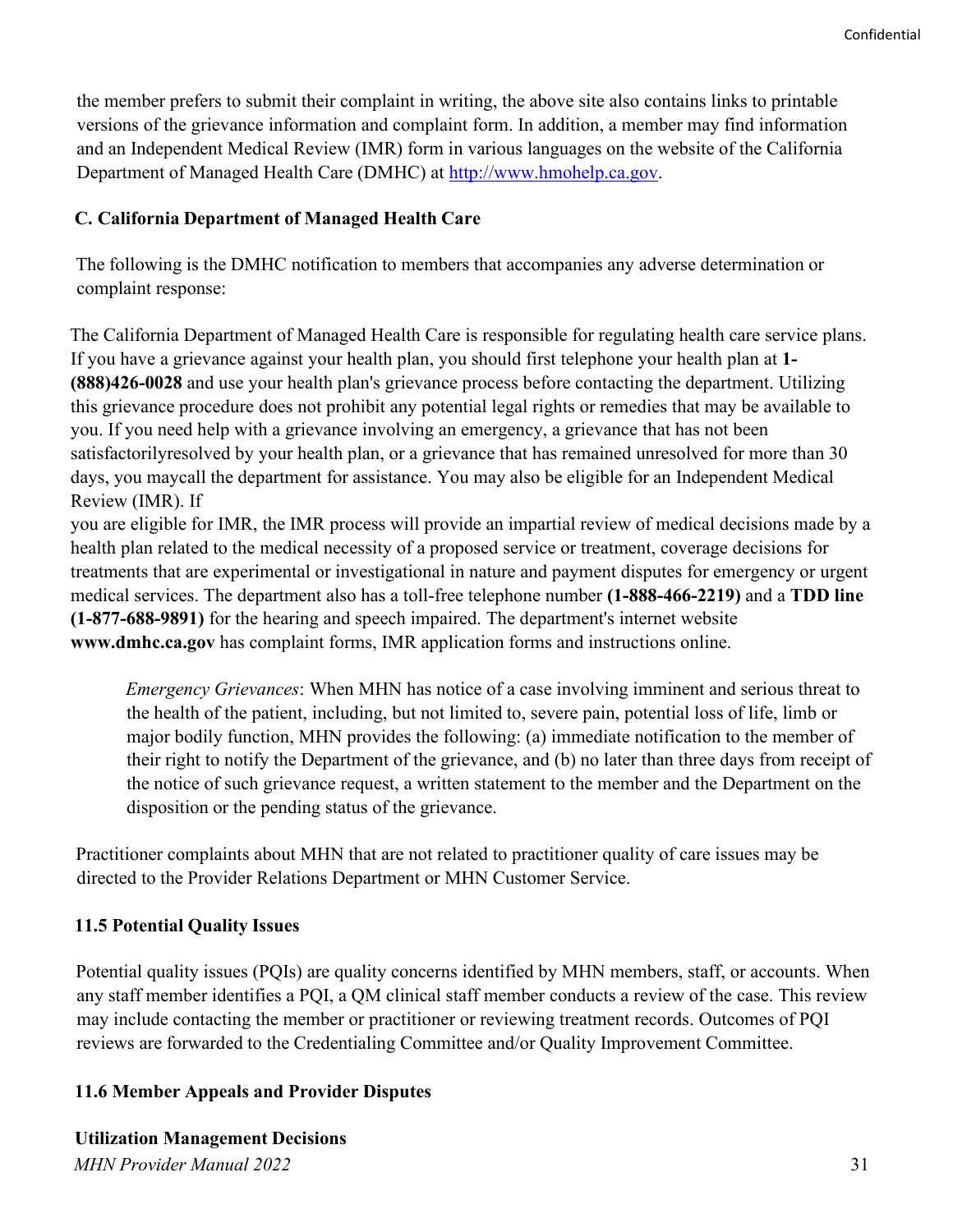MHN's appeals process has been established to offer members the opportunity to appeal decisions to deny coverage or payment. MHN's Provider Dispute Resolution process has been established to also give practitioners and facility providers rights to appeal (aka dispute) utilization management decisions for both medical necessity or benefit coverage reasons. Medical necessity provider disputes are reviewed bya Peer Reviewer other than the MHN reviewer who made the initial determination not to authorize the services. Please refer to the Section on Provider Dispute Resolution, section 12.4, for full details of the provider dispute process.

MHN has not been delegated for any level of member appeals for Health Net or Arizona Complete Health members. These are handled by the Health Plan with MHN Research Support. MHN has been delegated to handle non-contracted provider appeals regarding services with the Health Plan's Medicare Advantage members and handles all types of Provider Disputes.

MHN will respond as soon as possible, but no longer than 72 hours. MHN will deliver our response verbally, and either MHN or the Health Plan will issue it in writing no later than 72 hours after the request. The patient may even have the option to request a review from a certified independent review organization before MHN's internal review is complete.

#### **Member Appeal Categories**

**Urgent Member Appeal:** The member has a right to an urgent appeal whenever there is an imminent danger of grave injury or death or if the treating psychiatrist/clinician believes that a life-threatening urgency exists. In this case, the treating practitioner or attending physician is presumed to be requesting urgent appeal on behalf of a member. Such urgent appeals are completed as soon as possible but in no event later than 72 hours after the appeal request is received.

**Pre-Service Appeal:** The member has a right to a pre-service appeal whenever they are awaiting treatment or are in treatment and wish to continue. Practitioners/facility providers can, with the member's permission, appeal on their behalf. Pre-service appeals are resolved as expeditiously as the clinical circumstances warrant, (generally within 1-3 calendar days), but in no event more than 15 calendar days from the date of the appeal request. Members or providers have the right to submit, if they wish, any information or collateral material relevant to the appeal either telephonically, by fax, or in writing. This member appeal is completed by a Peer Reviewer other than the one who made the initial decision not to authorize services.

**Post Service Member Appeal:** Member appeals that are received, either verbally or in writing, after services have been rendered are acknowledged in writing within 5 calendar days of receipt and are resolved within 30 calendar days. Members or providers have the right to submit, if they wish, any information or collateral material relevant to the appeal either telephonically, by fax, or in writing. This member appeal is completed by a Peer Reviewer other than the one who made the initial decision not to authorize services.

Under the Affordable Care Act, members are also entitled to an external review process. This regulation applies to most MHN plans. Details about the availability of external review as well as submission directions are provided with all applicable resolution letters.

*MHN Provider Manual 2022* 32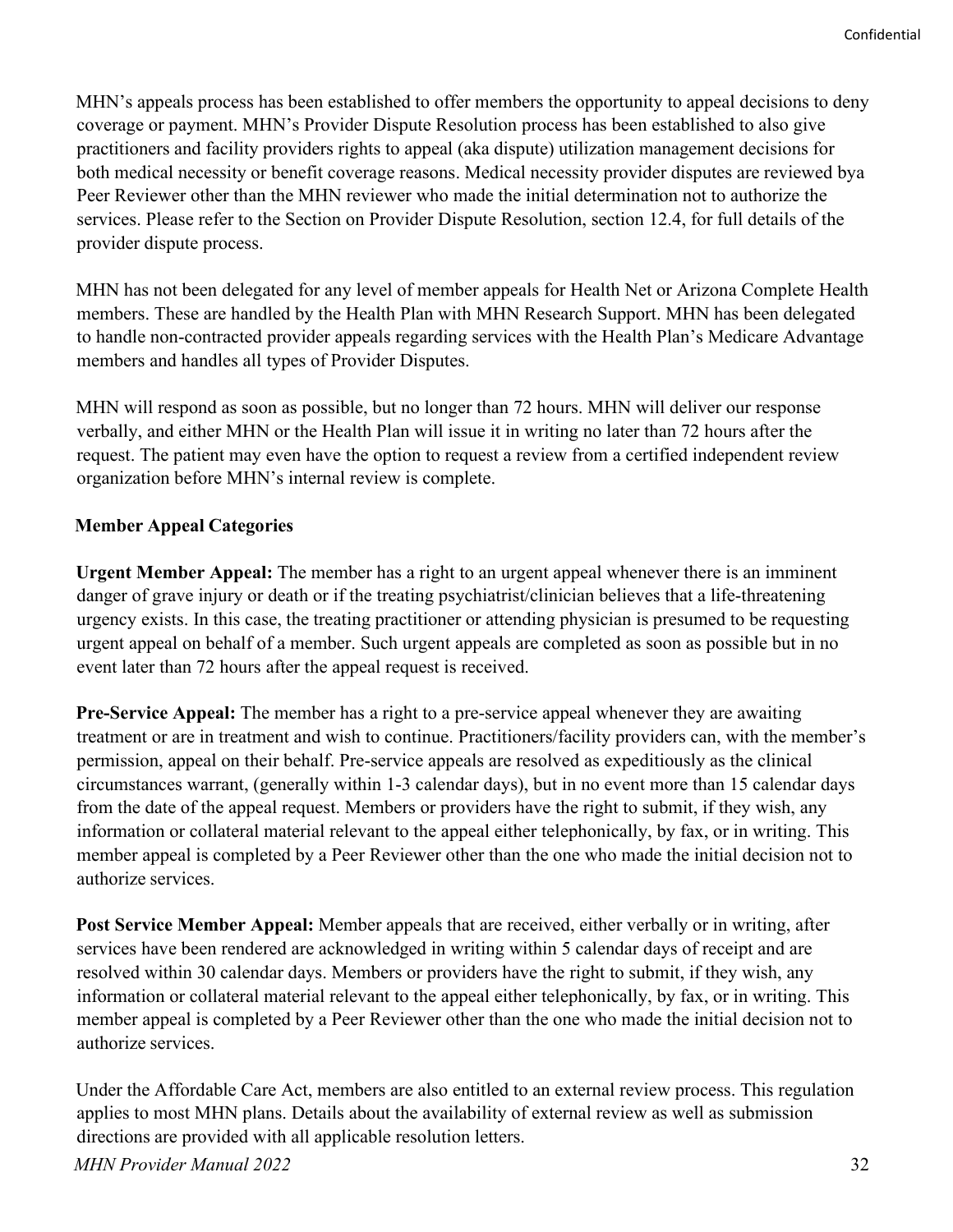There are certain state or account-specific modifications to the above timelines, but in the event of a conflict between a specific guideline and the MHN policy stated above, the more stringent timeline applies.

#### **You can file an expedited or urgent appeal if your patient:**

- Is currently receiving or was prescribed to receive treatment; and
- Has an "urgent" situation. Urgent means a medical provider believes a delay in treatment could seriously jeopardize the patient's life or overall health, affect the patient's ability to regain maximum function, or subject the patient to severe and intolerable pain. -OR-
- Has an issue related to admission, availability of care, continued stay, or a health care service received on an emergency basis and has not been discharged.

#### **You cannot file an expedited or urgent appeal if your patient:**

- Already received the treatment and is disputing the denied claim, or
- The patient's situation is not urgent. **Who decides if the situation is urgent?**
- A medical provider with knowledge of the patient's medical condition or MHN's Medical Director will decide if the situation is urgent or not.

#### **How do you file an expedited or urgent appeal?**

• You or your patient may file an expedited or urgent appeal verbally by calling the MHN Appeals Unit at 1-888-426-0028.

MHN will respond as soon as possible, but no longer than 72 hours. MHN will deliver our response verbally, and either MHN or the Insurer will issue it in writing no later than 72 hours after the request. The patient may even have the option to request a review from a certified independent review organization before MHN's internal review is complete.

If you need to file an urgent appeal, we suggest the patient, the patient's authorized representative, or the provider call 1-888-426-0028 immediately.

#### **How do you file a non-expedited or non- urgent appeal?**

You may file a non-expedited or non- urgent appeal in writing to:

MHN Provider Dispute Resolution P.O. Box 989882 West Sacramento, CA 95798-9882

Peer-to-Peer Consultation: Practitioners and facility providers have the right to a direct conversation with the Peer Reviewer who made a denial determination, whether pre- or post-service, to discuss the reasons for the decision not to authorize services prior to filing a dispute/appeal.

*MHN Provider Manual 2022* 33 **Provider Dispute:** Standard written dispute/appeal of a determination that occurs subsequent to treatment services being rendered. These disputes are to be sent in writing, along with all relevant records, for appeal review. Such requests will be acknowledged within fifteen (15) business days and resolved within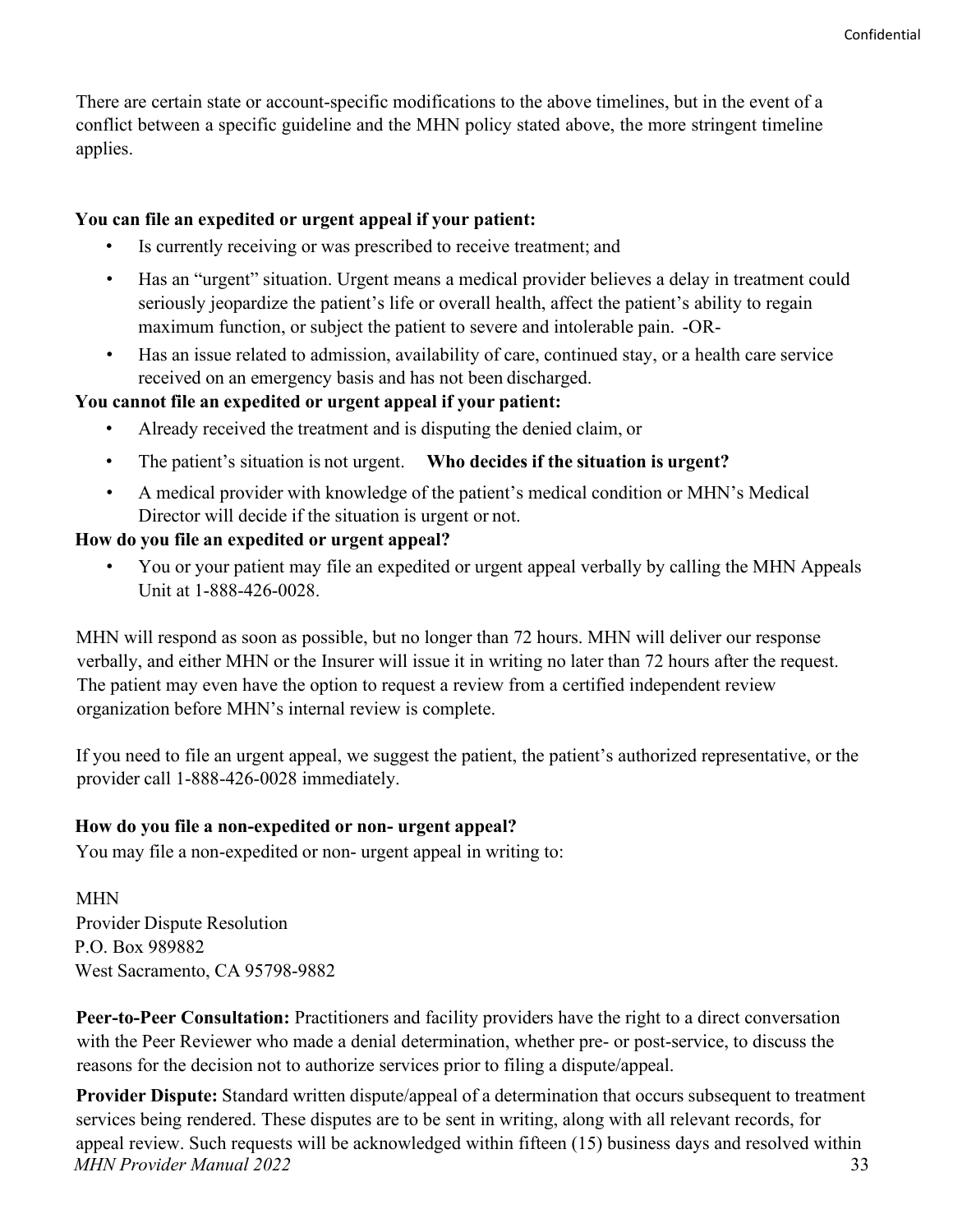forty-five (45) business days of receipt of a complete dispute. Clinical Appeals are conducted by an MHN Peer Reviewer other than the one who made the initial determination not to authorize services. Peer Reviewers include MHN Medical Directors, physician advisors or licensed psychologists. Please reference our web site at [www.mhn.com](http://www.mhn.com/) for full details of the provider dispute process. There are certain state or account-specific modifications to the above timelines, but in the event of a conflict between a specific guideline and the MHN policy stated above, the more stringent timeline applies.

#### <span id="page-33-0"></span> **11.7 Quality Review**

MHN conducts peer review of cases where there has been a complaint or potential quality issue. In addition, we review practitioners whose profiles indicate potential problems. MHN's Clinical Department, MHN's QI Department and MHN Provider Relations work collaboratively to make decisions on any corrective action to be taken regarding a practitioner.

#### **11.8 Practitioner Satisfaction**

<span id="page-33-1"></span>MHN seeks out information on practitioner satisfaction with our system. On an annual basis, we send out a Practitioner Satisfaction Survey to a sample of practitioners. The survey asks about satisfaction with specific types of staff and with processes. Survey items that show a year-over-year statistically significant decrease are examined on a case-by-case basis for potential implementation of an improvement plan.

#### **11.9 MHN Level of Care Criteria (Criteria no found in InterQual)**

MHN began the process of developing Clinical Practice Guidelines in 1997. Our guideline committee considers a number of resources in this process, including our own research on the effectiveness of elements of the guidelines in our own system, reviewing the literature about treatment of disorders, and reviewing guidelines from professional organizations. Guidelines are drafted, and then reviewed by the MHN Clinical Leadership Committee (CLC). The CLC then submits the guideline to the Health Net Medical Affairs Committee (MAC) with a recommendation that it approve the guideline. The MAC makes the final decision to approve and adopt the guideline.

We currently have the following internally developed medical necessity criteria:

11.6.1 **Psychiatric Care** o ABA Services Medical Necessity Criteria

11.6.2 **Substance Use Disorder Criteria** o Adult Residential Subacute Detox Criteria o AdultSubstance Use Disorder Relapse Prevention Outpatient Aftercare Group oChild and

Adolescent Substance Use Disorder Relapse Prevention Outpatient Aftercare Group o Adolescent Residential Subacute Detox Criteria

We currently have the following Clinical Position Papers: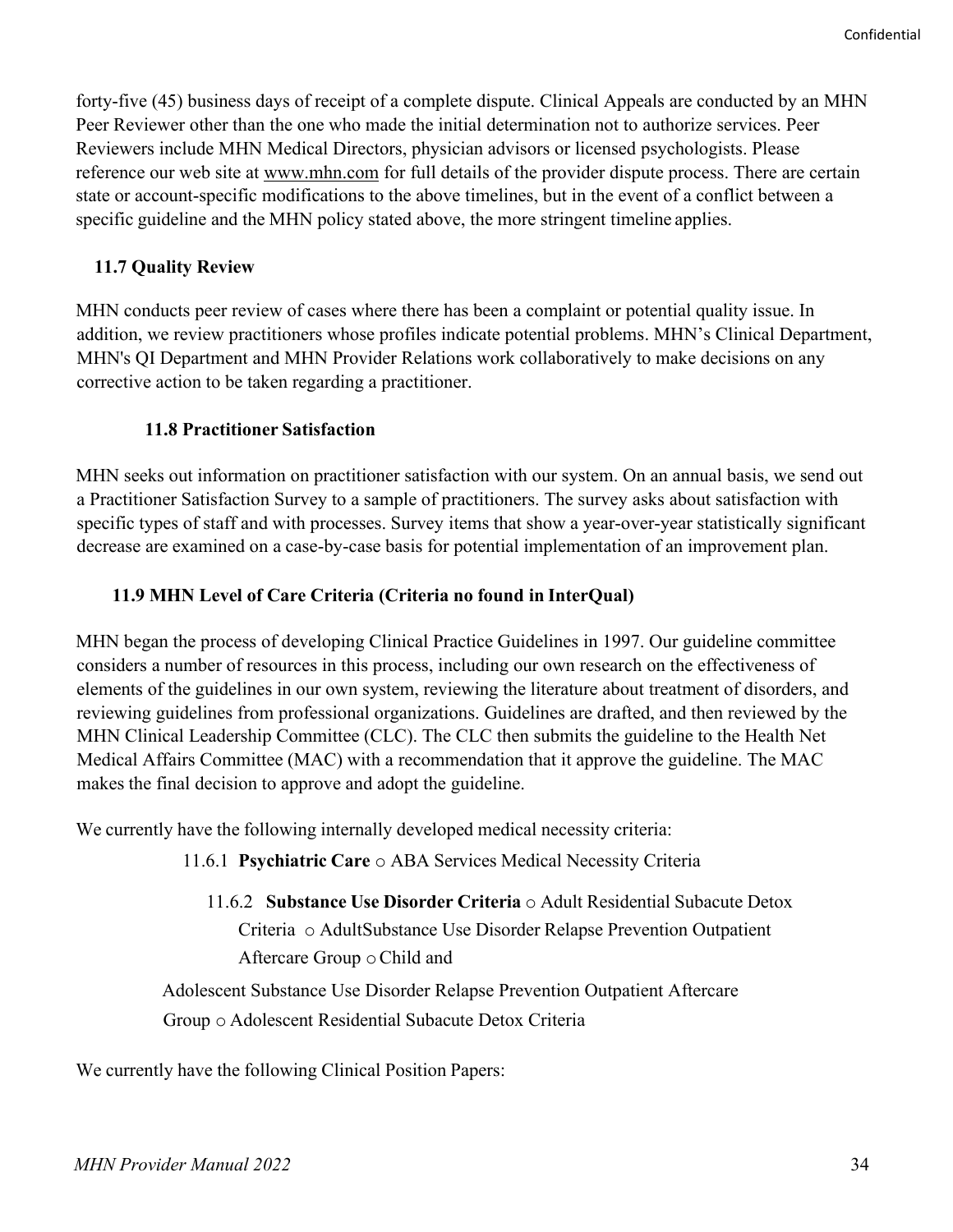11.6.3 **Position Statements** oMedication Assisted Treatment Guidelines for Substance Use Disorders oCriteria and Guidelines for Authorization of Psychological and Neuropsychological Testing o Criteria and Standards for Utilizing Single Case Agreements o Dialectical Behavior Therapy

 $(DBT)$   $\circ$  Harm Reduction in Substance Use Disorder Treatment  $\circ$  Rapid

Opioid

Detoxification (ROD) o Special Considerations for the Child and Adolescent Population o Treatment of Highly Specialized Populations o Use of Multiple Levels of Substance Detoxification o Utilization of Intranasal Spray of Spravato (esketamine) for Treatment of

Treatment-Resistant Depression o Wilderness Program Treatment

We currently have the following Treatment Guidelines:

#### 11.6.4**Care Based Guidelines** o Medical

Necessity  $\circ$  When a Therapist is Seeing More Than One Family Member at a Time in Outpatient Treatment oWhen a Therapist is Seeing a Member More Than Once Weekly in Outpatient Treatment o Dual/Multiple Relationships with Patients o Outpatient Care of Children and Adolescents oCMS National and Local Coverage Determinations

These documents are available online at [www.mhn.com.](http://www.mhn.com/) In addition, a hard copy of these documents may be obtained by calling Provider Relations at 844-966-0298.

However, in response to accrediting guidelines, MHN will be evaluating compliance to our Practice Guidelines in the following ways:

For Major Depression we will monitor:

11.6.5 The HEDIS AMM Acute Phase Measure

11.6.6 The HEDIS AMM Continuation Phase Measure

For Substance Abuse we will monitor:

- 11.6.7 Whether the patient was referred to a self-help/peer support group
- 11.6.8 The HEDIS AOD Initiation Measure
- 11.6.9 The HEDIS AOD Engagement Measure

Information gleaned from the evaluation of compliance with the Clinical Practice Guidelines will be used both to improve practitioner performance and also in MHN's process of updating and improving our Clinical Practice Guidelines.

*MHN Provider Manual 2022* 35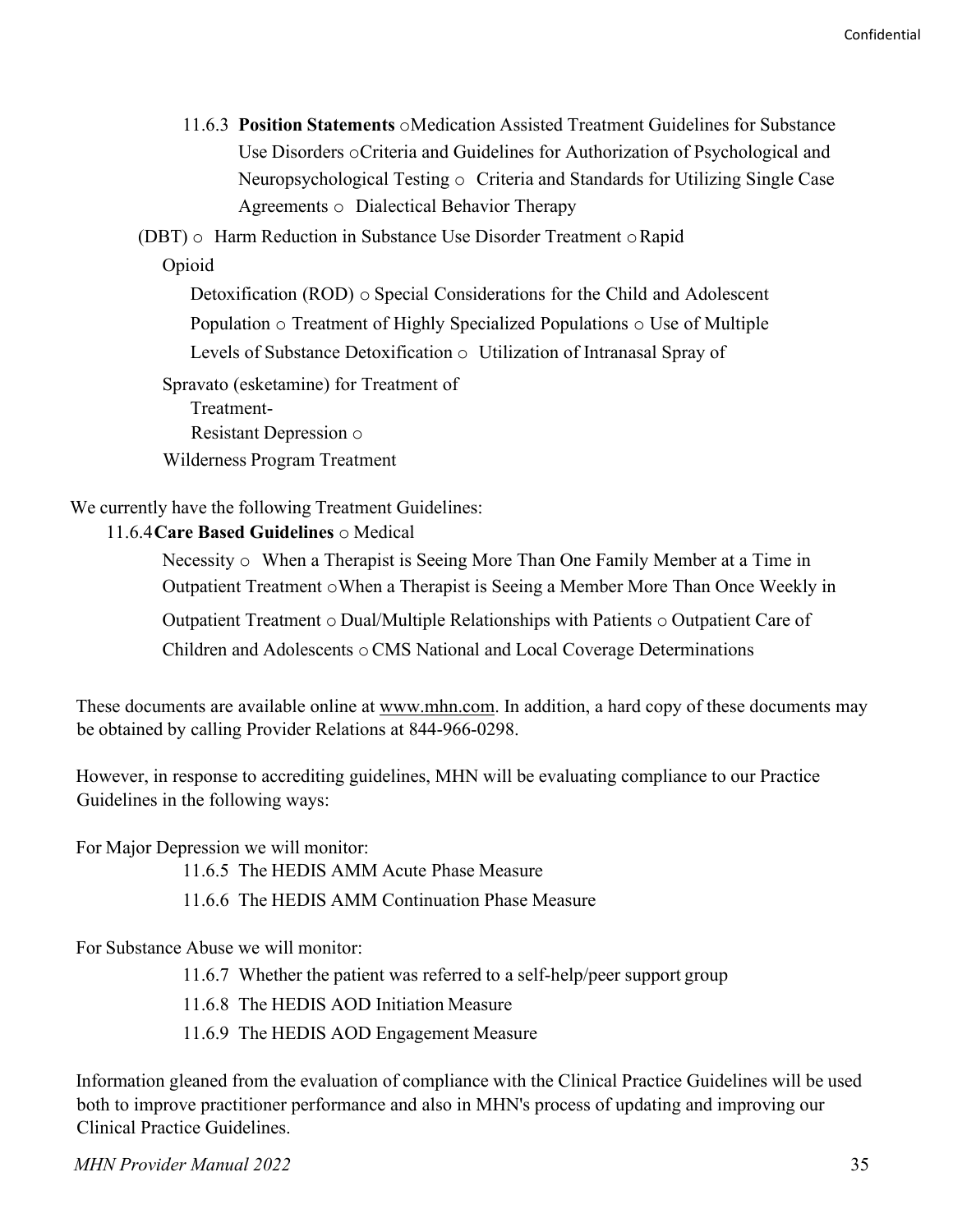#### **11.10 Language Assistance Program (LAP)**

<span id="page-35-0"></span>The Health Care Language Assistance Act, effective since 2009, requires all California managed care health plans to provide language assistance and culturally sensitive services to members who are limited-English proficient (LEP).

To comply with this mandate, MHN created the Language Assistance Program (LAP) to ensure that LEP members are able to obtain language assistance while accessing mental health care services.

MHN maintains ongoing administrative and financial responsibility for implementing and operating the language assistance program for members and does not delegate its obligations under language assistance regulations to its participating providers.

MHN's Language Assistance Program includes the following:

- *11.6.10* Interpreter services for LEP MHN members are available 24 hours a day, seven days a week at allpoints of contact, by contacting MHN Language Assistance Services at (888) 426-0023. This assistance includes *face-to-face, telephonic interpretation services and written translation services.*
- 11.6.11 MHN provides a notice of language assistance services with vital documents to all California members. MHN will provide translated documents in threshold languages (Spanish, Chinese, Korean, and Vietnamese) and provide interpretation and translation services in many more languages, upon request. This notice is also available to contracted providers for distribution tomembers upon request.

#### Provider LAP Compliance Requirements

- 11.6.12 **Interpreter Services** Use qualified interpreters for LEP members. Interpreter services are provided by MHN at no cost to the provider or the member. You may contact the MHN LanguageAssistance Services Line or MHN Customer Service to arrange interpretation services.
- 11.6.13 **Member Complaint/Grievances Forms** Members wishing to file a grievance or complaint should call the number listed on the back of their identification card, or access https:/[/www.mhn.com/members/behavioral](http://www.mhn.com/members/behavioral-health/appeals-grievances.html)[health/appeals-grievances.html](http://www.mhn.com/members/behavioral-health/appeals-grievances.html) to obtain complaint/grievance forms, also available in Spanish, Chinese, Korean and Vietnamese (links toprintable format also provided).

11.6.14 **Independent Medical Review Application**- Locate the DMHC's Independent Medical Review (IMR) application and provide it to members upon request. This application is available in English,Spanish, Chinese, Korean and Vietnamese on the DMHC Web site at [http://www.dmhc.ca.gov/FileaComplaint.aspx.](http://www.dmhc.ca.gov/FileaComplaint.aspx)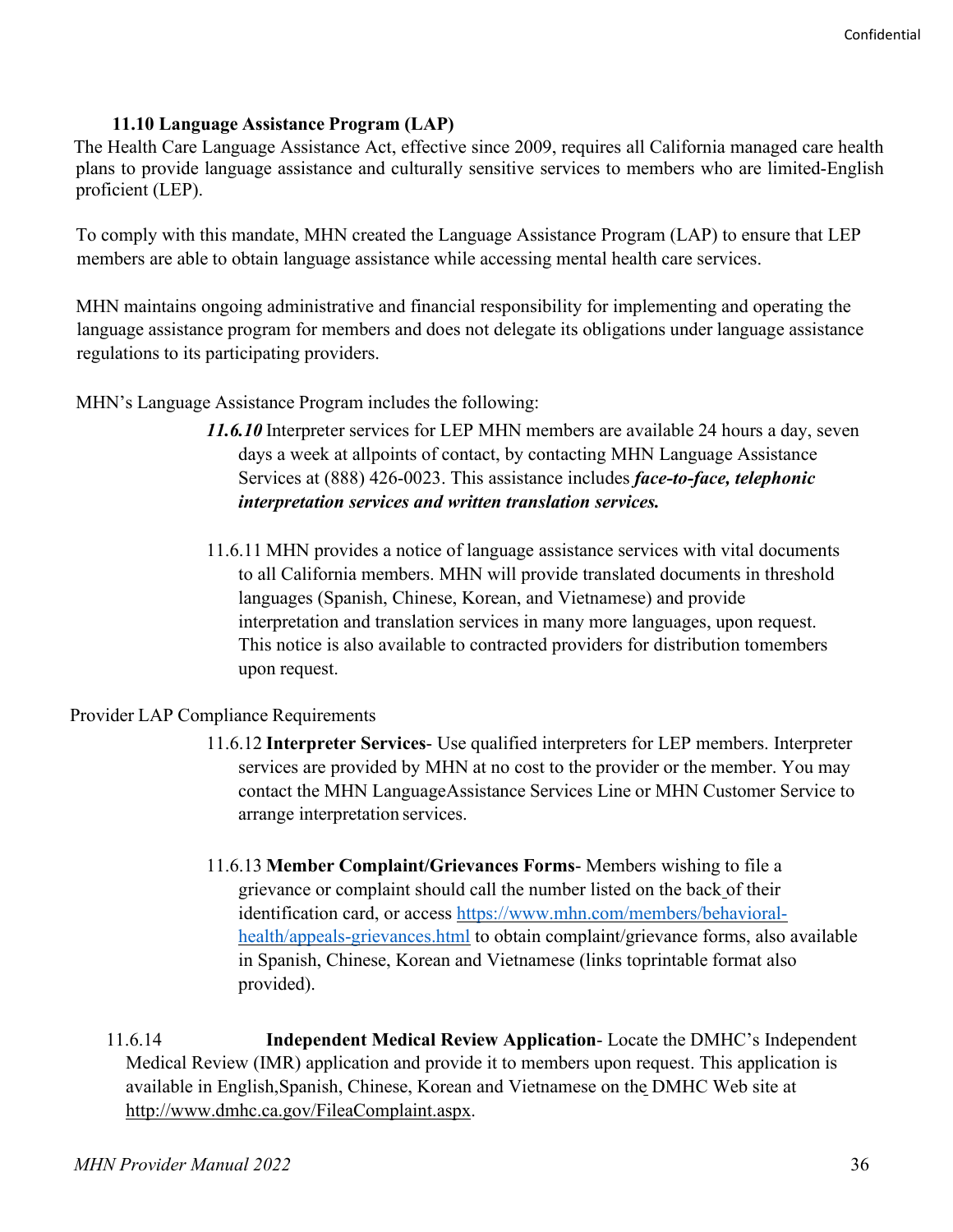11.6.15 **Documentation of Language Preference**-Document the member's language preference and therefusal or use of interpreter services in the member's medical record. MHN strongly discourages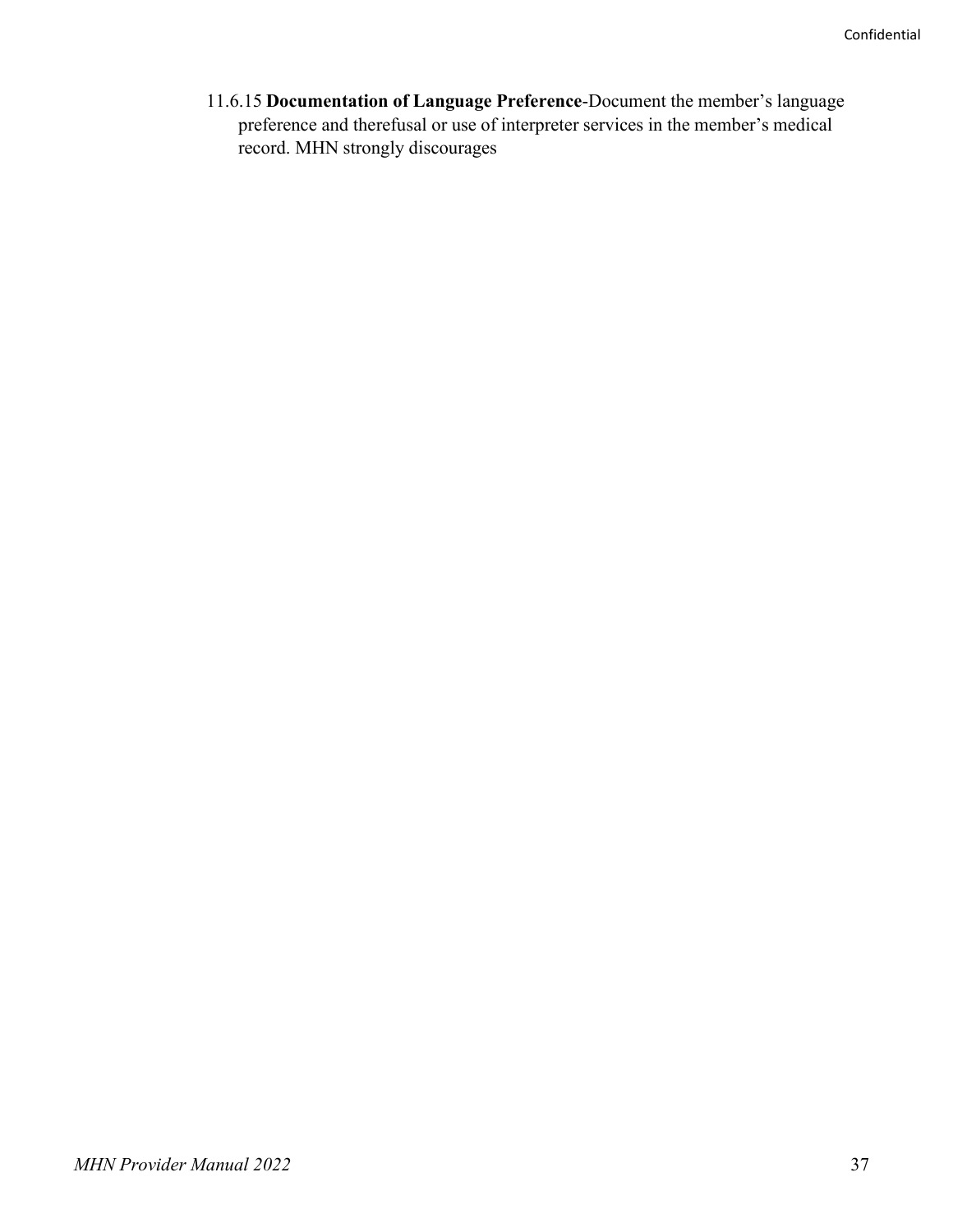the use of adult family or friends as interpreters, except in emergency situations. If, after being informed of the availability of interpreter services, the member prefers to use an adult family or friend as an interpreter, the provider must document this in the member's medical record. The use of a minor as an interpreter is only permitted in emergency situations.

- 11.6.16 **Engage Telephonic Referral if face-to face interpreter is late** If a scheduled face-to-face interpreter fails to attend appointment within an acceptable time frame, providers are encouraged to offer the patient the choice of using a telephonic interpreter. Providers can call MHN CustomerService and a customer service agent will conference in the telephone interpreter to expedite services. To access these services for Managed Care members, please call the toll free number located on the back of the member's identification card. For EAP members, please call the MHN Language Assistance Services Line at (888) 426-0023.
- 11.6.17 **Notify MHN of Language Capability Changes** Practitioners are contractually obligated to notify MHN of any change to their practice, including changes in language abilities, 30 days priorto the effective date of such a change, by attesting to these changes via the Provider Portal at [www.mhn.com.](http://www.mhn.com/) MHN does not track bilingual changes among office staff, however practitioners must notify us when there has been an addition/departure of a bilingual clinician from a group practice.

#### **AdditionalInformation**

If you have additional questions regarding translation or interpretation services available to our members, contact the MHN Service Team indicated on the back of the member identification card. If you have any other questions about your network participation, please submit a Contact Us form through MHN's Provider Portal or email us at [mhn.providerservices@healthnet.com](mailto:mhn.providerservices@healthnet.com).

#### <span id="page-37-0"></span>**SECTION 12 BILLING & REIMBURSEMENT**

#### <span id="page-37-1"></span>**12.1 General Policies**

- As a condition of payment, practitioners must bill for outpatient services within 180 days of the date of service.
- Practitioners must collect any co-payments due from MHN enrollees and must accept payment from MHN as payment-in-full for covered services.
- Practitioners should submit claims with their charges however, in no event shall the rates payable under the Practitioner's Participating Provider Agreement (MHN contract) exceed the amounts billed by the practitioner.
- Practitioners may not balance bill enrollees.
- Practitioners may not bill enrollees for missed or cancelled appointments for EAP services. Practitioners may bill for missed or cancelled managed care appointments **only** if the enrollee has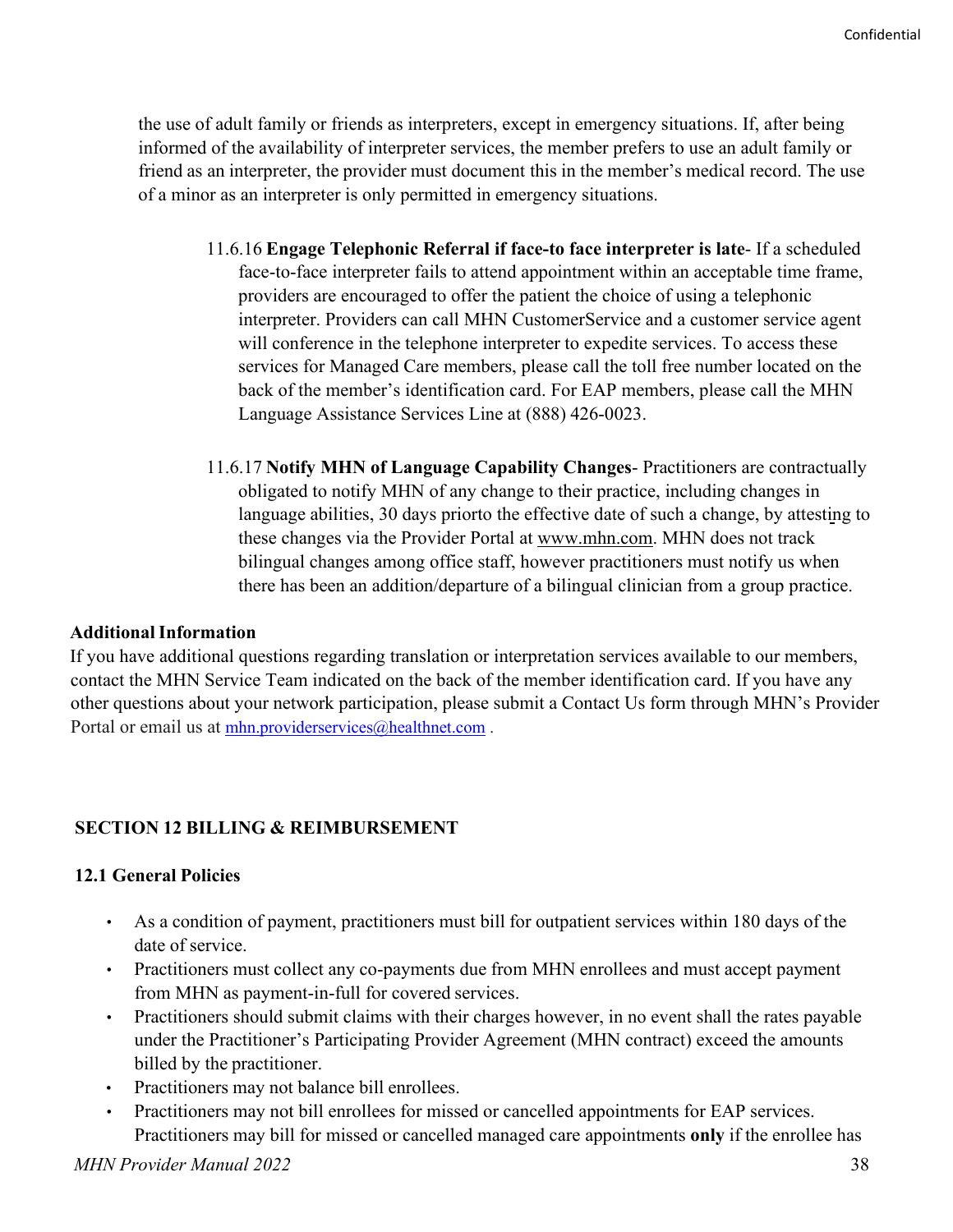been advised of, and has agreed to in writing, the practitioner's no-show policy.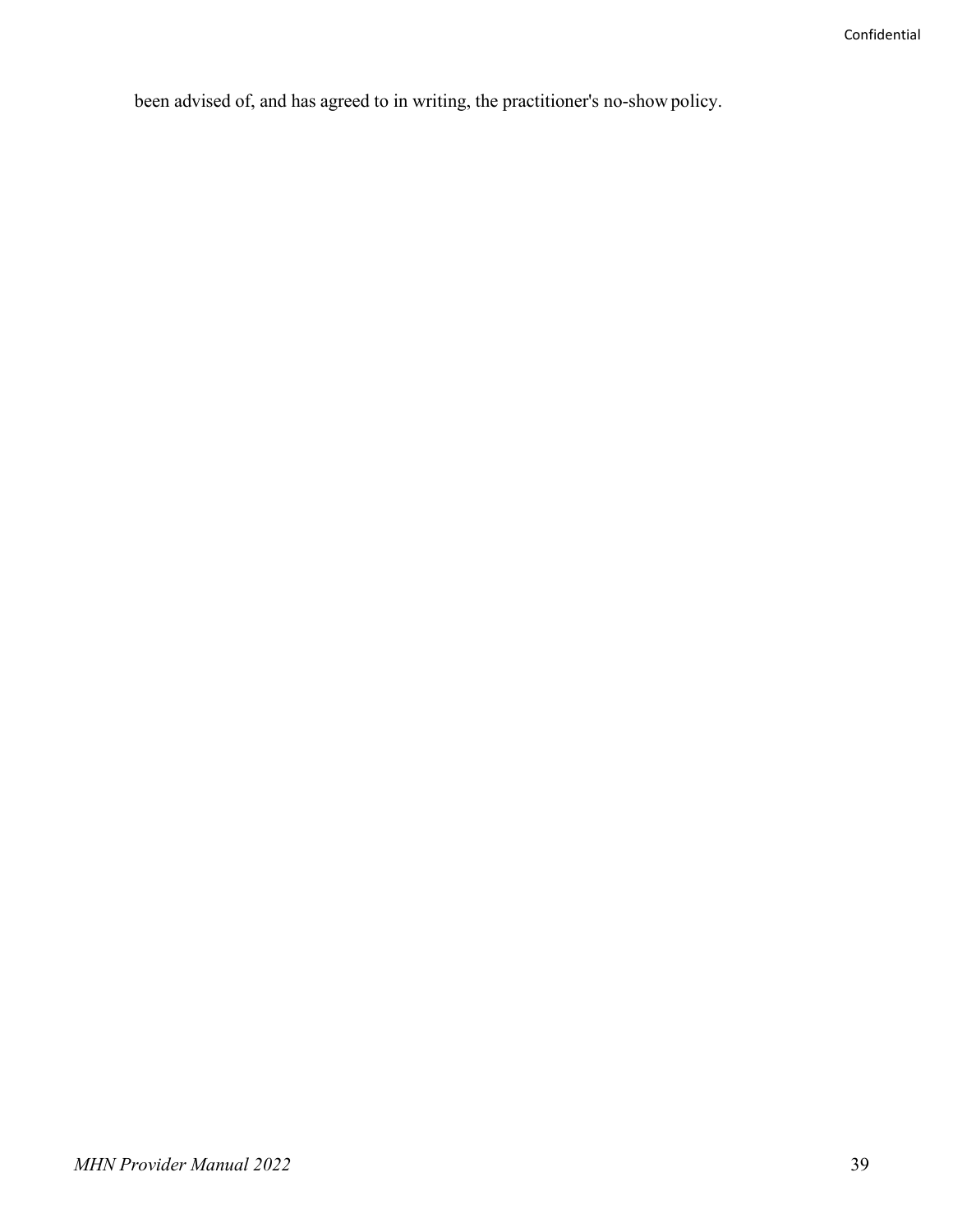- Practitioners must advise enrollees in writing prior to providing excluded services that services will not be covered by MHN and enrollee will be responsible for paying the practitioner directly for these services.
- Please note that you may only bill 1 session using CPT code 90791 and/or 90792 (Psychiatric diagnostic interview), per patient. Additional sessions billed with 90791 and/or 90792 for the same treatment episode will be denied.

#### **The following time requirements for payment by MHN are included in the MHN Provider Agreement:**

- MHN shall pay practitioners within 30 business days of receipt by MHN of a completed "Clean" Claim for Covered Services (45 business days in the case of HMO claims).
- MHN shall process all "unclean" claims within 30 business days of their being made "clean".
- A "Clean" Claim is one that is accurate, complete (i.e., inclusive of all information necessary to determine payor liability), not a claim on appeal, and not contested (i.e., not reasonably believed to be fraudulent and not subject to a necessary release, consent or assignment).

#### <span id="page-39-0"></span>**12.2 Outpatient Billing Procedures**

For outpatient treatment you must submit claims electronically or bill MHN using the CMS (HCFA)- 1500. **MHN will only accept paper claims submitted on CMS 1500 forms that are printed in Flint OCR Red, J6983, (or exact match) ink.**

#### **MHN will not accept:**

• **Claims that are handwritten (regardless of the color of the form)** • **Claims that have been photocopied** • **Forms other than the CMS 1500**

#### **Claims submitted in the formats above will be rejected and returned to the biller.**

As a condition of payment, claims must be submitted within 90 calendar days of services rendered. Claims for Medi-Cal and Cal MediConnect business must be submitted within 180 calendar days in order for payment to be made.

Please log into our Provider Portal at [www.mhn.com](http://www.mhn.com/) to verify subscriber information and member eligibility before submitting claims. This will enable you to confirm that the correct information is being submitted and will help eliminate delays in processing your claim.

If you have a concern involving a claims payment issue, please call our Customer Service team at (800) 444-4281.

#### **A. Electronic Claims Submission**

#### **Ability (formerly MD On-Line)**

*MHN Provider Manual 2022* 40 You can submit electronic claims directly to MHN through **Ability (formerly MD On-Line)** using Payer ID 22771. MHN has partnered with Ability to allow you to submit MHN claims at no cost (some restrictions apply). To set up an account, visit the MHN website and click on the Electronic Claims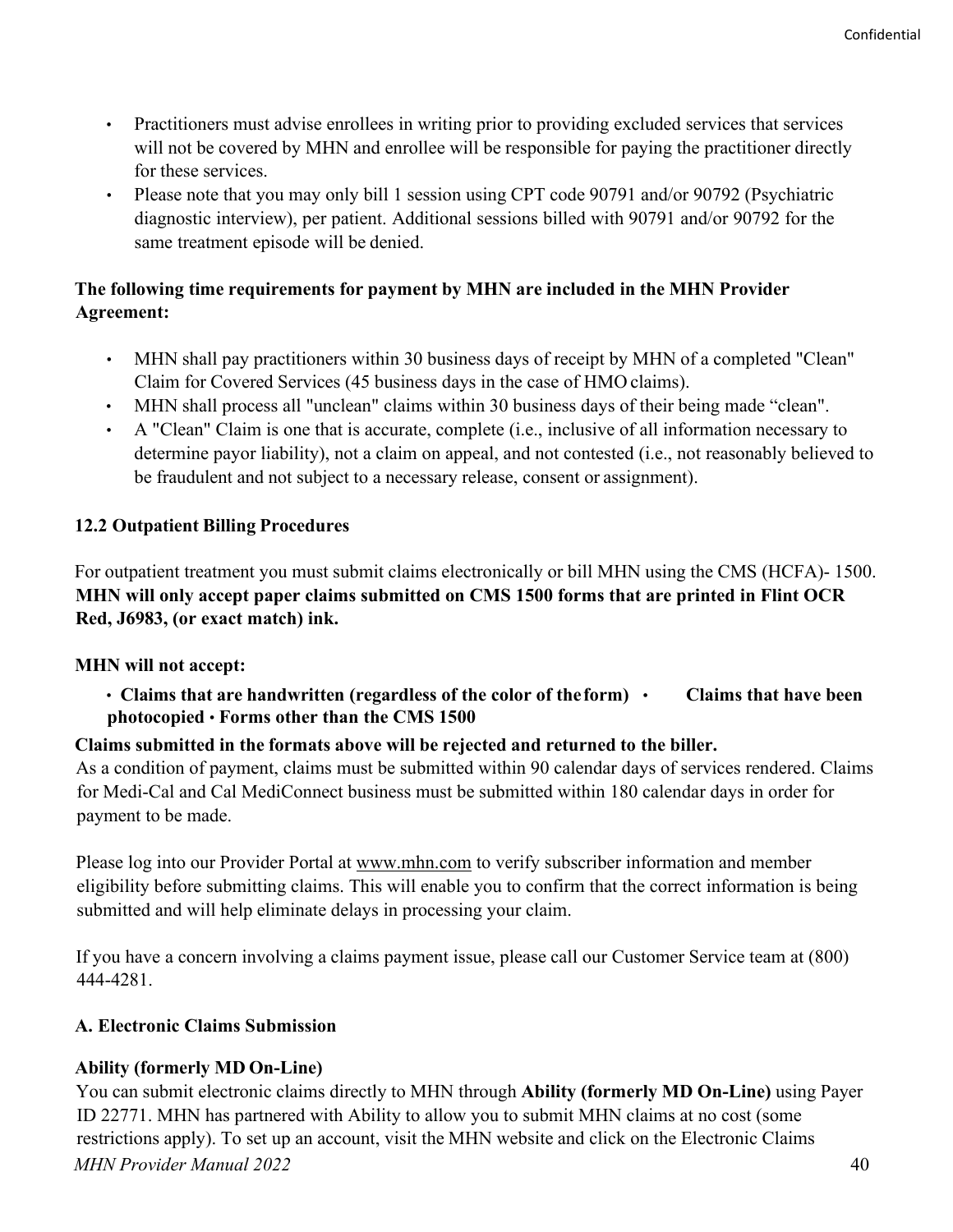Submission Free At Last icon. If you require assistance regarding the Ability website, please call 8884995465.

**Change Healthcare (formerly Emdeon):** If your practice management system uses Emdeon as its clearinghouse, you can submit claims using MHN's payer ID: 22771. For more information about Emdeon services, call 866-817-3813or visit: [www.changehealthcare.com.](http://www.changehealthcare.com/)

#### <span id="page-40-0"></span>**B. Paper Claims Submissions**

Paper claims must be submitted using a CMS (HCFA)-1500 **that is printed in Flint OCR Red, J6983, (or exact match) ink.** Claims that are not submitted on this form and/or do not include all of the required information will be returned to the biller.

Submit paper claims to:

MHN Claims P.O. Box 14621 Lexington, KY 40512-4621

#### **C. Completion of CMS 1500 - Instructions**

Complete claim must include:

- Correct Subscriber/Insured ID number
- Subscriber/Insured name
- Subscriber/Insured address
- Patient Name
- Patient address
- Patient Date of Birth
- Practitioner Name
- Practitioner Tax Identification Number
- Practitioner's servicing address, zip code and phone number
- Billing Provider address, zip code and phone number
- Date(s) of Service
- Diagnoses Codes
- CPT Procedure Code(s)
- CMS Place of Service Code
- Number of days or units
- Billed Charges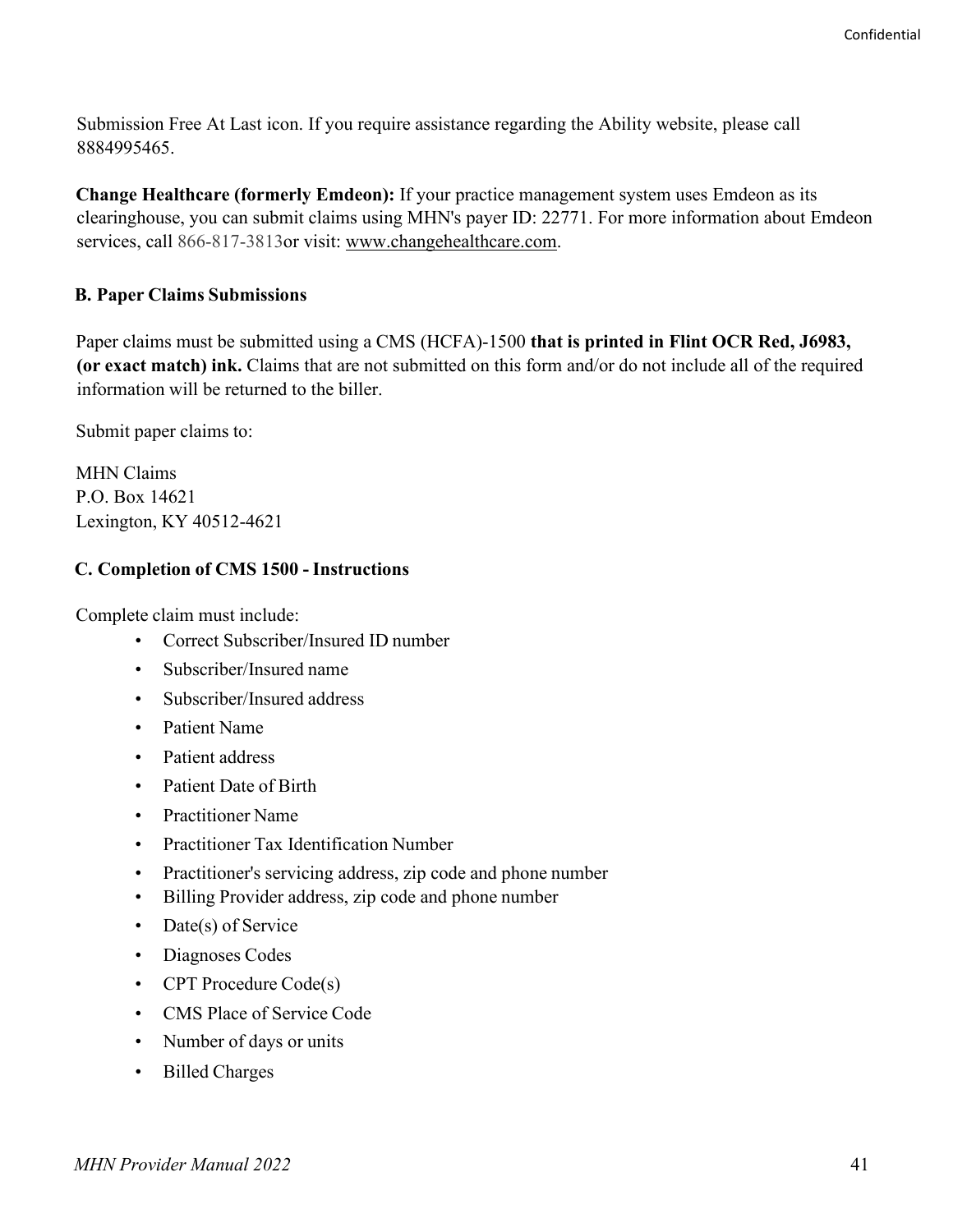#### **Definitions**

- Insured: The primary holder of the insurance (typically the employee).
- Patient: The person accessing the service (may be the subscriber or a dependent of the subscriber).
- Insured ID Number: The number used by the insurance company to identify the insured person. It is printed on their insurance identification card.
- Place/Type of Service: A 2-digit code that designates where services were performed (e.g., home, hospital, office, clinic, etc.). For example, an office visit place of service code "11."
- Diagnosis Code: Represents why service is being sought
- CPT Procedure Code: A code designating the type of service received.

The following are required fields:

- Box 1 Indicate the type of insurance coverage applicable to this claim by checking the appropriate box.
	- o Box 1a Insert correct insured/ID number.
- $\cdot$  Box 2 Enter the patient's name as it appears on the insurance card or benefit enrollment forms (i.e., last name, first name).
- Box 3 Enter the patient's date of birth in MM/DD/YYYY format. Check appropriate gender.
- Box  $4$  Enter /insured name in last name, first name format (e.g., Doe, John).
- Box 5 Enter the patient's mailing address and telephone number.
- Box 6 Check the appropriate box for the patient's relationship to the insured.
- Box 7 Enter the insured's mailing address and telephone number.
- Boxes 9 through 9d –These are required if the patient is covered by more than onehealth plan/insurance policy.
- Box 9 Enter the full name of the other person under whose insurance the patient is also covered. Box 9a – Enter the insured's policy or group number.
- Box 9b Enter the insured's date of birth and gender.
- Box 9c Enter the employer or school information for the subscriber. Box 9d Enter the plan or program name for the insured's health plan.
- Boxes 10a through 10c Check "yes" or "no" to indicate whether employment, auto accident or other accident involvement applies to one or more of the services being billed.
- Box 12 Enter the patient's signature to authorize release of medical information necessary to process the claim. If the patient is a minor child, a parent or legal guardian should sign. Signatures can be "signature on file" and/or computer-generated signature.
- Box 13 The patient's signature in this box indicates that reimbursement is to be sent to the provider of service at the address indicated in Box 33. This can be" signature on file" and/or computer-generated signature. If the insured is to be reimbursed, this box should be left BLANK. (Note: if Box 13 is left blank reimbursement will be sent to the insured, whether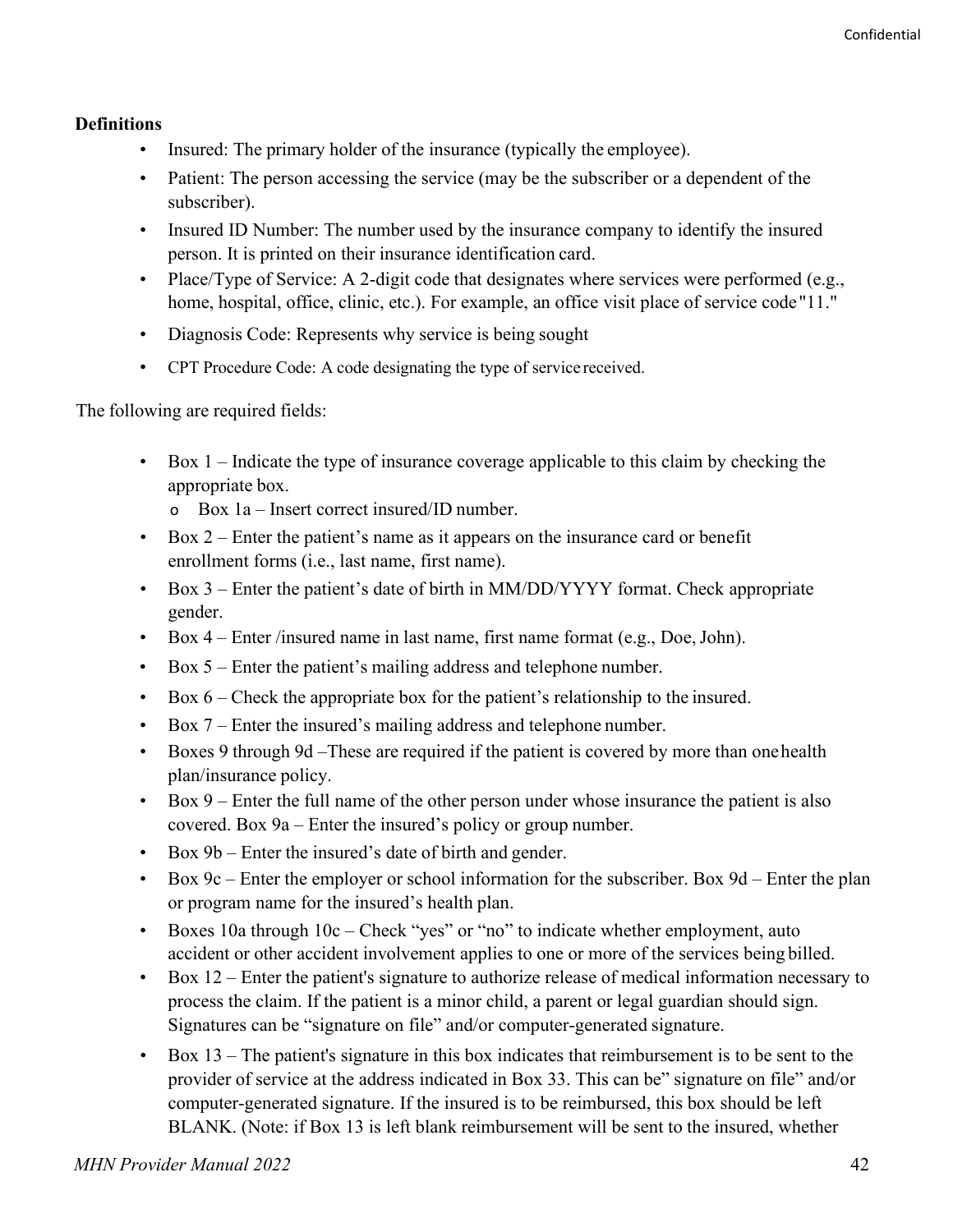or not the insured is also the patient.) Do not put any text in this box other than the signature or "signature on file". Any text in this box may be interpreted as authorization of payment of benefits to the provider of service. If Box 29 indicates that the claim has been paid in full, theclaim will be assigned to the member regardless if there is a signature in Box 13.

- Box 17 If Box 17 is completed, the corresponding NPI  $#$  must be included in Box 17b.
- Box 21 Enter the patient's diagnosis/condition code(s). Use the highest level of specificity of DSM-IV or ICD-9-CM diagnosis codes. Enter up to four codes in priority order (primary, secondary, etc.).
	- o Box 24  $\circ$  Column A Date(s) of service in MM DD YY format. One date of service per line. Maximum of six dates of service per claim form.  $\circ$  Column B – Enter the appropriate place of service code for each service performed (e.g.,  $11 =$  office visit)  $\circ$  Column D – Enter the procedure or services using the current CPT-4 procedure codes.  $\circ$  Column E – Enter the diagnosis code reference number (as shown in Box 21) to indicate the date of service and the procedures performed.  $\circ$  Column F – Enter the charge for each of the listed services.  $\circ$  Column  $G$  – Enter the number of units.  $\circ$  Column I – The shaded field is used to identify what type of number is placed in 24J.  $\circ$  Column J – The rendering provider's NPI # belongs in the white box of 24J. The shaded box is for other identifying number the provider is allowed to submit.
- Box 25 Enter the federal tax identification number for the treating practitioner or group. The claim will be returned if the Tax ID Number is not provided.
- Box 27 Check appropriate box to indicate if the provider of service accepts Medicare assignment.
- Box 31 Enter the printed/typed name and signature of provider of service, including degree/credentials.
- Box  $32 If Box 32$  is completed, the corresponding NPI # must be included in Box 32b.
- Box 33 Enter the name, group name (if applicable), licensure, address and phone number for the pay-to (billing) information. If Box 33 is completed, the corresponding NPI # must be included in Box 33b.

**Claims that do not include the above information will be contested by MHN. A remittance advice will be returned requesting completion and re-submission.**

#### <span id="page-42-0"></span>**12.3 "No-Show" Policy for Outpatient Sessions**

*All urgent/emergent cases:* MHN will reimburse practitioners for "No Shows" at their contracted rates when we have called the practitioner to request that an urgent/emergent appointment be set up.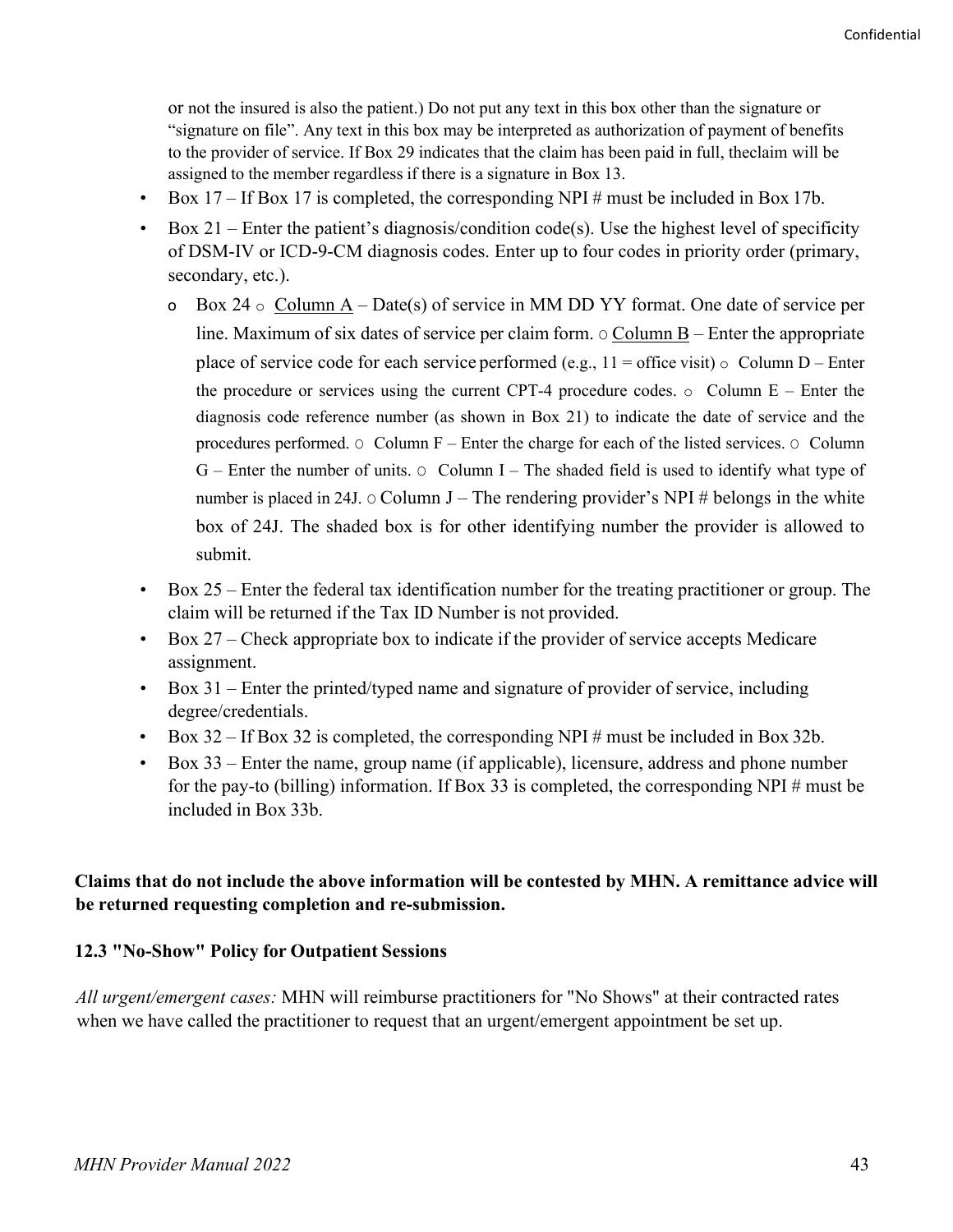*Routine EAP cases:* MHN will not reimburse for members who miss scheduled EAP appointments. The practitioner must not bill the member for missed EAP sessions. The member will lose one EAP session for each "no-show".

*Routine managed care, HMO, Medi-Cal cases:* Practitioners are advised to inform members of their cancellation policy at the time of the first session. A practitioner may bill the member for their MHN rates for any "No Shows" beyond the first session, if the member was educated about the practitioner's cancellation policy.

#### *(Note that some benefit plans limit the amount that can be billed. You may direct questions about these plans to the Member Service team at the toll-free telephone number printed on the patient's ID card.)*

#### <span id="page-43-0"></span>**12.4 Provider Dispute Resolution**

MHN has established a provider dispute resolution process for both individual practitioners and facility providers, to ensure consistent, timely, and effective de novo review of an issue that has not been satisfactorily resolved through our regular provider customer service channels. This process is available to both contracted and non-contracted providers.

The first steps towards resolving a dispute are outlined below.

NOTE: The majority of issues with authorizations, claims can be resolved through Customer Service or the Service Team.

- 1. If you have a concern involving a claims payment issue, please call our Claims Customer Service Department at (866)-966-0298 (option 1).
- 2. If you have a concern regarding authorizations and/or wish to access care for a member, please call the MHN Service Team to obtain the member's employer group. This number is referenced in your authorization letter and/or should be listed on the back of the member's medical insurance ID card.
- 3. If you have a concern that involves a contracting status, please call our Provider Relations Representatives at 844-966-0298 (option 3).
- 4. For cases where authorization has been denied because the case does not meet medical necessity criteria, please follow the dispute resolution process below.
- 5. If you suspect fraud or abuse in the provision of services or submission of claims, please contact our Fraud & Abuse Hotline at 1-(866) 685-8664.

#### **Dispute Resolution Process**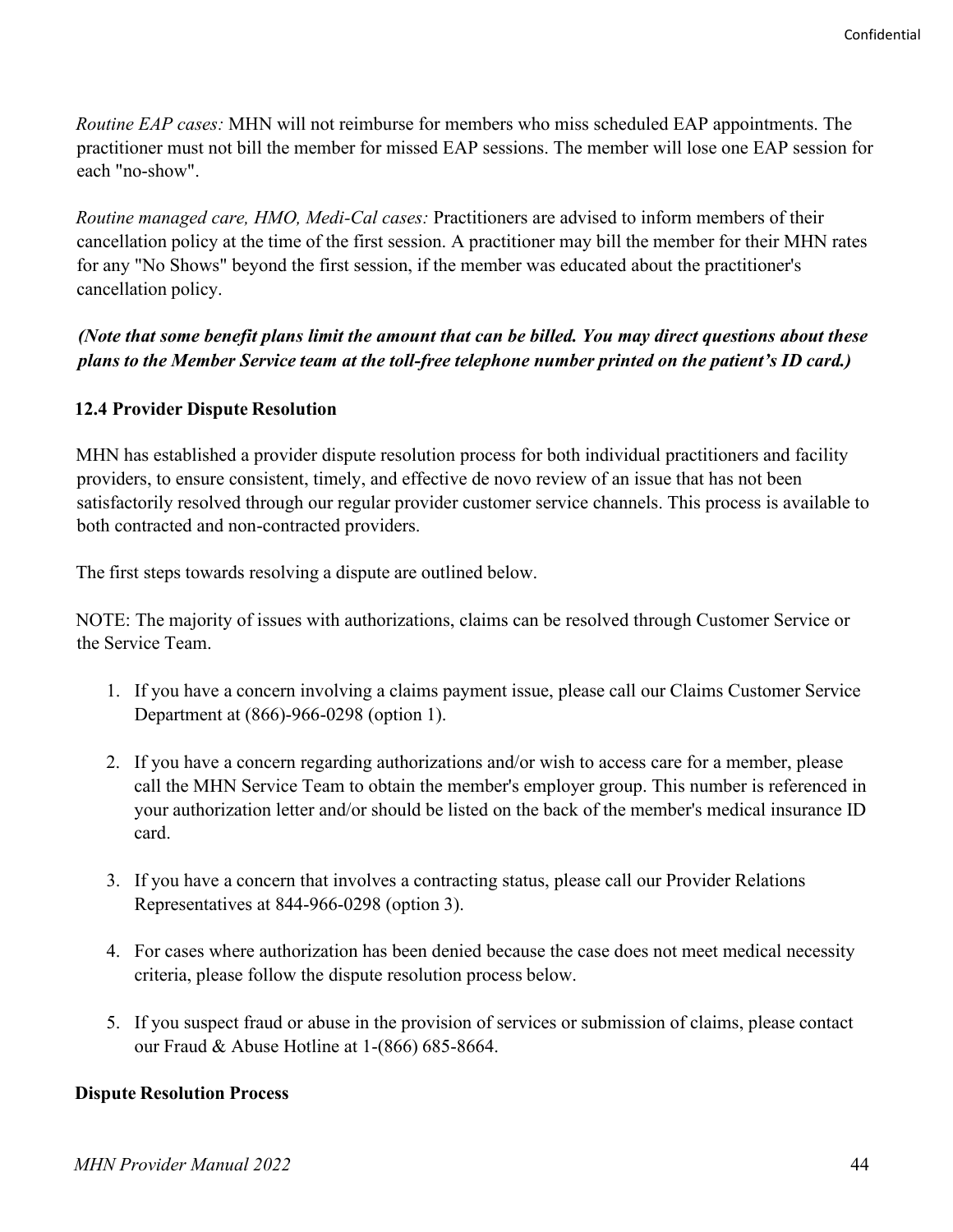If the steps outlined above do not fully resolve your concern, please use the Provider Dispute Resolution Request Form. If you need to submit a group of multiple claims that are similar in nature (i.e., "like" claims), please complete the Multiple Claim Submission Form.

#### **A. Dispute Resolution Process for Contracted Providers**

#### **Definition of Contracted Provider Dispute**

A contracted provider dispute is a provider's written notice to MHN challenging, appealing or requesting reconsideration of a claim (or a bundled group of substantially similar claims that are individually numbered) that has been denied, adjusted or contested or seeking resolution of a billing determination or other contract dispute (or bundled group of substantially similar multiple billing or other contractual disputes that are individually numbered) or disputing a request for reimbursement of an overpayment of a claim.

Each contracted provider dispute must contain, at a minimum, the following information: provider's name, billing provider's tax ID number or MHN's provider ID number, provider's contact information, and:

- If the contracted provider dispute concerns a claim or a request for reimbursement of anoverpayment of a claim from MHN to a contracted provider the following must be provided:
- Original claim form number (located on the RA),
- A clear identification of the disputed item,
- The Date of Service and a clear explanation of the basis upon which the provider believes the payment amount, request for additional information, request for reimbursement for the overpayment of a claim, contest, denial, adjustment or other action isincorrect
- If the contracted provider dispute is not about a claim, a clear explanation of the issue and the provider's position on such issue; and
- If the contracted provider dispute involves an enrollee or group of enrollees:
- The name and identification number(s) of the enrollee or enrollees,
- Aa clear explanation of the disputed item, including the Date of Service
- Provider's position on the dispute, and
- An enrollee's written authorization for provider to represent said enrollees.

#### **Sending a Contracted Provider Dispute to MHN**

Contracted provider disputes submitted to MHN must include the information listed in Section III.A., above, for each contracted provider dispute. To facilitate resolution, providers should use the Provider Dispute Resolution Request form to submit the required information. All contracted provider disputes must be sent to the attention of Provider Disputes at the following:

MHN Provider Dispute Resolution P.O. Box 989882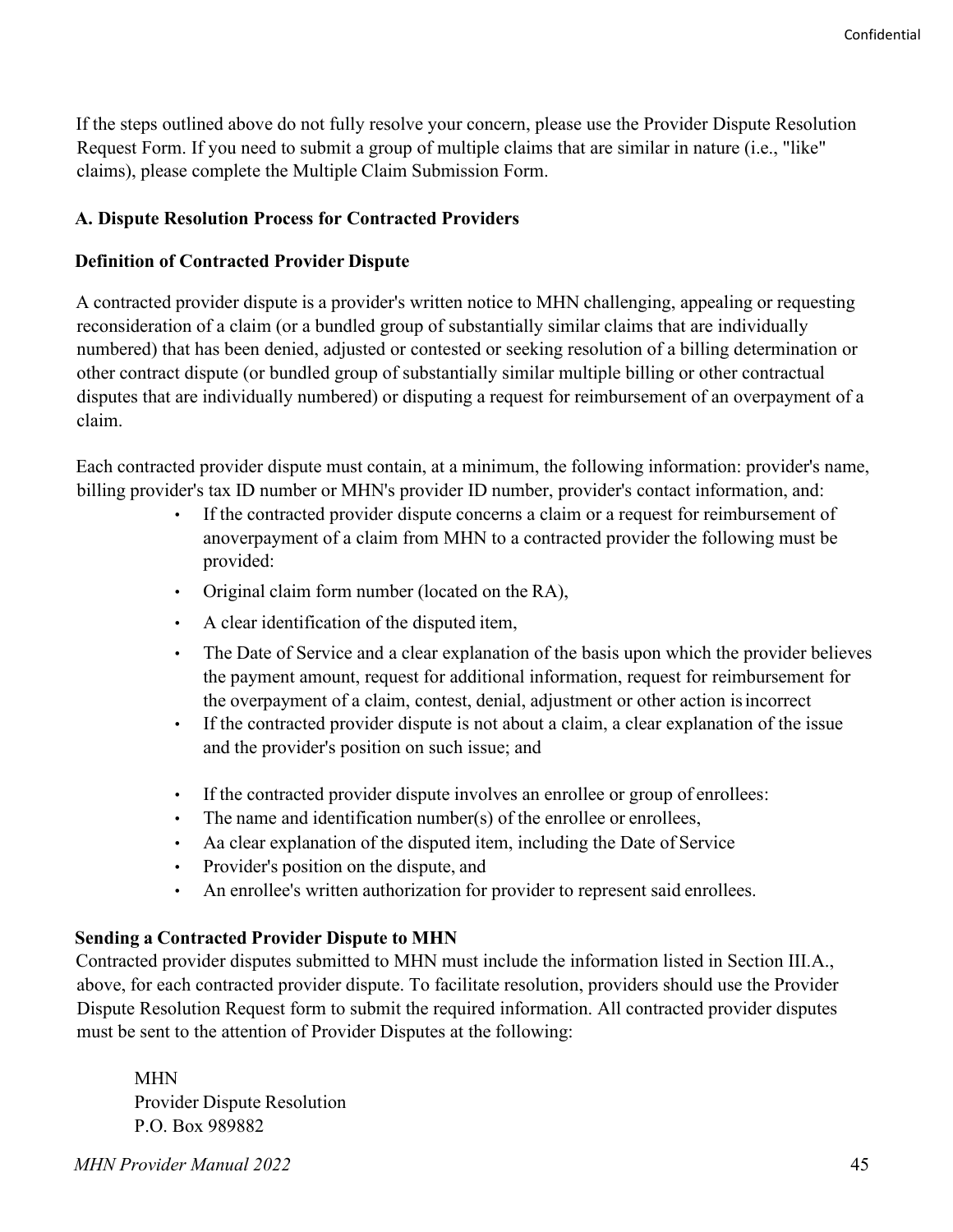West Sacramento, CA 95798-9882

#### **Time Period for Submission of Provider Disputes**

Contracted provider disputes must be received by MHN within 365 calendar days from MHN's action that led to the dispute or the most recent action if there are multiple actions that led to the dispute, or In the case of inaction, contracted provider disputes must be received by MHN within 365 calendar days after MHN's time for contesting or denying a claim (or most recent claim if there are multiple claims) has expired.

Contracted provider disputes that do not include all required information as set forth above may be returned to the submitter for completion. An amended contracted provider dispute, which includes the missing information, may be submitted to MHN within thirty (30) working days of your receipt of a returned contracted provider dispute.

#### **Acknowledgment of Contracted Provider Disputes**

MHN will acknowledge receipt of all contracted provider disputes within fifteen (15) working days of the Date of Receipt by MHN.

#### **Contact MHN Regarding Contracted Provider Disputes**

All inquiries regarding the status of a contracted provider dispute or about filing a contracted provider dispute or other inquiries must be directed to the Provider Dispute Department at MHN at (844) 966-0298 (option 1).

#### **Instructions for Filing Substantially Similar Contracted Provider Disputes**

Substantially similar multiple claims, billing or contractual disputes, should be filed in batches as a single dispute, and should be submitted using the Provider Dispute Resolution Request - Multiple Like Claims form.

#### **Time Period for Resolution and Written Determination of Contracted Provider Dispute**

MHN will issue a written determination stating the pertinent facts and explaining the reasons for its determination within forty-five (45) working days after the Date of Receipt of the contracted provider dispute or the amended contracted provider dispute.

#### **Past Due Payments**

If the contracted provider dispute or amended contracted provider dispute involves a claim and is determined in whole or in part in favor of the provider, MHN will pay any outstanding monies determined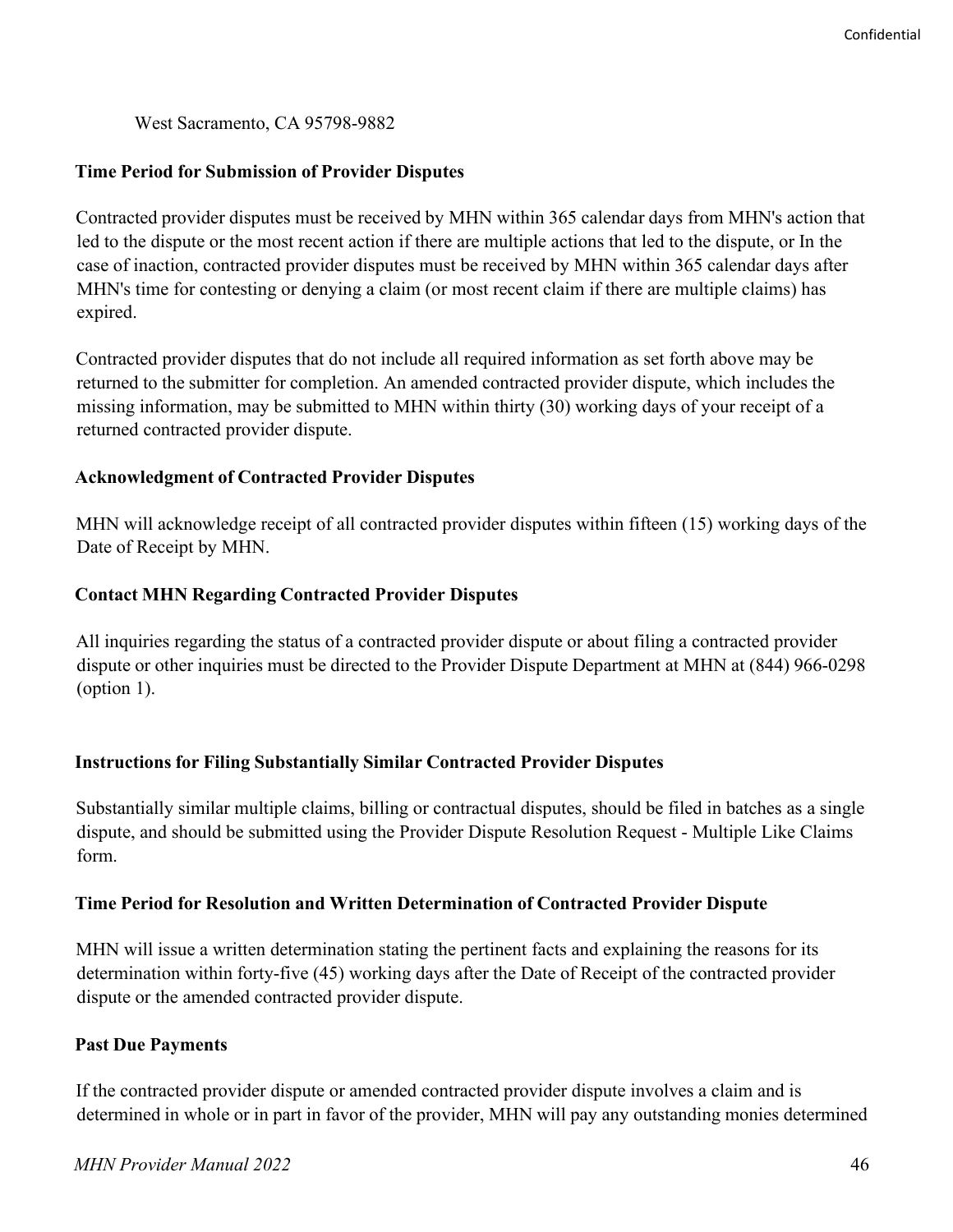to be due, and all interest and penalties required by law or regulation, within five (5) working days of the issuance of the written determination.

#### **Billing**

Do not bill members for days denied by MHN. Your contract does not permit it. Instead, please submit the Provider Dispute Resolution Request form with the required information to the address listed above. Dispute Resolution Process for Non-Contracted Providers.

#### **B. Non-Contracted Provider Dispute**

#### **Definition of Non-Contracted ProviderDispute**

A non-contracted provider dispute is a non-contracted provider's written notice to MHN challenging, appealing or requesting reconsideration of a claim (or a bundled group of substantially similar claims that are individually numbered) that has been denied, adjusted or contested or disputing a request for reimbursement of an overpayment of a claim. Each non-contracted provider dispute must contain, at a minimum, the following information: provider's name, billing provider's tax ID, contact information, and:

- If the non-contracted provider dispute concerns a claim or a request for reimbursement of an overpayment of a claim from MHN to provider the following must be provided: original claim form number (located on the RA), a clear identification of the disputed item, the Date of Service and a clear explanation of the basis upon which the provider believes the payment amount, request for additional information, contest, denial, request for reimbursement for the overpayment of a claim, or other action is incorrect; and
- If the non-contracted provider dispute involves an enrollee or group of enrollees, the name and identification number(s) of the enrollee or enrollees, a clear explanation of the disputed item, including the Date of Service, provider's position on the dispute, and an enrollee's written authorization for provider to represent said enrollees.

#### **Dispute Resolution Process for Non-Contracted Providers**

The dispute resolution process for non-contracted providers is the same as the process for contracted providers as set forth above, **except if the case involves payment for services provided to a Medicare Advantage member. In those cases, non-contracted providers must submit their dispute within 120 days (as opposed to 365 days) and MHN will issue a determination within 30 days (as opposed to 45 working days).**

#### <span id="page-46-0"></span>**C. Claim Overpayments**

#### **Notice of Overpayment of a Claim**

If MHN determines that it has overpaid a claim, MHN will notify the provider in writing through a separate notice clearly identifying the claim, the name of the patient, the Date of Service(s) and a clear explanation of the basis upon which MHN believes the amount paid on the claim was in excess of the amount due, including interest and penalties on the claim.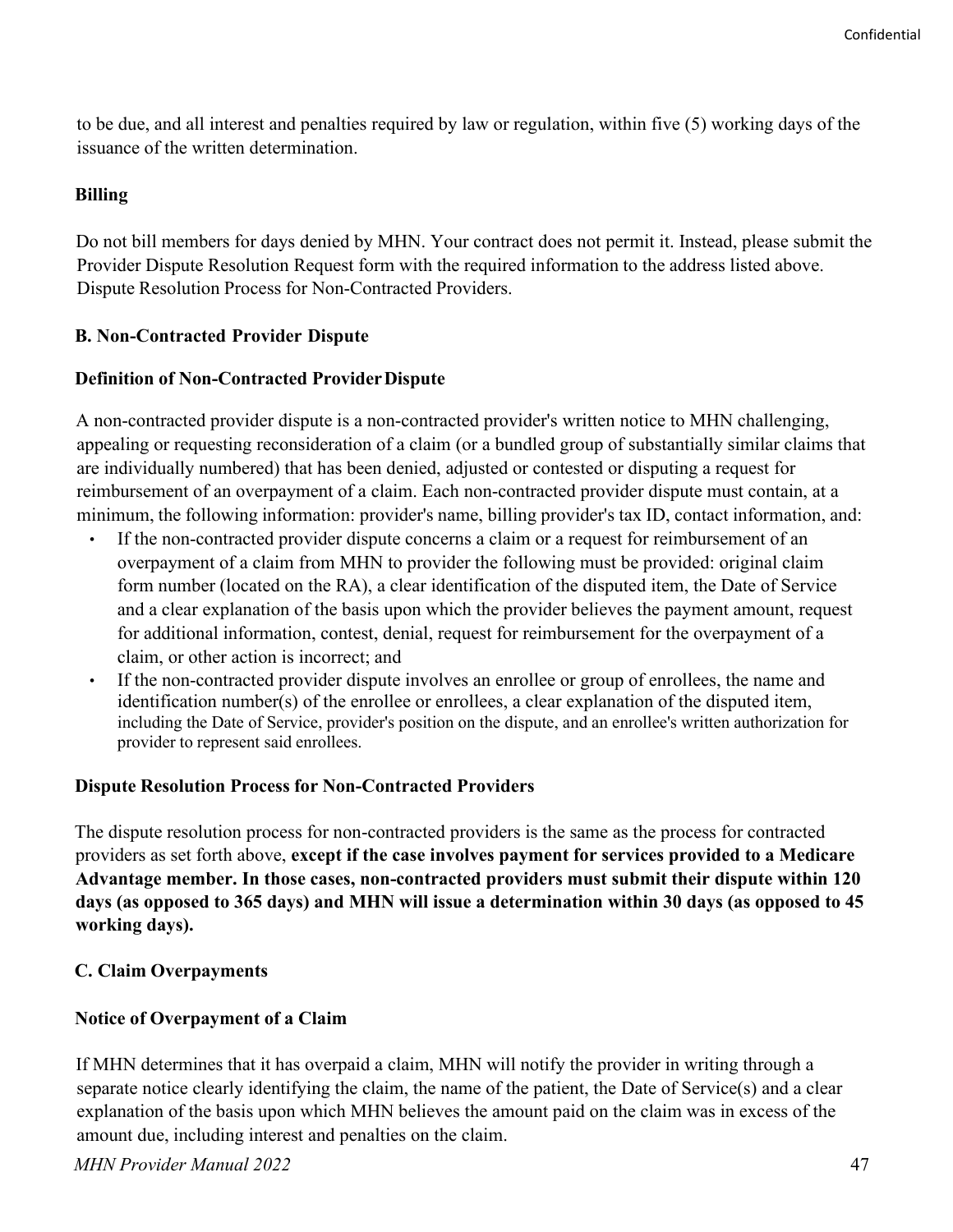#### **Contested Notice**

If the provider contests MHN's notice of overpayment of a claim, the provider, within 30 Working Days of the receipt of the notice of overpayment of a claim, must send written notice to MHN stating the basis upon which the provider believes that the claim was not overpaid. MHN will process the contested notice in accordance with MHN's contracted provider dispute resolution process described in Section III above.

#### **No Contest**

If the provider does not contest MHN's notice of overpayment of a claim, the provider must reimburse MHN within thirty (30) working days of the provider's receipt of the notice of overpayment of a claim.

#### <span id="page-47-0"></span>**D. MD Specific Information**

External Review Statistics - MHN will post in this section, for each geographic area or licensed plan, the number of Medical Necessity disputes sent to an External Review Organization for final determination for each preceding calendar year and the percentage of such appeals that are upheld or overturned, beginning with December 1, 2005 and every calendar year thereafter. External Review Statistics (19KB PDF)

#### **E. State-Specific Legal Requirements**

#### **New Jersey**

The Provider can obtain a signed permission to appeal from the member at the time of admission to treatment. This permission to represent the member for any medical necessity appeals shall remain in force through all levels of appeal unless specifically revoked by member. Per the New Jersey Claims Act of 2006, the provider shall notify the member each time he initiates an appeal or any additional stage of appeal. The Provider must obtain the member's consent prior to filing an external appeal. Such clinical appeals from the provider will follow the same processes as all New Jersey member appeals (Level 1 being resolved in 5 business days and Level 2 in 20 business days) for accounts that MHN underwrites in New Jersey. All administrative provider disputes will be investigated and resolved within 30 calendar days by staff members not involved in the day-to-day claims payment process. If the Provider has submitted the dispute on the form specifically designated for provider dispute purposes by the New Jersey Department of Banking and Insurance (DOBI) [which can be found on its website or in the Provider Dispute Resolution section of the Practitioner portal at [www.mhn.com\]](http://www.mhn.com/), then the provider may be eligible to pursue external arbitration through the New Jersey DOBI within 90 calendar days of a decision by MHN upholding its original claim determination. Detailed instructions as well as an arbitration application form are included with every administrative provider dispute upheld by MHN. The information and the form can also be found on the New Jersey DOBI's website a[twww.state.nj.us/dobi.](http://www.state.nj.us/dobi)

#### **New York**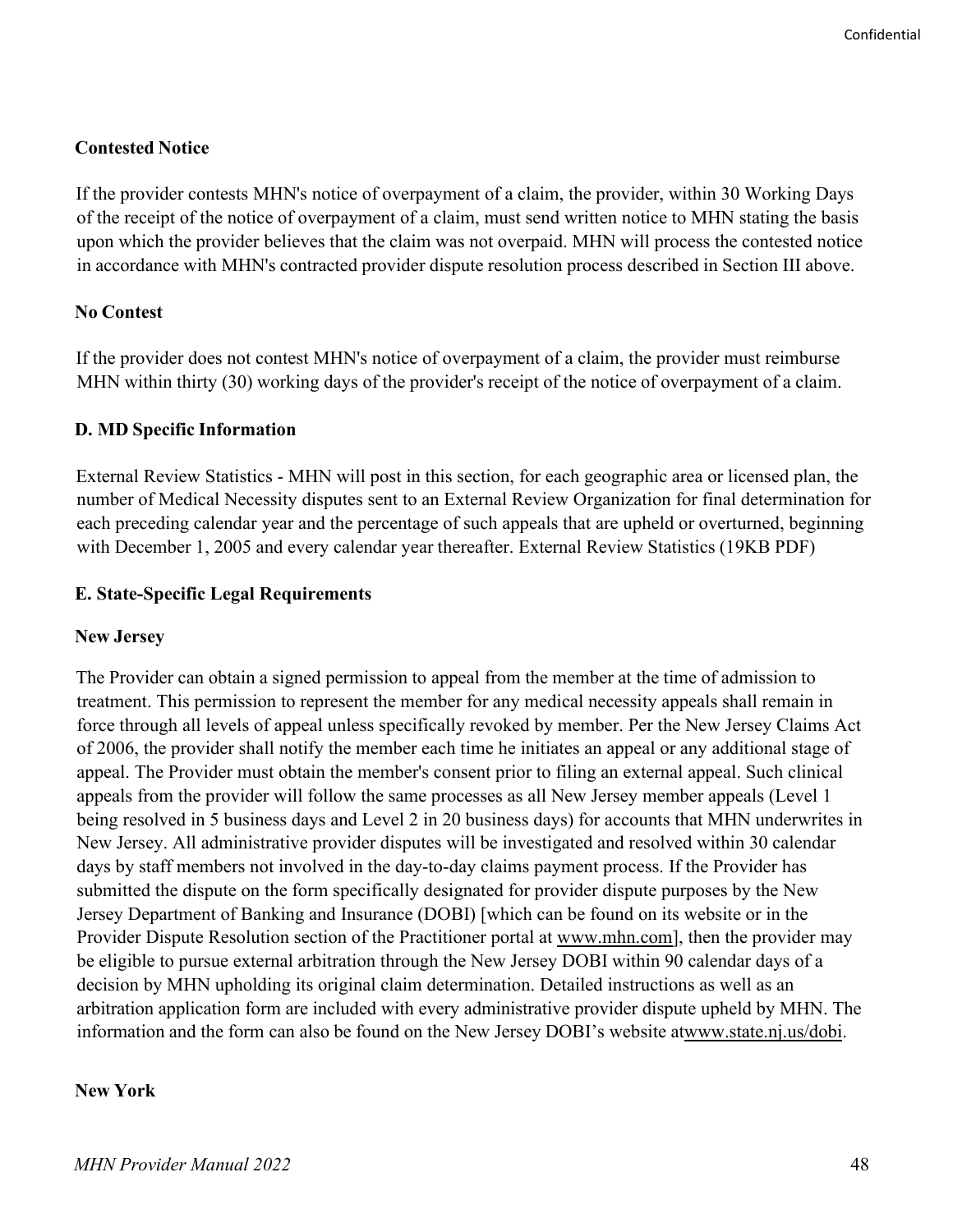New York providers treating MHN members with accounts underwritten in New York have the right to apply for state external review of any medical necessity disputes that MHN upholds. An application form and instructions are included with any MHN determination to uphold its original decision.

#### <span id="page-48-0"></span>**SECTION 13 STATE-SPECIFIC INFORMATION & IMPORTANT REGULATIONS**

#### <span id="page-48-1"></span>**13.1 California LEGISLATION IMPACTING BEHAVIORAL HEALTH PRACTITIONERS**

The following are highlights of California legislation impacting Behavioral Health practitioners. Note that this represents only a summary of significant legislation during 1999/2000. For additional information regarding these bills, as well as full details of all California legislation impacting behavioral health practitioners, please consult the **Official California Legislative Information** Web Site at [http://leginfo.legislature.ca.gov](http://leginfo.legislature.ca.gov/)

#### <span id="page-48-2"></span>**A. AB 88: California Mental Health Parity Bill Summary**

Effective July 1, 2000, Assembly Bill 88, the California Mental Health Parity Bill, went into effect in California. This bill provides for coverage for *severe mental illnesses* (as defined below) for persons of any age, and for *serious emotional disturbances* of children.

Any health plan contract that is issued, amended, or renewed on or after July 1, 2000, that provides hospital, medical, or surgical coverage must provide coverage for the diagnosis and medically necessary treatment of severe mental illnesses of a person of any age, and for the serious emotional disturbances of a child under the same conditions applied to medical conditions.

In this bill severe mental illnesses are defined as:

- 1. Schizophrenia
- 2. Schizoaffective Disorder
- 3. Bipolar Disorder (Manic Depressive Illness)
- 4. Major Depressive Disorders
- 5. Panic Disorder
- 6. Obsessive-Compulsive Disorder
- 7. Pervasive Developmental Disorder or Autism
- 8. Anorexia Nervosa
- 9. Bulimia Nervosa

A child with serious emotional disturbances is defined as a child who has one or more mental disorders (other than substance abuse or developmental disability) as identified in the most current Diagnostic and Statistical Manual of Mental Disorders, and who meets requirements of the Welfare and Institutions Code Section 5600.3(a)(2)<sup>[1]</sup>.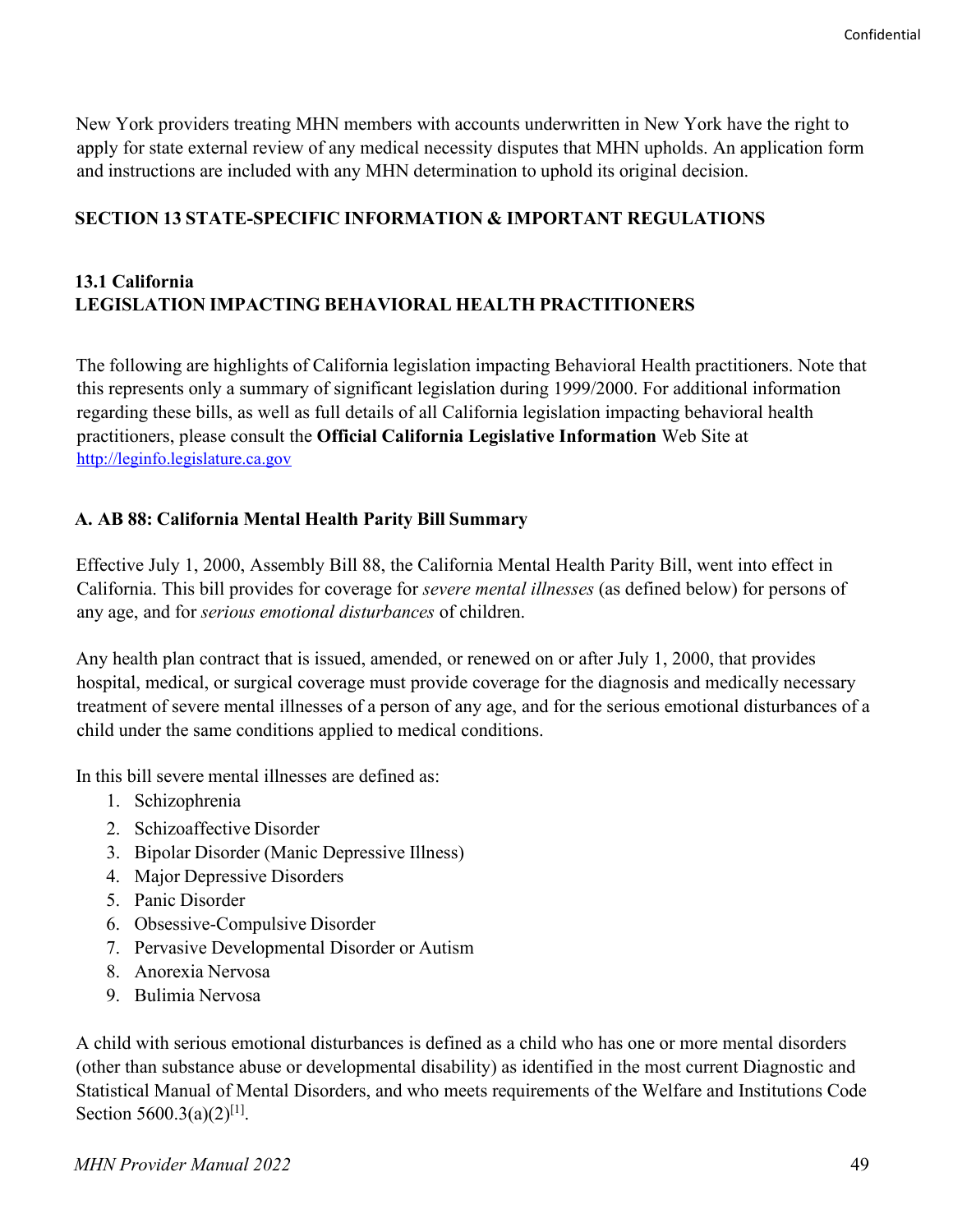[1]

Welfare and Institutions Code Section  $5600.3(a)(2)$  provides: "For the purposes of this part, 'seriously emotionally disturbed children or adolescents' means minors under the age of 18 years who have a mental disorder as identified in the most recent edition of the Diagnostic and Statistical Manual of Mental Disorders, other than a primary substance use disorder or developmental disorder, which results in behavior inappropriate to the child's age according to expected developmental norms. Members of this target population shall meet one or more of the following criteria:

- A. As a result of the mental disorder the child has substantial impairment in at least two of the following areas: self-care, school functioning, family relationships, or ability to function in the community; and either of the following occur:
	- I. The child is at risk of removal from home or has already been removed from the home.
	- II.The mental disorder and impairments have been present for more than six months or are likely to continue for more than one year without treatment.
- B. The child displays one of the following: psychotic features, risk of suicide or risk of violence due to a mental disorder.
- C. The child has been assessed pursuant to Article 2 (commencing with Section 56320) of Chapter 4 of Part 30 of Division 4 of Title 2 of the Education Code and determined to have an emotional disturbance, as defined in paragraph (4) of subdivision (c) of Section 300.8 of Title 34 of the Code of Federal Regulations.

Under AB88, health plans must provide coverage for diagnosis and treatment under the same conditions applied to all other covered medical conditions. Terms and conditions applied to mandated benefits must be applied equally to all benefits under the plan contract-that is, with the same copayments and applicable maximums. The requirements of AB88 would go into effect as the benefit renews.

Chemical dependency benefits are not affected by this legislation.

#### **Compliance**

Practitioners treating cases that meet the criteria for parity coverage will be reimbursed **based on the applicable copayments for parity conditions. Providers who would like to access this information prior to receipt of payment** may call the Service Team for the patient's employer group at the member access number for that group (printed on the member's ID card.)

#### **B. SB 189: Health Care Coverage Grievances Independent Medical Review Grievances/Appeals**

- Requirement for DMHC-Approved System for Resolution of Grievances
- Time Frame for Grievance Resolution
- Expedited Review for cases involving Imminent and Serious Threat to the Health of thePatient

SB 189 requires California Health Plans to have a system for resolving Grievances that is approved by the California Department of Managed Health Care. Health Plans are required to resolve all grievances within thirty days and to allow for expedited plan review (within 72 hours) for cases involving "...an imminent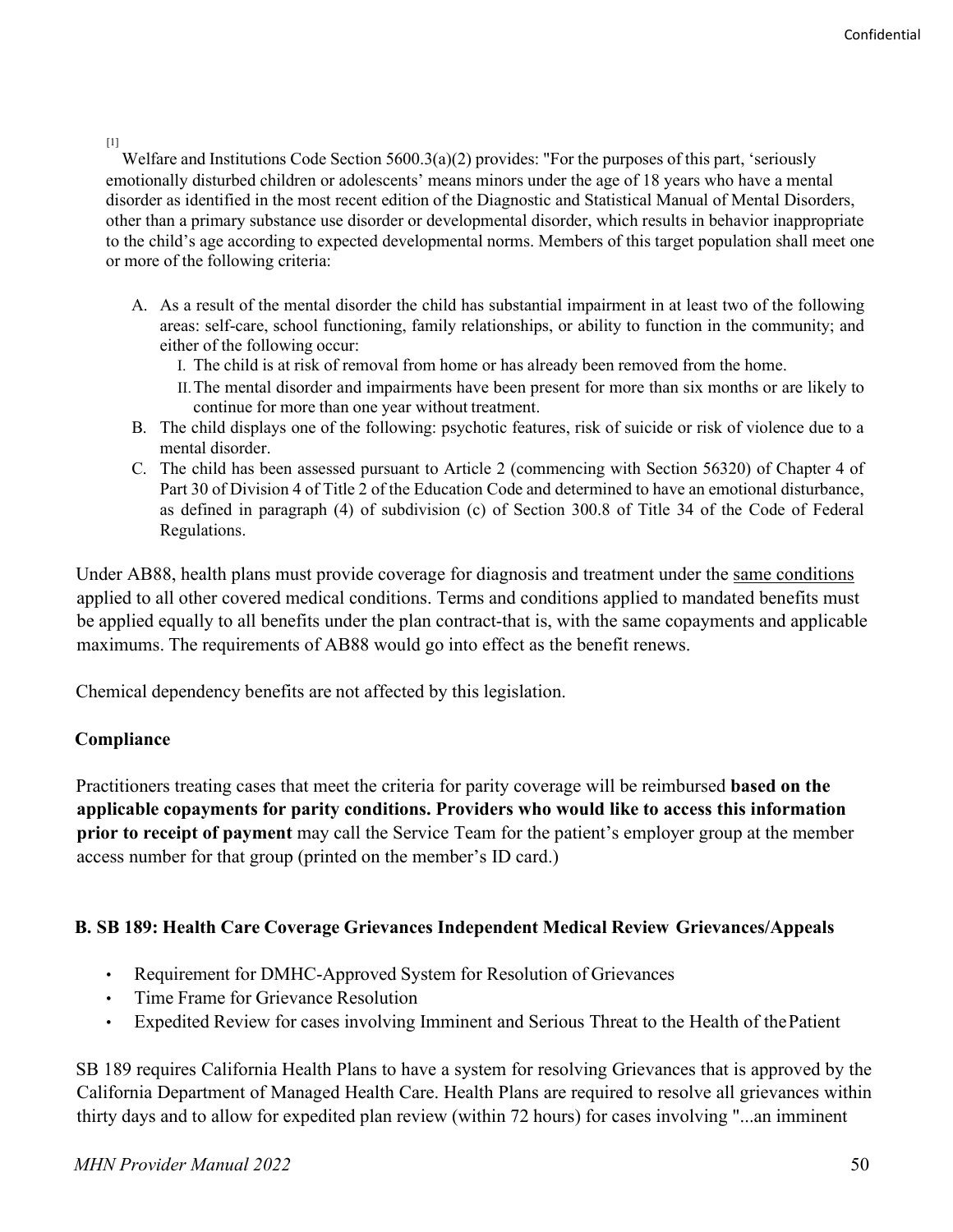and serious threat to the health of the patient, including, but not limited to, severe pain, the potential loss of life, limb, or major bodily function..." Health Plans must notify Enrollees in writing of their right to file a grievance with the California Department of Managed Health Care, and must also provide information about how to contact the Department. Enrollees are directed to participate in the Health Plan's Grievance process following the time frames outlined above prior to submitting a grievance to the California Department of Managed Health Care for review.

#### **Enrollee Notification**

- Time Frames and Right to contact California Department of Managed Health Care
- Medical Necessity reasons and criteria for denial of authorization
- Specific Information regarding Lack of Coverage for requested authorization

Health plans are required to provide Enrollees and the California Department of Managed Health Care with a written statement on the disposition or pending status of an expedited grievance no later than three days after receipt of the grievance.

Under SB189, health plan members are to receive responses to grievances with clear and concise explanations of reasons for the Health Plan's responses to the grievance. Further, if the Health Plan denies payment for services on the basis that the services are not medically necessary, the Plan must provide the clinical reasons related to medical necessity, and a copy of the level of care criteria used. Similarly, if the Plan denies payment for services on the basis that they are not covered benefits, the Plan is required to specify the contract provisions that exclude coverage.

#### **Denial of Coverage for Experimental or Investigative Therapy**

In Appeals/Grievances cases involving the denial of coverage for an experimental or investigational therapy, the Enrollee must be informed of his/her right to an immediate external, independent review with an entity under contract with the California Department of Managed Health Care.

The member must meet the following criteria:

- The member must have a life-threatening or seriously debilitating condition. (*Life-threatening* means either a disease or condition where the likelihood of death is high unless the course of the disease is interrupted, or diseases or conditions with potentially fatal outcomes, where the end point of clinical intervention is survival. *Seriously Debilitating* refers to diseases or conditions that cause major irreversible morbidity.)
- The member's provider must certify that the member has a condition, as defined in paragraph (1), for which
	- i. standard therapies have not been effective in improving the condition of the member, ii. standard therapies would not be medically appropriate for the member, iii. there isno

more beneficial standard therapy covered by the Health Plan than the therapy proposed. Either

- *a.* the member's network provider *or*
- *b.* the member's provider who is *not* under contract with the Health Plan but is appropriately licensed and qualified to treat the member's condition, *or*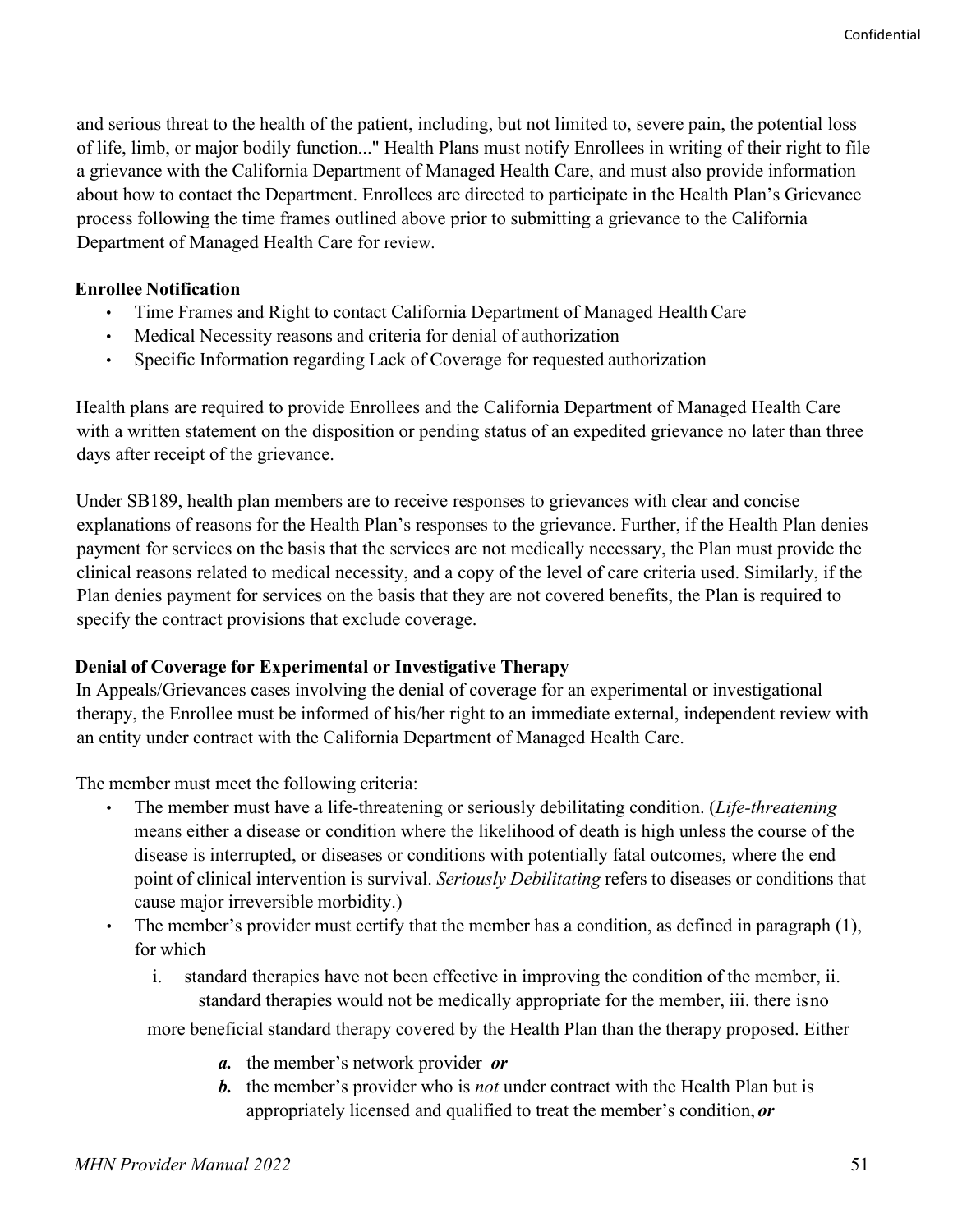*c.* the member requests a therapy that, based upon two (2) documents from the medical and scientific evidence, is likely to be more beneficial than standard therapies

Specific drug, device, procedure or other therapy recommended would be a covered service except for the Health Plan's determination that the therapy is experimental or investigational.

The Health Plan's external, independent review must meet the following criteria:

- The Health Plan must provide written notification to enrollees of their right to request independent review within 5 business days of the decision to deny coverage for experimental or investigational therapies for conditions that meet the criteria above.
- The Independent Review Organization will be an entity accredited by and under contract with the Department. This entity will arrange for the review of coverage decisions by selecting an independent panel of at least three providers who are experts in the treatment of the enrollee's condition and knowledgeable about the recommended therapy (number of providers on the panel can be less than 3 under certain prescribed circumstances).
- Within five business days of receipt of the enrollee's request for independent review, MHN will provide the Independent Review Organization with the documentation described above. The Independent Review Organization must render a decision within 30 days of receipt of the enrollee's request for review, unless a seven-day expedited review is required.
- If a majority of the experts on the Independent Review panel recommend the proposed therapy, the recommendation shall be binding on the Health Plan. If the panel members are evenly divided on coverage, the panel's decision is deemed to be in favor of coverage; if less than a majority of the experts recommend coverage, then the Health Plan is not required to provide coverage for the requested service.

Costs associated with the reviews described above will be paid by the Health Plan.

#### **Compliance**

MHN established procedures to comply with the regulations outlined above and will continue to process Authorization Denials and appeals for those denials within the standards of the California Department of Managed Health Care to ensure that health plan members living in the State of California are notified of their rights according to state regulations. The MHN appeals system assures that a member entity can submit the grievance to the Department for review when (1) the case involves imminent or serious threat to the health of the patient as defined, or (2) after participating in the plan's process for 30 days. The MHN process also assures independent medical review (IMR) for a member who has a life-threatening or seriously debilitating condition when denial of authorization is made on the basis that the service is experimental or investigational.

MHN will include the IMR Notification and Request Form (see Exhibit B and C) with all letters for denial of authorization for experimental and/or investigational therapy.

*Please note that practitioners should carefully document all such cases.*

*MHN Provider Manual 2022* 52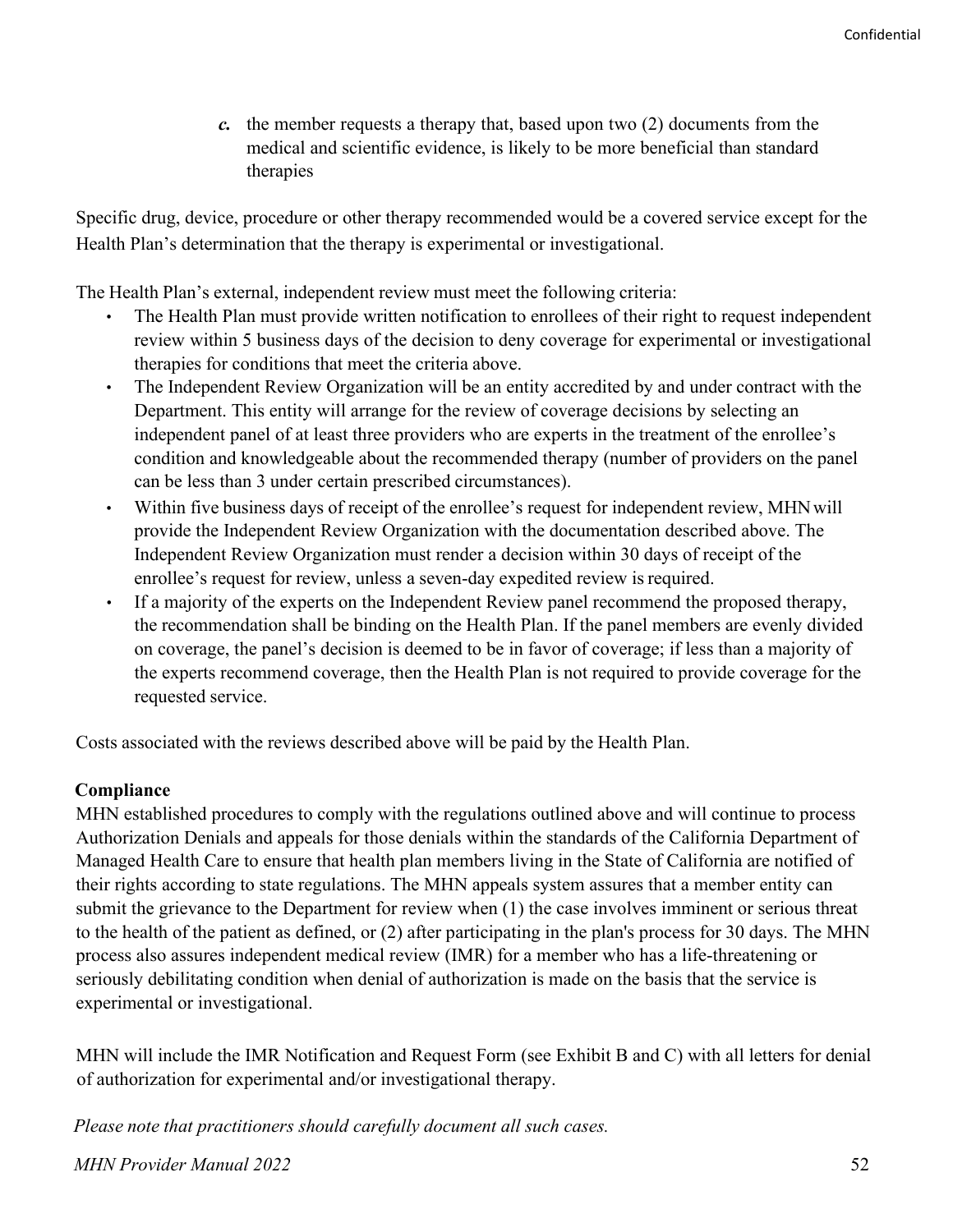#### <span id="page-52-0"></span>**C. SB 349: Emergency Services and Care**

This bill amends California Health and Safety Code to expand the definition of Emergency Services and Care to include:

- 1. Screenings, examinations and evaluations for the purpose of determining whether a psychiatric emergency medical condition exists and
- 2. Treatment necessary to relieve or eliminate the psychiatric emergency medical condition. The intent of the bill is to assure that enrollees who have non-medical, mental health emergencies receive proper access to and continuity of care.

Emergency Services and Care also means additional screening, examination and evaluation by a physician, or other personnel to the extent permitted by applicable law and within the scope of their licensure and clinical privileges, to determine if a Psychiatric Emergency Medical Condition exists, and the care and treatment necessary to relieve or eliminate the Psychiatric Emergency Medical Condition.

Psychiatric Emergency Medical Condition means a psychiatric medical condition whose onset is sudden and manifests itself by symptoms of sufficient severity (including severe pain) such that a prudent layperson possessing an average knowledge of medicine and health, could reasonably expect the absence of immediate medical attention to result in any of the following:

- 1. Placing the health of the afflicted person, or others, in seriousjeopardy;
- 2. Serious impairment to bodily functions; or
- 3. Serious dysfunction of any bodily organ or part. {In cases of the provision of Emergency Services and Care, provider agrees to notify MHN or Affiliate as soon as possible, but no later than 24 hours after it could be reasonably determined that the patient is an Enrollee.}"

#### **Compliance**

MHN has established claims and care management policies and procedures to assure compliance with SB349.

#### **D. SB 1903 Medical Information Request for Disclosure**

#### **Partial Summary**

Existing law (Section 123110) provides that an adult patient shall be entitled to inspect his or her patient records upon written request to the health care provider. SB1903 would authorize an adult patient to prepare a specified addendum to his or her patient records and require the health care provider to attach that addendum to the patient's records. The bill would also specify that the health care provider shall not be liable for the receipt and inclusion, in and of itself, of the contents of a patient's addendum in the patient's records, as specified.

#### **Compliance**

*MHN Provider Manual 2022* 53 MHN Network Practitioners should note this addendum and modify procedures for patient inspection of